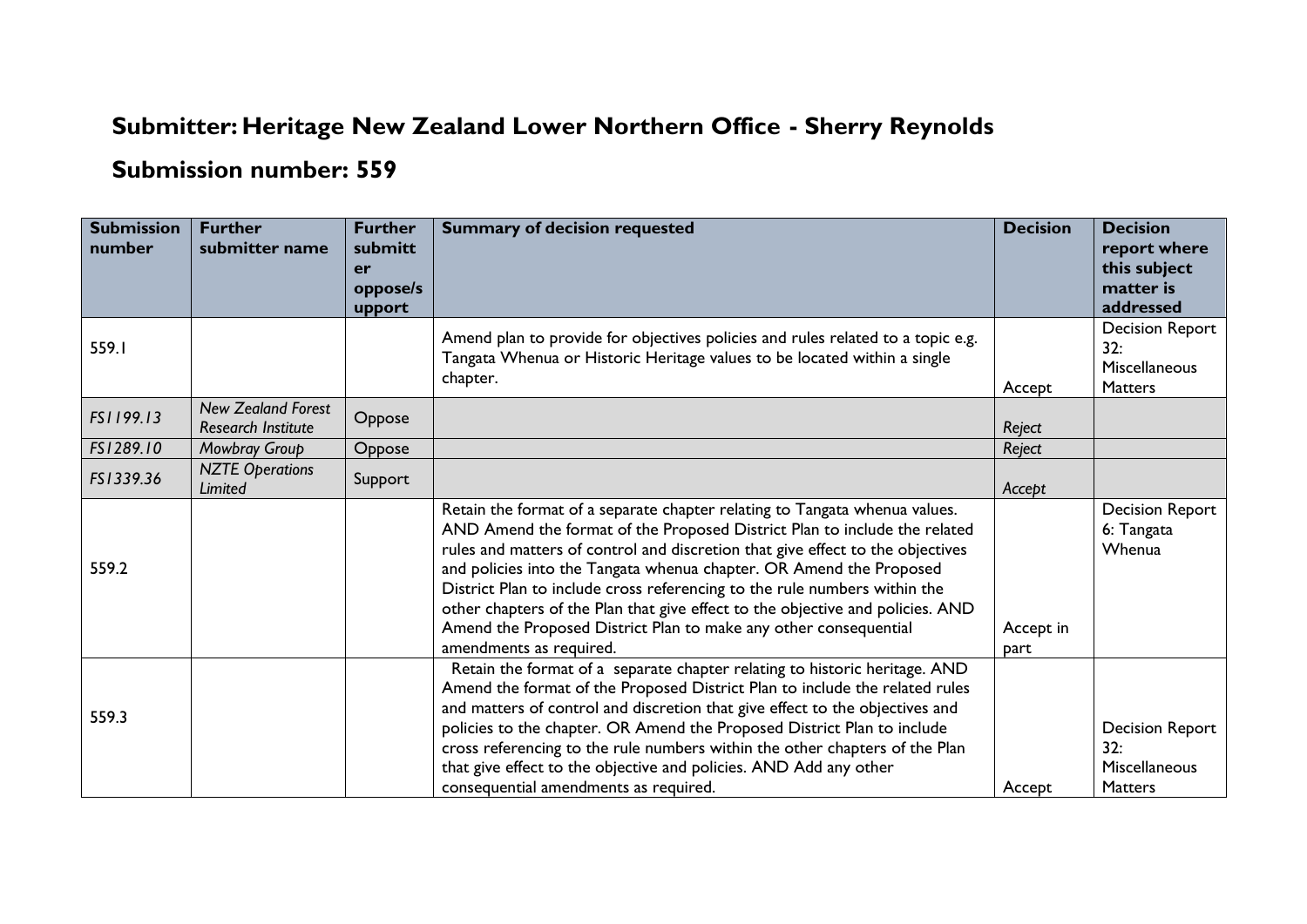| 559.4      |                                              |         | Amend the Proposed District Plan to include incentives and bonus provisions<br>to encourage the retention of heritage, as follows:<br>Permitted activity<br>status for repairs and maintenance, and Appropriate activity status for<br>adaptive reuse and earthquake strengthening, and<br>The non-supply of car<br>parking spaces at the time of the adaptive reuse, and<br>Bonus provisions for<br>the permanent protection of heritage sites. | Reject            | <b>Decision Report</b><br>8: Historic<br>Heritage |
|------------|----------------------------------------------|---------|--------------------------------------------------------------------------------------------------------------------------------------------------------------------------------------------------------------------------------------------------------------------------------------------------------------------------------------------------------------------------------------------------------------------------------------------------|-------------------|---------------------------------------------------|
| FS1269.42  | <b>Housing New</b><br>Zealand<br>Corporation | Support |                                                                                                                                                                                                                                                                                                                                                                                                                                                  | Reject            |                                                   |
| 559.5      |                                              |         | Amend Chapter 12 How to use and interpret the rules, to clearly state that<br>the design policies, rules and various design guidelines are subservient to the<br>historic heritage rules and matters of assessment, which will ensure the<br>maintaining of heritage values.                                                                                                                                                                     | Reject            | <b>Decision Report</b><br>4: Introduction         |
| 559.6      |                                              |         | Amend Chapter 1 Introduction, section 1.4 issues, to include a discussion<br>relating to the Historic Heritage issues for the Waikato District and to use<br>the Historic heritage issue contained within the S32 document as a basis for<br>that discussion.                                                                                                                                                                                    | Accept in<br>part | <b>Decision Report</b><br>4: Introduction         |
| FS1384.103 | Mercury NZ Limited                           |         |                                                                                                                                                                                                                                                                                                                                                                                                                                                  |                   |                                                   |
|            | for Mercury A                                | Oppose  |                                                                                                                                                                                                                                                                                                                                                                                                                                                  | Reject            |                                                   |
| 559.7      |                                              |         | Retain Strategic Objective 2.11 Tautoko te Whakatupuranga.                                                                                                                                                                                                                                                                                                                                                                                       | Accept in<br>part | <b>Decision Report</b><br>6: Tangata<br>Whenua    |
| 559.8      |                                              |         | Retain Strategic Objective 2.12 Whakapapa (connection to nature).                                                                                                                                                                                                                                                                                                                                                                                | Accept in<br>part | <b>Decision Report</b><br>6: Tangata<br>Whenua    |
| 559.9      |                                              |         | Retain Policy 2.12.1(a) Whanaungatanga (relationship to nature).                                                                                                                                                                                                                                                                                                                                                                                 | Accept in<br>part | <b>Decision Report</b><br>6: Tangata<br>Whenua    |
| 559.10     |                                              |         | Retain Objective 2.13 Whenuatanga (land management).                                                                                                                                                                                                                                                                                                                                                                                             | Accept in<br>part | <b>Decision Report</b><br>6: Tangata<br>Whenua    |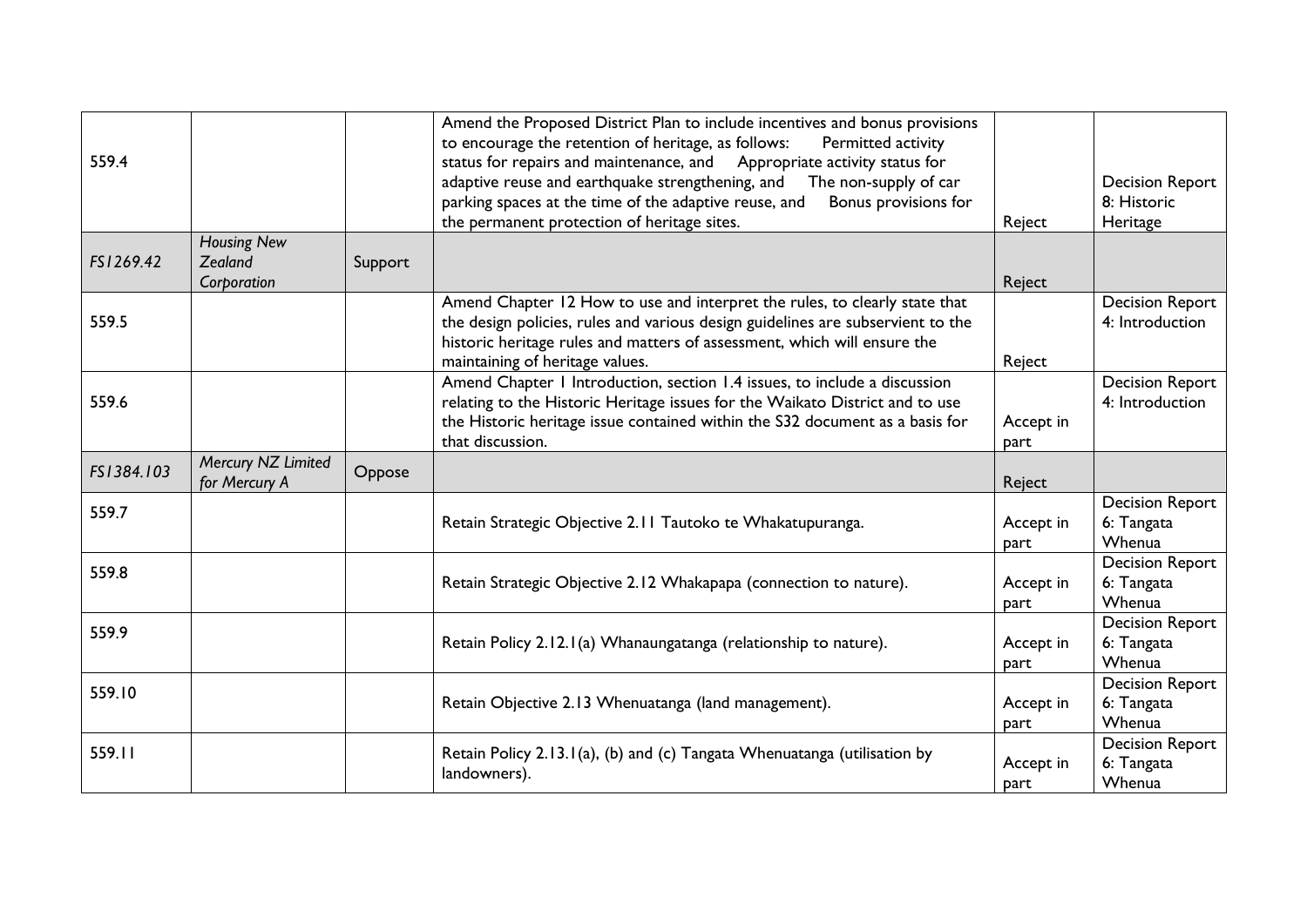| 559.12     |                    |         |                                                                                  |           | <b>Decision Report</b> |
|------------|--------------------|---------|----------------------------------------------------------------------------------|-----------|------------------------|
|            |                    |         | Retain Objective 2.14 Kaitiaki (steward/guardian).                               | Accept in | 6: Tangata             |
|            |                    |         |                                                                                  | part      | Whenua                 |
| 559.13     |                    |         |                                                                                  |           | <b>Decision Report</b> |
|            |                    |         | Retain Policy 2.14.1 Kaitiakitanga (stewardship/guardianship).                   | Accept in | 6: Tangata             |
|            |                    |         |                                                                                  | part      | Whenua                 |
| 559.14     |                    |         |                                                                                  |           | <b>Decision Report</b> |
|            |                    |         | Retain Objective 2.15 Waikatotanga (way of life)                                 | Accept in | 6: Tangata             |
|            |                    |         |                                                                                  | part      | Whenua                 |
|            |                    |         | Retain Policy 2.15.1 Ngaa taonga tuku iho (Maaori sites and areas of             |           | <b>Decision Report</b> |
|            |                    |         | significance), except for the amendments sought below. AND Amend Policy          |           | 6: Tangata             |
|            |                    |         | 2.15.1 Ngaa taonga tuku iho (Maaori sites and areas of significance) as follows: |           | Whenua                 |
|            |                    |         | Maaori sites and areas of significance and waahi tapu (a) Ensure subdivision,    |           |                        |
| 559.15     |                    |         | use and development does not compromise the cultural and spiritual               |           |                        |
|            |                    |         | significance of areas, including waahi tapu, urupaa, maunga and other            |           |                        |
|            |                    |         | landforms, mahinga kai, and indigenous flora and fauna. (b) Area and sites of    |           |                        |
|            |                    |         | significance to Maaori including waahi tapu sites and waahi tapu areas are       |           |                        |
|            |                    |         | protected from adverse effects of development or activities on those sites,      |           |                        |
|            |                    |         | including inappropriate modification. (c) Avoid the destruction areas and sites  | Accept in |                        |
|            |                    |         | of significance to Maaori and Waahi Tapu Sites and Waahi Tapu Areas.             | part      |                        |
|            | Te Whakakitenga o  |         |                                                                                  |           |                        |
| FS1108.115 | Waikato            |         |                                                                                  |           |                        |
|            | Incorporated       | Support |                                                                                  |           |                        |
|            | (Waikato-Tainui)   |         |                                                                                  | Accept    |                        |
| FS1139.103 | Turangawaewae      | Support |                                                                                  |           |                        |
|            | <b>Trust Board</b> |         |                                                                                  | Accept    |                        |
| 559.16     |                    |         |                                                                                  |           | <b>Decision Report</b> |
|            |                    |         | Retain Objective 2.16 Tikanga aa-iwi o te takiwaa o Waikato.                     | Accept in | 6: Tangata             |
|            |                    |         |                                                                                  | part      | Whenua                 |
| 559.17     |                    |         |                                                                                  |           | <b>Decision Report</b> |
|            |                    |         | Retain Policy 2.16.1 Whaanga Coast Specific Area.                                | Accept in | 6: Tangata             |
|            |                    |         |                                                                                  | part      | Whenua                 |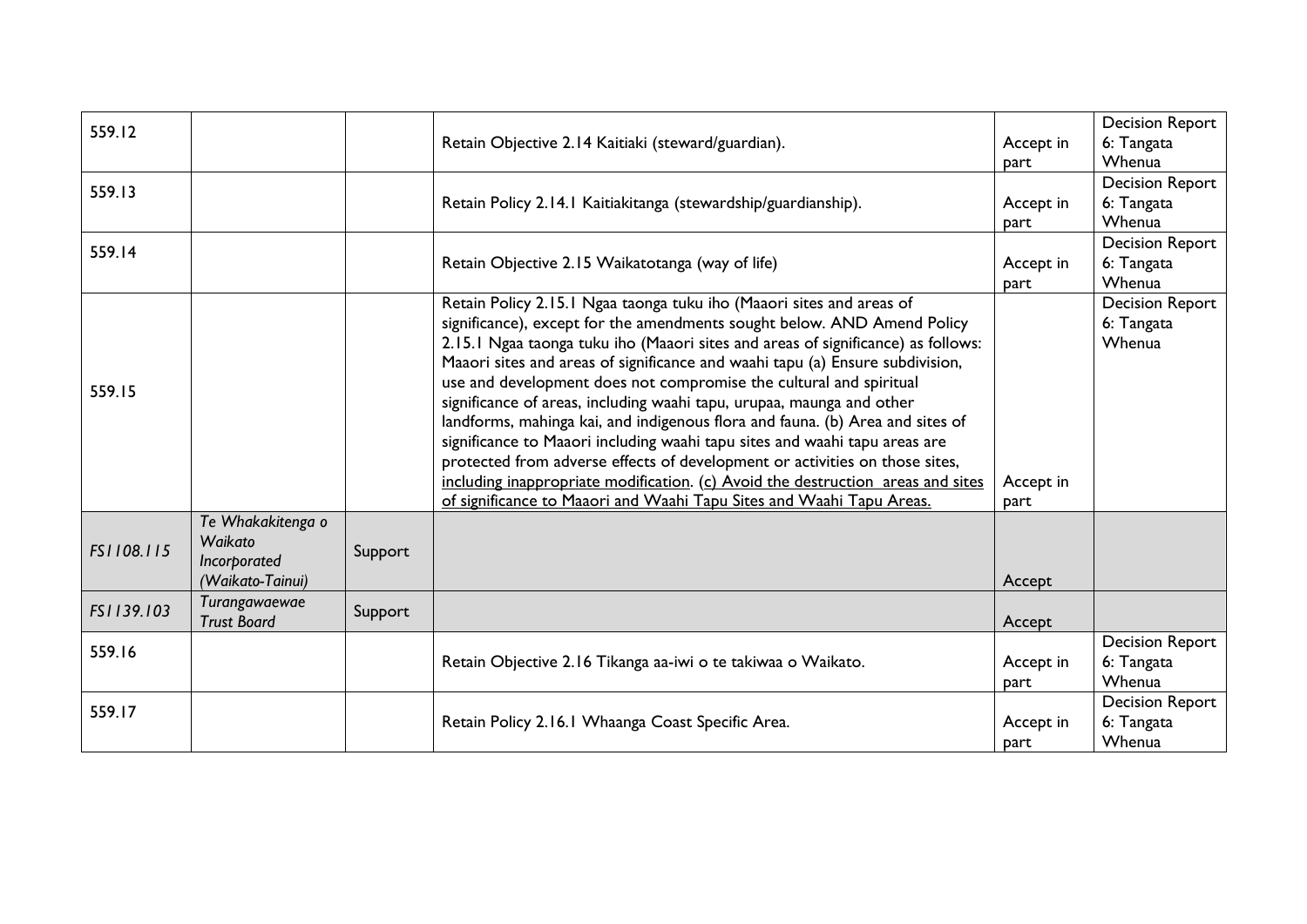| 559.18 |                                                                                   |           | <b>Decision Report</b> |
|--------|-----------------------------------------------------------------------------------|-----------|------------------------|
|        | Retain Policy 2.16.2 Aahuatanga Motuhake (special features).                      | Accept in | 6: Tangata             |
|        |                                                                                   | part      | Whenua                 |
|        | Retain Rule 16.2.4.2 RD1 Earthworks - Maaori Sites and Maaori Areas of            |           |                        |
|        | Significance, except for the amendments sought below. AND Amend Rule              |           |                        |
|        | 16.2.4.2 RD1 Earthworks - Maaori Sites and Maaori Areas of Significance as        |           |                        |
|        | follows: (a) Earthworks ancillary earthworks and rural ancillary earthworks       |           |                        |
| 559.19 | within a Maaori site of Significance as identified in Schedule 30.3 (Maaori sites |           |                        |
|        | of Significance) and shown on the planning maps. (b) Council's discretion is      |           |                        |
|        | restricted to the following matters: (i) Nature, design, extent and location of   |           | <b>Decision Report</b> |
|        | activity in relation to the site; (ii) Effects of the proposal on heritage and    |           | 7: Maaori Sites        |
|        | cultural values (iii) The purpose and necessity for the works and any             | Accept in | and Areas of           |
|        | alternatives considered.                                                          | part      | Significance           |
|        | Retain Rule 17.2.5.2 RD1 Earthworks - Maaori Sites and Maaori Areas of            |           |                        |
|        | Significance, except for the amendments sought below. AND Amend Rule              |           |                        |
|        | 17.2.5.2 RD1 Earthworks - Maaori Sites and Maaori Areas of Significance as        |           |                        |
|        | follows: (a) Earthworks ancillary earthworks and rural ancillary earthworks       |           |                        |
|        | within a Maaori site of Significance as identified in Schedule 30.3 (Maaori sites |           |                        |
| 559.20 | of Significance) and shown on the planning maps. (b) Council's discretion is      |           |                        |
|        | restricted to the following matters: (i) Nature, design, extent and location of   |           |                        |
|        | activity in relation to the site; (ii) Effects of the proposal on heritage and    |           |                        |
|        | cultural values (iii) The purpose and necessity for the works and any             |           | <b>Decision Report</b> |
|        | alternatives considered. AND Amend Rule 17.2.5.2 RD1 Earthworks - Maaori          |           | 7: Maaori Sites        |
|        | Sites and Maaori Areas of Significance to be consistent with the equivalent       | Accept in | and Areas of           |
|        | rule in other zone chapters.                                                      | part      | Significance           |
|        | Retain Rule 18.2.4.2 RD1 Earthworks - Maaori Sites and Maaori Areas of            |           |                        |
|        | Significance, except for the amendments sought below. AND Amend Rule              |           |                        |
|        | 18.2.4.2 RD1 Earthworks - Maaori Sites and Maaori Areas of Significance as        |           |                        |
|        | follows: (a) Earthworks ancillary earthworks and rural ancillary earthworks       |           |                        |
| 559.21 | within a Maaori site of Significance as identified in Schedule 30.3 (Maaori sites |           |                        |
|        | of Significance) and shown on the planning maps. (b) Council's discretion is      |           |                        |
|        | restricted to the following matters: (i) Nature, design, extent and location of   |           | <b>Decision Report</b> |
|        | activity in relation to the site; (ii) Effects of the proposal on heritage and    |           | 7: Maaori Sites        |
|        | cultural values (iii) The purpose and necessity for the works and any             | Accept in | and Areas of           |
|        | alternatives considered.                                                          | part      | Significance           |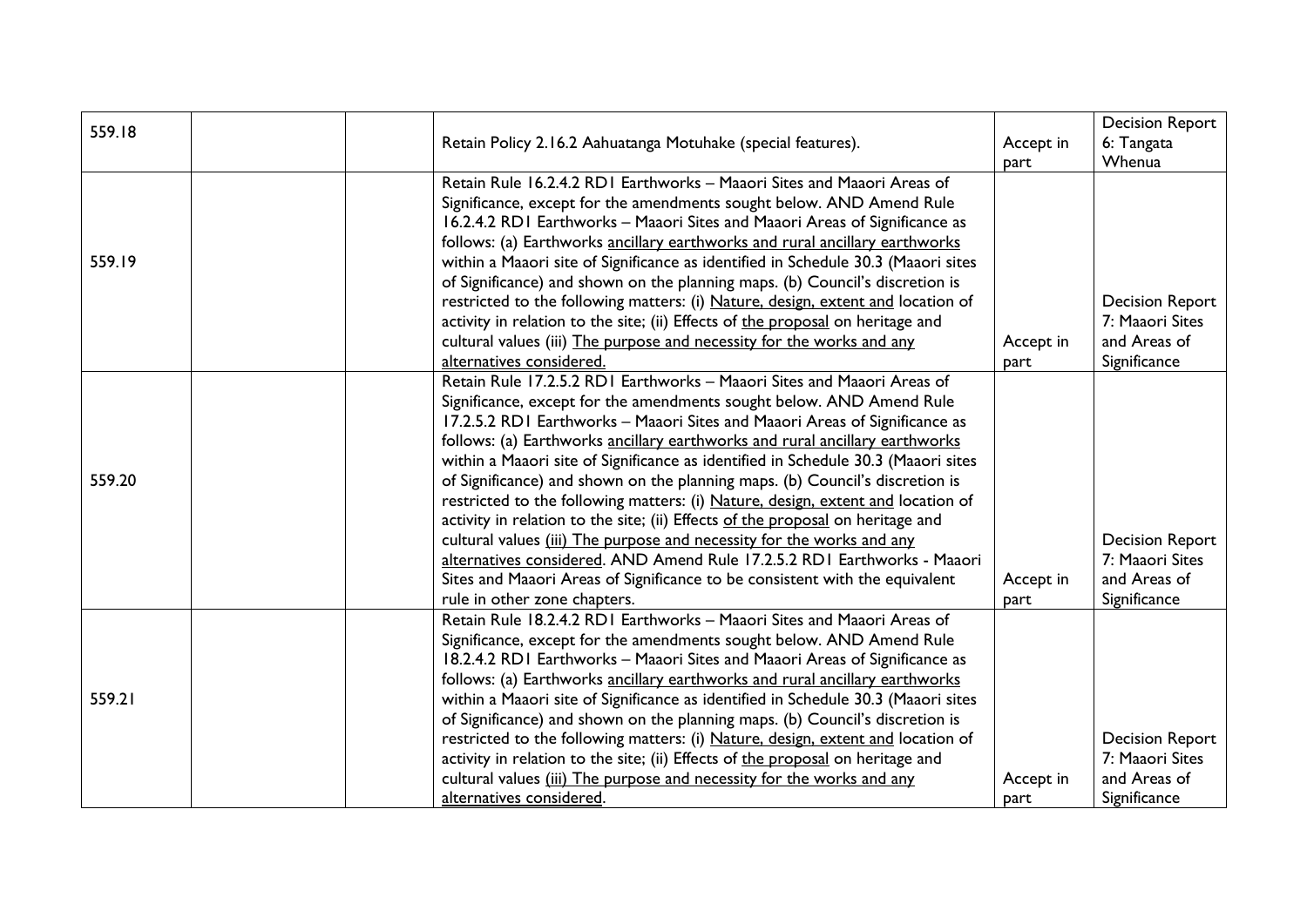|                          |                                             | Retain Rule 22.2.3.2 RD1 Earthworks - Maaori Sites and Maaori Areas of<br>Significance, except for the amendments sought below. AND Amend Rule<br>22.2.3.2 RDI Earthworks - Maaori Sites and Maaori Areas of Significance as<br>follows: (a) Earthworks ancillary earthworks and rural ancillary earthworks<br>within a Maaori site of Significance as identified in Schedule 30.3 (Maaori sites<br>of Significance) and shown on the planning maps. (b) Council's discretion is<br>restricted to the following matters: (i) Nature, design, extent and location of<br>activity in relation to the site; (ii) Effects of the proposal on heritage and<br>cultural values (iii) The purpose and necessity for the works and any | Accept in                                                                                                                                                                   | <b>Decision Report</b><br>7: Maaori Sites<br>and Areas of                 |
|--------------------------|---------------------------------------------|--------------------------------------------------------------------------------------------------------------------------------------------------------------------------------------------------------------------------------------------------------------------------------------------------------------------------------------------------------------------------------------------------------------------------------------------------------------------------------------------------------------------------------------------------------------------------------------------------------------------------------------------------------------------------------------------------------------------------------|-----------------------------------------------------------------------------------------------------------------------------------------------------------------------------|---------------------------------------------------------------------------|
|                          |                                             |                                                                                                                                                                                                                                                                                                                                                                                                                                                                                                                                                                                                                                                                                                                                | part                                                                                                                                                                        | Significance                                                              |
| <b>Limited</b>           | Oppose                                      |                                                                                                                                                                                                                                                                                                                                                                                                                                                                                                                                                                                                                                                                                                                                | part                                                                                                                                                                        |                                                                           |
|                          |                                             |                                                                                                                                                                                                                                                                                                                                                                                                                                                                                                                                                                                                                                                                                                                                | Accept in                                                                                                                                                                   |                                                                           |
|                          |                                             |                                                                                                                                                                                                                                                                                                                                                                                                                                                                                                                                                                                                                                                                                                                                | part                                                                                                                                                                        |                                                                           |
|                          |                                             | Significance, except for the amendments sought below. AND Amend Rule<br>23.2.3.2 RDI Earthworks - Maaori Sites and Maaori Areas of Significance as<br>follows: (a) Earthworks ancillary earthworks and rural ancillary earthworks<br>within a Maaori site of Significance as identified in Schedule 30.3 (Maaori sites<br>of Significance) and shown on the planning maps. (b) Council's discretion is<br>restricted to the following matters: (i) Nature, design, extent and location of<br>activity in relation to the site; (ii) Effects of the proposal on heritage and<br>cultural values (iii) The purpose and necessity for the works and any<br>alternatives considered.                                               | Accept in<br>part                                                                                                                                                           | <b>Decision Report</b><br>7: Maaori Sites<br>and Areas of<br>Significance |
| <b>Federated Farmers</b> | Oppose                                      |                                                                                                                                                                                                                                                                                                                                                                                                                                                                                                                                                                                                                                                                                                                                | Accept in<br>part                                                                                                                                                           |                                                                           |
|                          |                                             | Retain Rule 24.2.4.2 RD1 Earthworks - Maaori Sites and Maaori Areas of<br>Significance, except for the amendments sought below. AND Amend Rule<br>24.2.4.2 RDI Earthworks - Maaori Sites and Maaori Areas of Significance as<br>follows: (a) Earthworks ancillary earthworks and rural ancillary earthworks<br>within a Maaori site of Significance as identified in Schedule 30.3 (Maaori sites<br>of Significance) and shown on the planning maps. (b) Council's discretion is<br>restricted to the following matters: (i) Nature, design, extent and location of<br>activity in relation to the site; (ii) Effects of the proposal on heritage and                                                                          | Accept in                                                                                                                                                                   | <b>Decision Report</b><br>7: Maaori Sites<br>and Areas of<br>Significance |
|                          | Riverdale Group<br><b>Federated Farmers</b> | Oppose                                                                                                                                                                                                                                                                                                                                                                                                                                                                                                                                                                                                                                                                                                                         | alternatives considered.<br>Retain Rule 23.2.3.2 RD1 Earthworks - Maaori Sites and Maaori Areas of<br>cultural values (iii) The purpose and necessity for the works and any | Accept in<br>part                                                         |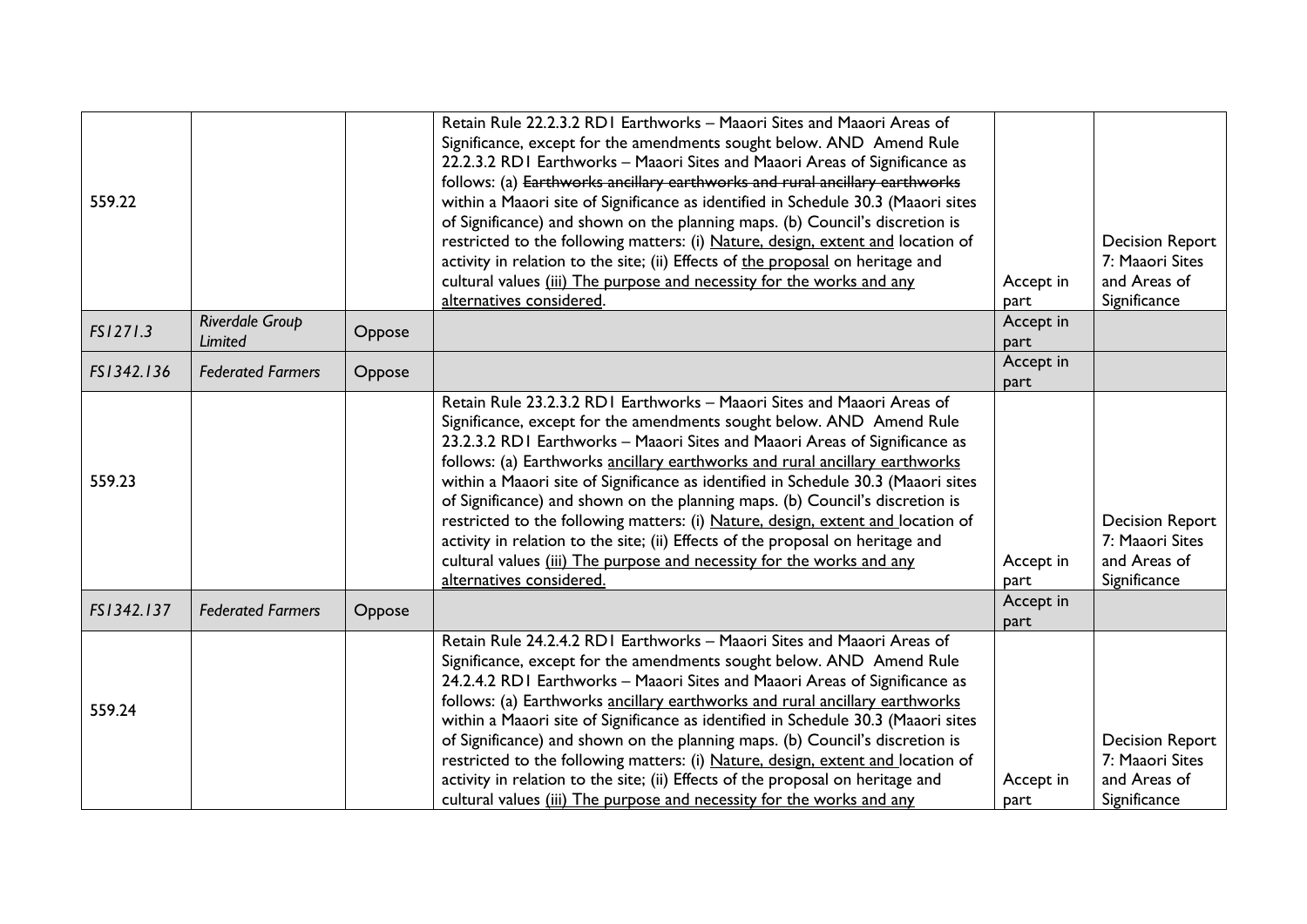|        | alternatives considered. AND Amend Rule 24.2.4.2 RD1 Earthworks - Maaori          |           |                        |
|--------|-----------------------------------------------------------------------------------|-----------|------------------------|
|        | Sites of Significance to be consistent with the equivalent rule in other zone     |           |                        |
|        | chapters.                                                                         |           |                        |
|        | Retain Rule 25.2.4.2 RD1 Earthworks - Maaori Sites and Maaori Areas of            |           |                        |
|        | Significance, except for the amendments sought below. AND Amend Rule              |           |                        |
|        | 25.2.4.2 RDI Earthworks - Maaori Sites and Maaori Areas of Significance as        |           |                        |
|        | follows: (a) Earthworks ancillary earthworks and rural ancillary earthworks       |           |                        |
| 559.25 | within a Maaori site of Significance as identified in Schedule 30.3 (Maaori sites |           |                        |
|        | of Significance) and shown on the planning maps. (b) Council's discretion is      |           |                        |
|        | restricted to the following matters: (i) Nature, design, extent and location of   |           | <b>Decision Report</b> |
|        | activity in relation to the site; (ii) Effects of the proposal on heritage and    |           | 7: Maaori Sites        |
|        | cultural values (iii) The purpose and necessity for the works and any             | Accept in | and Areas of           |
|        | alternatives considered.                                                          | part      | Significance           |
|        | Retain Rule 16.2.4.2 RD2 Earthworks - Maaori Sites and Maaori Areas of            |           |                        |
|        | Significance, except for the amendments sought below. AND Amend Rule              |           |                        |
|        | 16.2.4.2 RD2 Earthworks - Maaori Sites and Maaori Areas of Significance as        |           |                        |
|        | follows: (a) Earthworks ancillary earthworks and rural ancillary earthworks       |           |                        |
| 559.26 | within a Maaori Area of Significance as identified in Schedule 30.4 (Maaori       |           |                        |
|        | Areas of Significance) and shown on the planning maps. (b) Council's              |           |                        |
|        | discretion is restricted to the following matters: (i) Nature, design, extent and |           | <b>Decision Report</b> |
|        | location of activity in relation to the site; (ii) Effects of the proposal on     |           | 7: Maaori Sites        |
|        | heritage and cultural values (iii) The purpose and necessity for the works and    | Accept in | and Areas of           |
|        | any alternatives considered.                                                      | part      | Significance           |
|        | Retain Rule 17.2.5.2 Earthworks - Maaori Sites and Maaori Areas of                |           |                        |
|        | Significance, except for the amendments sought below. AND Amend Rule              |           |                        |
|        | 17.2.5.2 Earthworks - Maaori Sites and Maaori Areas of Significance as            |           |                        |
|        | follows: (a) Earthworks ancillary earthworks and rural ancillary earthworks       |           |                        |
|        | within a Maaori site of Significance as identified in Schedule 30.4 (Maaori Areas |           |                        |
| 559.27 | of Significance) and shown on the planning maps. (b) Council's discretion is      |           |                        |
|        | restricted to the following matters: (i) Nature, design, extent and location of   |           |                        |
|        | activity in relation to the site; (ii) Effects of the proposal on heritage and    |           |                        |
|        | cultural values (iii) The purpose and necessity for the works and any             |           | <b>Decision Report</b> |
|        | alternatives considered. AND Amend Rule 17.2.5.2 RD1 Earthworks - Maaori          |           | 7: Maaori Sites        |
|        | Sites and Maaori Areas of Significance to be consistent with the equivalent       | Accept in | and Areas of           |
|        | rule in other zone chapters.                                                      | part      | Significance           |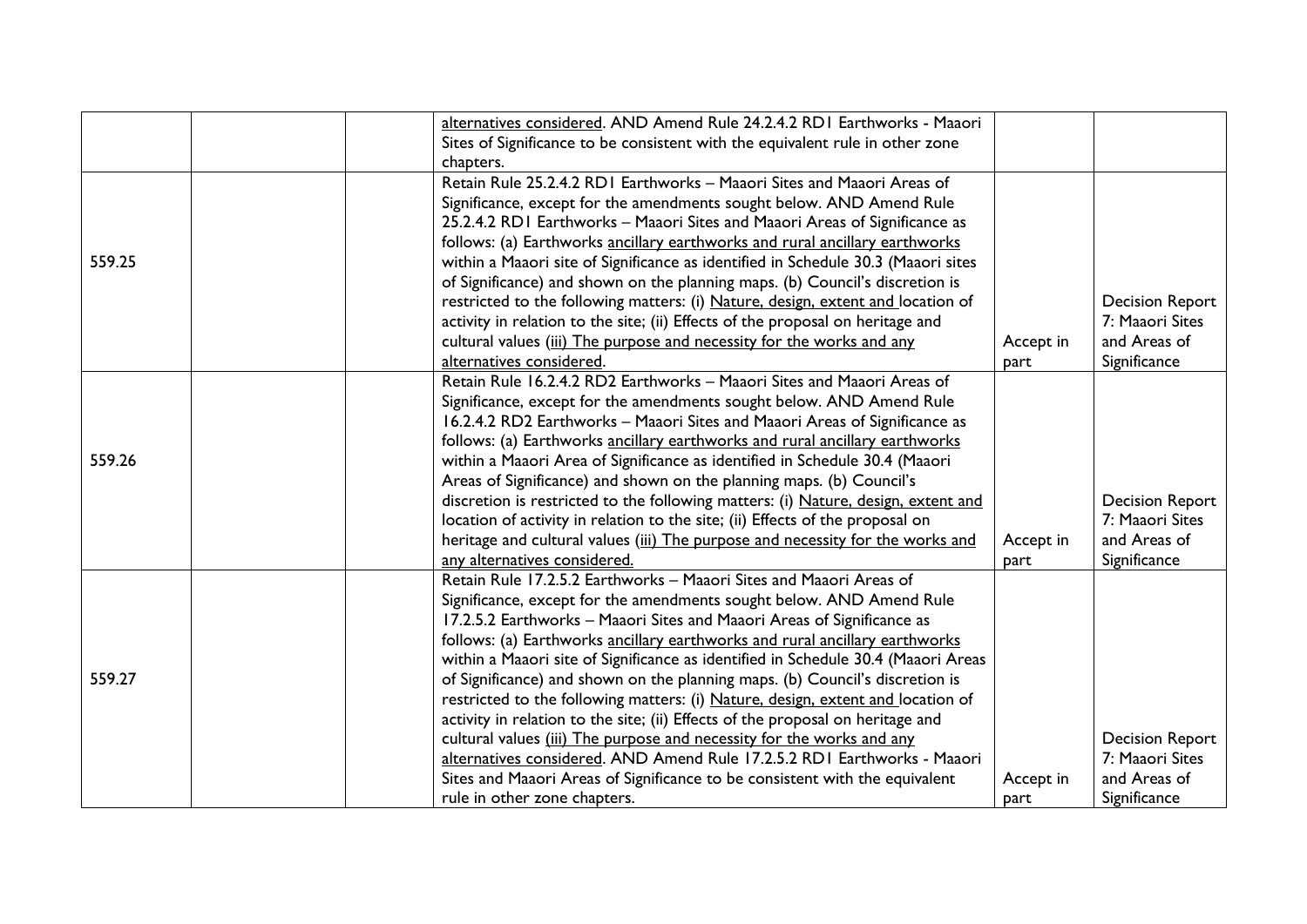| 559.28     |                                     |         | Retain Rule 18.2.4.2 RD2 Earthworks - Maaori Sites and Maaori Areas of<br>Significance, except for the amendments sought below. AND Amend Rule<br>18.2.4.2 RD2 Earthworks - Maaori Sites and Maaori Areas of Significance as<br>follows: (a) Earthworks ancillary earthworks and rural ancillary earthworks<br>within a Maaori Area of Significance as identified in Schedule 30.4 (Maaori<br>Area of Significance) and shown on the planning maps. (b) Council's discretion<br>is restricted to the following matters: (i) Nature, design, extent and location<br>of activity in relation to the site; (ii) Effects of the proposal on heritage and<br>cultural values (iii) The purpose and necessity for the works and any<br>alternatives considered.  | Accept in<br>part | <b>Decision Report</b><br>7: Maaori Sites<br>and Areas of<br>Significance |
|------------|-------------------------------------|---------|------------------------------------------------------------------------------------------------------------------------------------------------------------------------------------------------------------------------------------------------------------------------------------------------------------------------------------------------------------------------------------------------------------------------------------------------------------------------------------------------------------------------------------------------------------------------------------------------------------------------------------------------------------------------------------------------------------------------------------------------------------|-------------------|---------------------------------------------------------------------------|
| FS1388.795 | Mercury NZ Limited<br>for Mercury E | Oppose  |                                                                                                                                                                                                                                                                                                                                                                                                                                                                                                                                                                                                                                                                                                                                                            | Accept in<br>part |                                                                           |
| 559.29     |                                     |         | Retain Rule 22.2.3.2 RD2 Earthworks - Maaori Sites and Maaori Areas of<br>Significance, except for the amendments sought below. AND Amend Rule<br>22.2.3.2 RD2 Earthworks - Maaori Sites and Maaori Areas of Significance as<br>follows: (a) Earthworks ancillary earthworks and rural ancillary earthworks<br>within a Maaori Area of Significance as identified in Schedule 30.4 (Maaori<br>Areas of Significance) and shown on the planning maps. (b) Council's<br>discretion is restricted to the following matters: (i) Nature, design, extent and<br>location of activity in relation to the site; (ii) Effects of the proposal on<br>heritage and cultural values (iii) The purpose and necessity for the works and<br>any alternatives considered. | Accept in<br>part | <b>Decision Report</b><br>7: Maaori Sites<br>and Areas of<br>Significance |
| FS1271.4   | Riverdale Group<br>Limited          | Oppose  |                                                                                                                                                                                                                                                                                                                                                                                                                                                                                                                                                                                                                                                                                                                                                            | Accept in<br>part |                                                                           |
| FS1342.138 | <b>Federated Farmers</b>            | Support |                                                                                                                                                                                                                                                                                                                                                                                                                                                                                                                                                                                                                                                                                                                                                            | Accept in<br>part |                                                                           |
| 559.30     |                                     |         | Retain Rule 23.2.3.2 RD2 Earthworks - Maaori Sites and Maaori Areas of<br>Significance, except for the amendments sought below. AND Amend Rule<br>23.2.3.2 RD2 Earthworks - Maaori Sites and Maaori Areas of Significance as<br>follows: (a) Earthworks ancillary earthworks and rural ancillary earthworks<br>within a Maaori area of Significance as identified in Schedule 30.4 (Maaori area<br>of Significance) and shown on the planning maps. (b) Council's discretion is<br>restricted to the following matters: (i) Nature, design, extent and location of<br>activity in relation to the site; (ii) Effects of the proposal on heritage and                                                                                                       | Accept in<br>part | <b>Decision Report</b><br>7: Maaori Sites<br>and Areas of<br>Significance |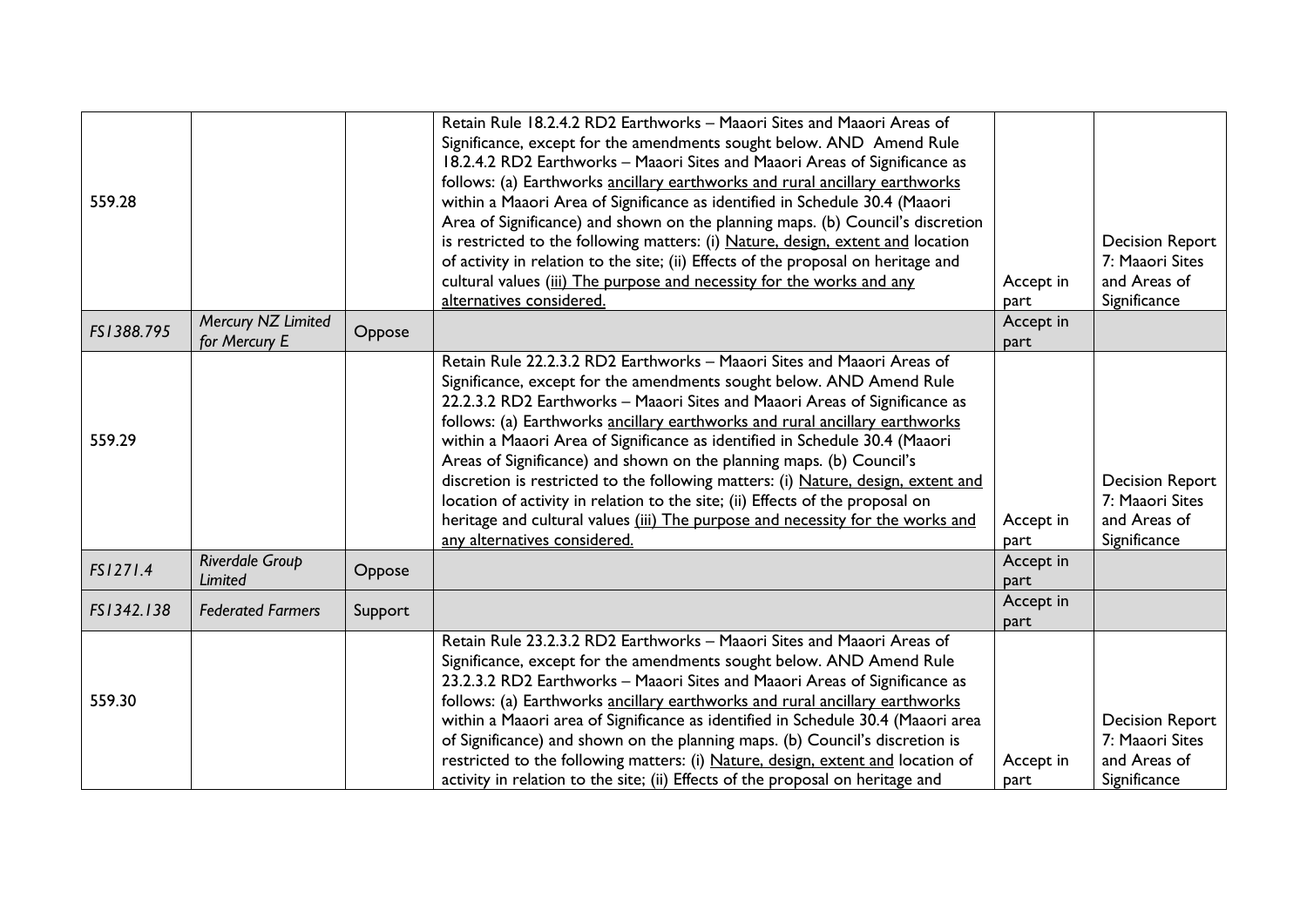|            |                          |        | cultural values (iii) The purpose and necessity for the works and any                                                                                                                                                                                                                                                                                                                                                                                                                                                                                                                                                                                                                                                                                     |                   |                                                                           |
|------------|--------------------------|--------|-----------------------------------------------------------------------------------------------------------------------------------------------------------------------------------------------------------------------------------------------------------------------------------------------------------------------------------------------------------------------------------------------------------------------------------------------------------------------------------------------------------------------------------------------------------------------------------------------------------------------------------------------------------------------------------------------------------------------------------------------------------|-------------------|---------------------------------------------------------------------------|
|            |                          |        | alternatives considered.                                                                                                                                                                                                                                                                                                                                                                                                                                                                                                                                                                                                                                                                                                                                  |                   |                                                                           |
| FS1342.139 | <b>Federated Farmers</b> | Oppose |                                                                                                                                                                                                                                                                                                                                                                                                                                                                                                                                                                                                                                                                                                                                                           | Reject            |                                                                           |
|            |                          |        | Retain Rule 24.2.4.2 RD2 Earthworks - Maaori Sites and Maaori Areas of<br>Significance, except for the amendments sought below. AND Amend Rule<br>24.2.4.2 RD2 Earthworks - Maaori Sites and Maaori Areas of Significance as                                                                                                                                                                                                                                                                                                                                                                                                                                                                                                                              |                   |                                                                           |
| 559.31     |                          |        | follows: (a) Earthworks ancillary earthworks and rural ancillary earthworks<br>within a Maaori area of Significance as identified in Schedule 30.4 (Maaori area<br>of Significance) and shown on the planning maps. (b) Council's discretion is<br>restricted to the following matters: (i) Nature, design, extent and location of<br>activity in relation to the site; (ii) Effects of the proposal on heritage and                                                                                                                                                                                                                                                                                                                                      |                   |                                                                           |
|            |                          |        | cultural values (iii) The purpose and necessity for the works and any<br>alternatives considered. AND Amend Rule 24.2.4.2 Earthworks - Maaori Sites                                                                                                                                                                                                                                                                                                                                                                                                                                                                                                                                                                                                       |                   | <b>Decision Report</b><br>7: Maaori Sites                                 |
|            |                          |        | and Maaori Areas of Significance to be consistent with the equivalent rule in<br>other zone chapters.                                                                                                                                                                                                                                                                                                                                                                                                                                                                                                                                                                                                                                                     | Accept in<br>part | and Areas of<br>Significance                                              |
| 559.32     |                          |        | Retain Rule 25.2.4.2 RD2 Earthworks - Maaori Sites and Maaori Areas of<br>Significance, except for the amendments sought below. AND Amend Rule<br>25.2.4.2 RD2 Earthworks - Maaori Sites and Maaori Areas of Significance as<br>follows: (a) Earthworks ancillary earthworks and rural ancillary earthworks<br>within a Maaori area of Significance as identified in Schedule 30.4 (Maaori area<br>of Significance) and shown on the planning maps. (b) Council's discretion is<br>restricted to the following matters: (i) Nature, design, extent and location of<br>activity in relation to the site; (ii) Effects of the proposal on heritage and<br>cultural values (iii) The purpose and necessity for the works and any<br>alternatives considered. | Accept in<br>part | <b>Decision Report</b><br>7: Maaori Sites<br>and Areas of<br>Significance |
| 559.33     |                          |        | Add a new earthworks rule to each zone chapter as follows: DI- Earthworks,<br>new ancillary earthworks and new rural ancillary earthworks within a waahi<br>tapu as identified in Schedule 30.6 (Significant Waahi Tapu and Waahi Tapu<br>area) and shown on the planning maps. AND Provide recognition of the full<br>extent of Waahi tapu Te Aukati ki Mangatawhiri, Meremere, Te Teo Teo and<br>Rangiriri (as this relates to the schedules). (Refer to subsequent submission<br>points).                                                                                                                                                                                                                                                              | Accept in<br>part | <b>Decision Report</b><br>7: Maaori Sites<br>and Areas of<br>Significance |
| FS1342.140 | <b>Federated Farmers</b> | Oppose |                                                                                                                                                                                                                                                                                                                                                                                                                                                                                                                                                                                                                                                                                                                                                           | Accept in<br>part |                                                                           |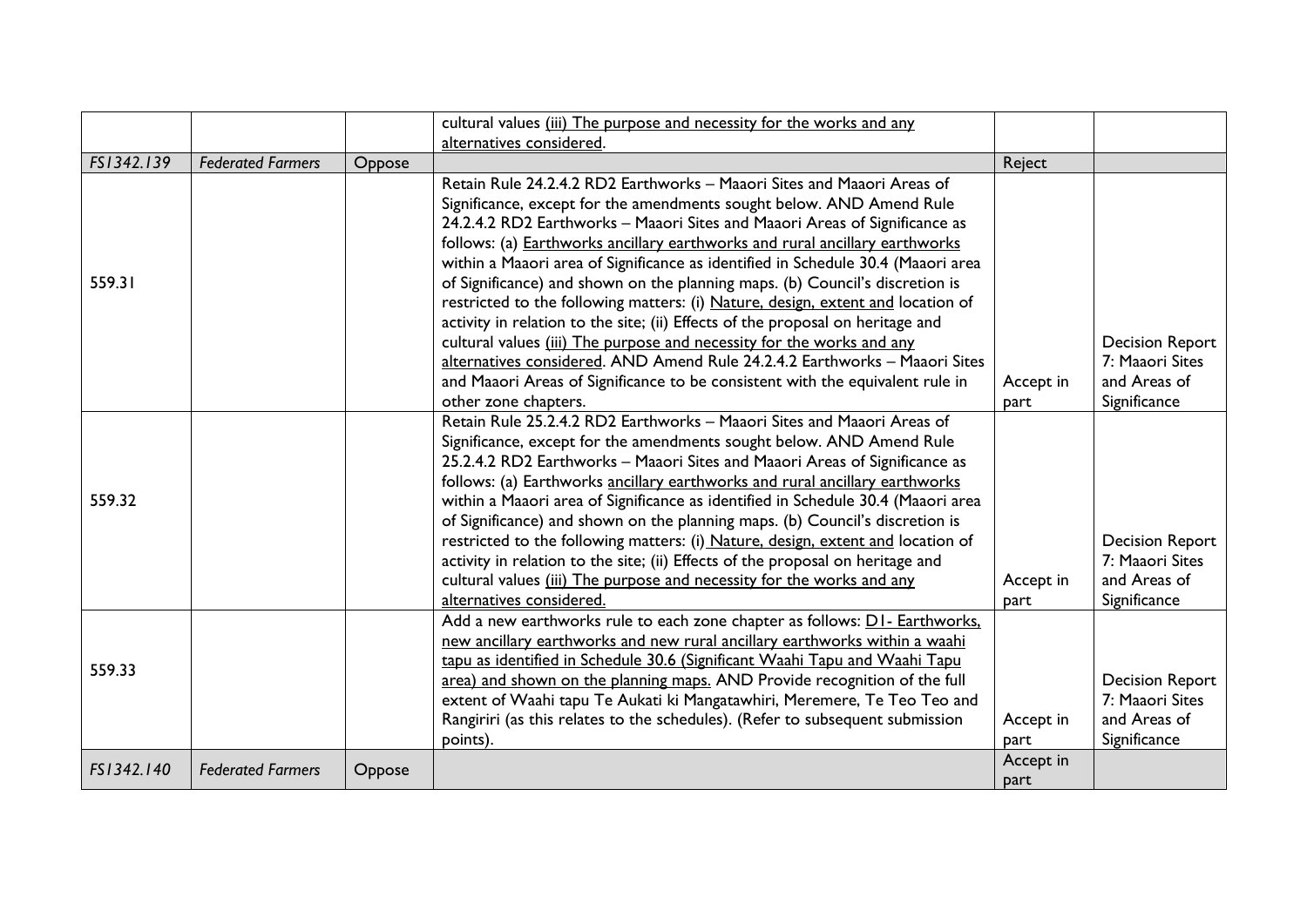| FS1388.796 | Mercury NZ Limited<br>for Mercury E | Oppose |                                                                                                                                                                                                                                                                                                                                                                                                                                    | Accept in<br>part        |                                                                           |
|------------|-------------------------------------|--------|------------------------------------------------------------------------------------------------------------------------------------------------------------------------------------------------------------------------------------------------------------------------------------------------------------------------------------------------------------------------------------------------------------------------------------|--------------------------|---------------------------------------------------------------------------|
| 559.34     |                                     |        | Add a new non-complying rule NCI within each zone chapter to regarding<br>the destruction of Maaori sites and areas of significance and waahi tapu sites<br>and scheduled areas (as sought through the submission) as follows: $NCI - the$<br>destruction of a site or area of significance to maaori, or a Waahi Tapu or<br>Waahi Tapu area. AND Amend the plan to provide for any other<br>consequential amendments as required. | Reject                   | <b>Decision Report</b><br>7: Maaori Sites<br>and Areas of<br>Significance |
| FS1271.5   | Riverdale Group<br><b>Limited</b>   | Oppose |                                                                                                                                                                                                                                                                                                                                                                                                                                    | Accept                   |                                                                           |
| FS1342.134 | <b>Federated Farmers</b>            | Oppose |                                                                                                                                                                                                                                                                                                                                                                                                                                    | Accept                   |                                                                           |
| FS1388.797 | Mercury NZ Limited<br>for Mercury E | Oppose |                                                                                                                                                                                                                                                                                                                                                                                                                                    | Accept                   |                                                                           |
| 559.35     |                                     |        | Retain Rule 16.1.2 P2 - A Marae complex or Papakaainga Housing<br>development on Maaori Freehold land or on Maaori Customary Land.                                                                                                                                                                                                                                                                                                 | Accept in<br><b>part</b> | <b>Decision Report</b><br>6: Tangata<br>Whenua                            |
| FS1388.798 | Mercury NZ Limited<br>for Mercury E | Oppose |                                                                                                                                                                                                                                                                                                                                                                                                                                    | Accept in<br>part        |                                                                           |
| 559.36     |                                     |        | Retain Rule 17.1.2 P16 - A Marae complex or Papakaainga Housing<br>development on Maaori Freehold land or on Maaori Customary Land.                                                                                                                                                                                                                                                                                                | Accept in<br>part        | <b>Decision Report</b><br>6: Tangata<br>Whenua                            |
| FS1388.799 | Mercury NZ Limited<br>for Mercury E | Oppose |                                                                                                                                                                                                                                                                                                                                                                                                                                    | Accept in<br><b>part</b> |                                                                           |
| 559.37     |                                     |        | Retain Rule 22.1.2 P1 - A Marae complex or Papakaainga Housing<br>development on Maaori Freehold land or on Maaori Customary Land.                                                                                                                                                                                                                                                                                                 | Accept in<br>part        | <b>Decision Report</b><br>6: Tangata<br>Whenua                            |
| FS1388.800 | Mercury NZ Limited<br>for Mercury E | Oppose |                                                                                                                                                                                                                                                                                                                                                                                                                                    | Accept in<br>part        |                                                                           |
| 559.38     |                                     |        | Retain Rule 24.1.2 P2 - A Marae complex or Papakaainga Housing<br>development on Maaori Freehold land or on Maaori Customary Land.                                                                                                                                                                                                                                                                                                 | Accept in<br>part        | <b>Decision Report</b><br>6: Tangata<br>Whenua                            |
| FS1388.801 | Mercury NZ Limited<br>for Mercury E | Oppose |                                                                                                                                                                                                                                                                                                                                                                                                                                    | Accept in<br>part        |                                                                           |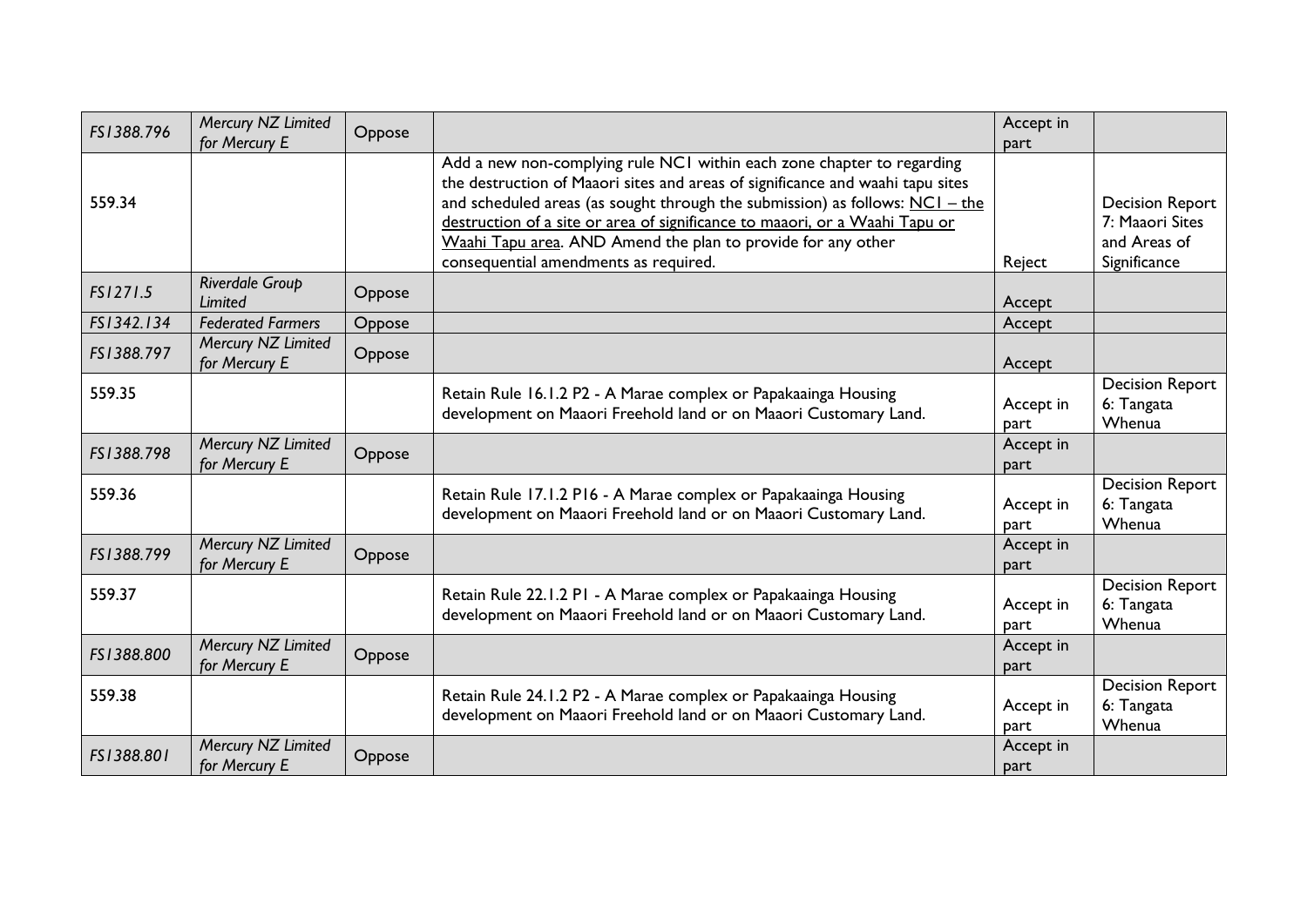| 559.39     |                                     |        | Retain Policy 3.2.7(a)(vii) Managing Significant Natural Areas.                                                                                                                                                                                                                                                                       | Accept in<br>Part | <b>Decision Report</b><br>9: Significant<br><b>Natural Areas</b> |
|------------|-------------------------------------|--------|---------------------------------------------------------------------------------------------------------------------------------------------------------------------------------------------------------------------------------------------------------------------------------------------------------------------------------------|-------------------|------------------------------------------------------------------|
| 559.40     |                                     |        | Retain Policy 3.3.2 (a)(iv), (b)(iv) and (c)(iv) Recognising values and qualities.                                                                                                                                                                                                                                                    | Reject            | <b>Decision Report</b><br>10: Landscapes                         |
| 559.41     |                                     |        | Retain Policy 3.3.4 (a), (b) and (c) The relationships of Maaori with natural<br>resources and land.                                                                                                                                                                                                                                  | Accept            | <b>Decision Report</b><br>10: Landscapes                         |
|            |                                     |        | Retain Policy 3.4.4 (a), (b) and (c) - The relationships of Maaori with natural<br>resources and land.                                                                                                                                                                                                                                | Reject            | <b>Decision Report</b><br>10: Landscapes                         |
| 559.43     |                                     |        | Retain Objective 4.1.7 Character of Towns except for the amendments<br>sought below. AND Amend Objective 4.1.7 Character of Towns as follows:<br>(a) Development in the residential, village, industrial and business zones is<br>attractive, connected and reflects the existing character and historic heritage<br>values of towns. | Reject            | <b>Decision Report</b><br>5: Strategic<br><b>Directions</b>      |
| FS1388.802 | Mercury NZ Limited<br>for Mercury E | Oppose |                                                                                                                                                                                                                                                                                                                                       | Accept            |                                                                  |
| 559.44     |                                     |        | Retain Policy 4.1.12 (b)(v) Te Kauwhata.                                                                                                                                                                                                                                                                                              | Reject            | <b>Decision Report</b><br>5: Strategic<br><b>Directions</b>      |
| FS1388.803 | Mercury NZ Limited<br>for Mercury E | Oppose |                                                                                                                                                                                                                                                                                                                                       | Accept            |                                                                  |
| 559.45     |                                     |        | Add to Policy 4.2.15 Earthworks a new clause 'f' as follows: (a) $(f)$<br>Earthworks are designed and undertaken in a manner that they do not<br>adversely affect historic heritage and cultural values.                                                                                                                              | Accept in<br>part | <b>Decision Report</b><br>14: Residential<br>Zone                |
| 559.46     |                                     |        | Add a new clause 'f' to Policy 4.3.15 Earthworks as follows: (a)  (f)<br>Earthworks are designed and undertaken in a manner that they do not<br>adversely affect historic heritage and cultural values.                                                                                                                               | Reject            | <b>Decision Report</b><br>17: Village Zone                       |
| 559.47     |                                     |        | Retain Policy 4.5.14 (a)(v)G. Raglan Town Centre.                                                                                                                                                                                                                                                                                     |                   |                                                                  |
| 559.48     |                                     |        | Retain Policy 4.5.16 (a)(v)A. Ngaaruawaahia Town Centre.                                                                                                                                                                                                                                                                              | Reject            | <b>Decision Report</b><br>20: Business<br>Zones                  |
| FS1388.804 | Mercury NZ Limited<br>for Mercury E | Oppose |                                                                                                                                                                                                                                                                                                                                       | Accept            |                                                                  |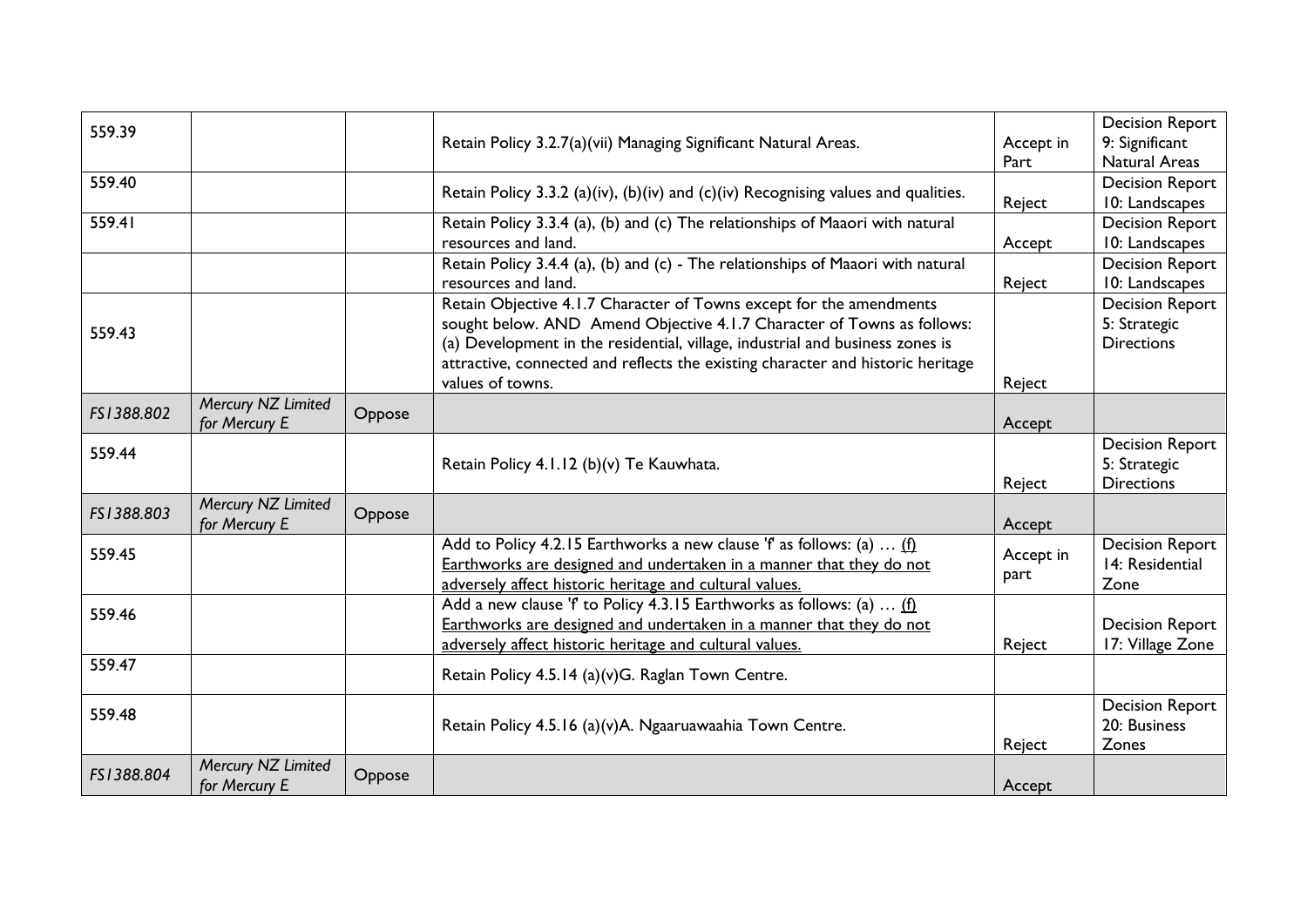| 559.49     |                                     |        | Retain Policy 4.5.17(a) Te Kauwhata Town Centre.                                                                                                                                                                                                                                                                                                                                                                                                                                                                                                                                                                                                                                                                                                                                                                                                                                                                       | Accept in<br>part | <b>Decision Report</b><br>20: Business<br>Zones                  |
|------------|-------------------------------------|--------|------------------------------------------------------------------------------------------------------------------------------------------------------------------------------------------------------------------------------------------------------------------------------------------------------------------------------------------------------------------------------------------------------------------------------------------------------------------------------------------------------------------------------------------------------------------------------------------------------------------------------------------------------------------------------------------------------------------------------------------------------------------------------------------------------------------------------------------------------------------------------------------------------------------------|-------------------|------------------------------------------------------------------|
| FS1388.805 | Mercury NZ Limited<br>for Mercury E | Oppose |                                                                                                                                                                                                                                                                                                                                                                                                                                                                                                                                                                                                                                                                                                                                                                                                                                                                                                                        | Reject            |                                                                  |
| 559.50     |                                     |        | Retain Policy 4.5.18 (a)(iv)D. Pokeno Town Centre.                                                                                                                                                                                                                                                                                                                                                                                                                                                                                                                                                                                                                                                                                                                                                                                                                                                                     | Reject            | <b>Decision Report</b><br>20: Business<br>Zones                  |
| 559.51     |                                     |        | Retain Policy 4.5.19 (a)(iv)E. Tuakau Town Centre.                                                                                                                                                                                                                                                                                                                                                                                                                                                                                                                                                                                                                                                                                                                                                                                                                                                                     | Reject            | <b>Decision Report</b><br>20: Business<br>Zones                  |
| 559.52     |                                     |        | Retain Policy 4.5.41 Earthworks, except for the amendments sought below.<br>AND Add a new clause 'b' to Policy 4.5.41 Earthworks as follows: (a) (b)<br>Earthworks are designed and undertaken in a manner that they do not<br>adversely affect historic heritage and cultural values.                                                                                                                                                                                                                                                                                                                                                                                                                                                                                                                                                                                                                                 | Accept in<br>part | <b>Decision Report</b><br>20: Business<br>Zones                  |
| 559.53     |                                     |        | Retain Policy 4.7.2 Subdivision location and design, except for the<br>amendments sought below. AND Add a new clause 'viii' to Policy 4.7.2(a)<br>Subdivision location and design as follows: (a) Ensure subdivision is located<br>and designed to: (i) Be sympathetic to the natural and physical qualities and<br>characteristics of the surrounding environment; (ii) Establish boundaries that<br>avoid buildings and structures dominating adjoining land or public places, the<br>coast, or fresh waterbodies; (iii) Arrange allotments to allow for view sharing,<br>where possible; (iv) Retain existing access to public space; (v) Promote safe<br>communities through quality urban design; (vi) Accommodate building<br>platforms and vehicle accesses that are safe and stable; and (vii) Promote<br>consistent grid layout and (viii) Avoid adverse effects on historic heritage and<br>cultural values. | Accept in<br>part | <b>Decision Report</b><br>32:<br>Miscellaneous<br><b>Matters</b> |
| FS1388.806 | Mercury NZ Limited<br>for Mercury E | Oppose |                                                                                                                                                                                                                                                                                                                                                                                                                                                                                                                                                                                                                                                                                                                                                                                                                                                                                                                        | Accept in<br>part |                                                                  |
| 559.54     |                                     |        | Retain Policy 5.3.5 Earthworks activities, except for the amendments sought<br>below. AND Add a new clause 'v' to Policy 5.3.5 Earthworks as follows: (v)<br>Avoid adverse effects on historic heritage and cultural values.                                                                                                                                                                                                                                                                                                                                                                                                                                                                                                                                                                                                                                                                                           | Accept in<br>part | Decision report<br>22: Rural Zone                                |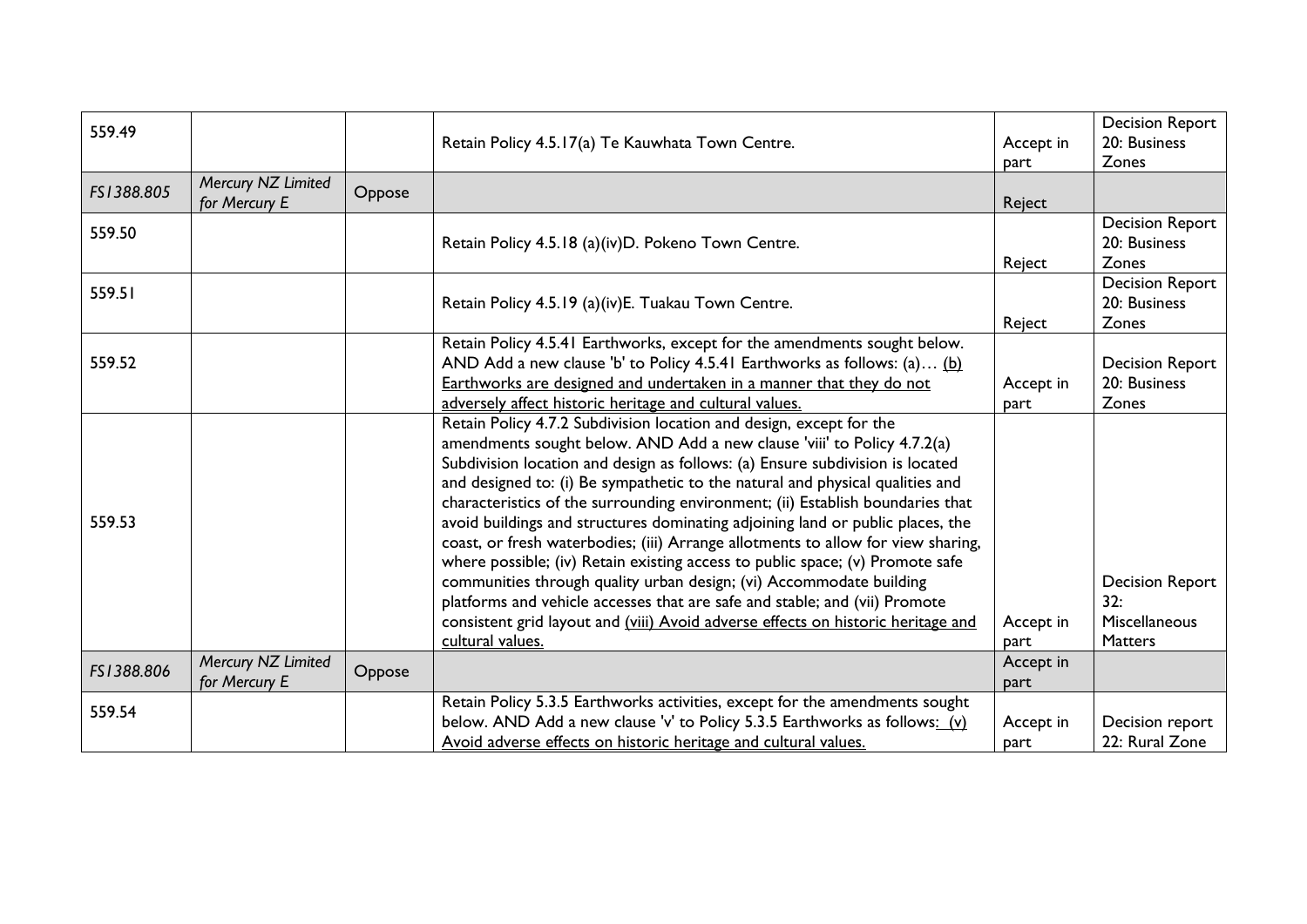| 559.55     |                                                                  |         | Retain Policy 5.6.7 Earthworks, except for the amendments sought below.<br>AND Amend Policy 5.6.7(e) Earthworks as follows: (d) Subdivision and<br>development occurs in a manner that maintains shape, contour, and landscape<br>characteristics and avoids adverse effects on historic heritage and cultural<br>values.                                                                                                                                                                                                                                                      | Accept in<br>part | <b>Decision Report</b><br>18: Country<br>Living Zone |
|------------|------------------------------------------------------------------|---------|--------------------------------------------------------------------------------------------------------------------------------------------------------------------------------------------------------------------------------------------------------------------------------------------------------------------------------------------------------------------------------------------------------------------------------------------------------------------------------------------------------------------------------------------------------------------------------|-------------------|------------------------------------------------------|
| 559.56     |                                                                  |         | Retain Policy 5.3.14 Signs, except for the amendments sought below. AND<br>Amend Policy 5.3.14(e) Signs as follows: (e) Provide for appropriate signage<br>on heritage items, notable trees and Maaori sites of significance for the<br>purpose of identification or and interpretation.                                                                                                                                                                                                                                                                                       | Accept            | <b>Decision Report</b><br>22: Rural Zone             |
| 559.57     |                                                                  |         | Retain Objective 6.1.8 (a) Infrastructure in the community and identified<br>areas.                                                                                                                                                                                                                                                                                                                                                                                                                                                                                            | Accept in<br>part | <b>Decision Report</b><br>13:<br>Infrastructure      |
| FS1176.104 | <b>Watercare Services</b><br>Ltd                                 | Support |                                                                                                                                                                                                                                                                                                                                                                                                                                                                                                                                                                                | Accept in<br>part |                                                      |
| 559.58     |                                                                  |         | Retain Policy 6.1.9 (a) Environmental effects, community health, safety and<br>amenity.                                                                                                                                                                                                                                                                                                                                                                                                                                                                                        | Accept in<br>part | <b>Decision Report</b><br>13:<br>Infrastructure      |
| FS1176.105 | <b>Watercare Services</b><br>Ltd                                 | Support |                                                                                                                                                                                                                                                                                                                                                                                                                                                                                                                                                                                | Accept in<br>part |                                                      |
| FS1388.807 | Mercury NZ Limited<br>for Mercury E                              | Oppose  |                                                                                                                                                                                                                                                                                                                                                                                                                                                                                                                                                                                | Accept in<br>part |                                                      |
| 559.59     |                                                                  |         | Retain Policy 6.1.10 (a) Infrastructure in identified areas, except for the<br>amendments sought below. AND Amend Policy 6.1.10 (a) Infrastructure in<br>identified areas as follows: (a) Ensure consideration of the values, qualities and<br>characteristics of Significant Natural Areas, Landscape and Natural Character<br>Areas and Heritage Items, heritage precincts, and Maaori Sites and Areas of<br>significance, including Waahi Tapu and Waahi Tapu Areas when proposing<br>new infrastructure or undertaking significant upgrades to existing<br>infrastructure. | Accept in<br>part | <b>Decision Report</b><br>13:<br>Infrastructure      |
| FS1108.116 | Te Whakakitenga o<br>Waikato<br>Incorporated<br>(Waikato-Tainui) | Support |                                                                                                                                                                                                                                                                                                                                                                                                                                                                                                                                                                                | Accept in<br>part |                                                      |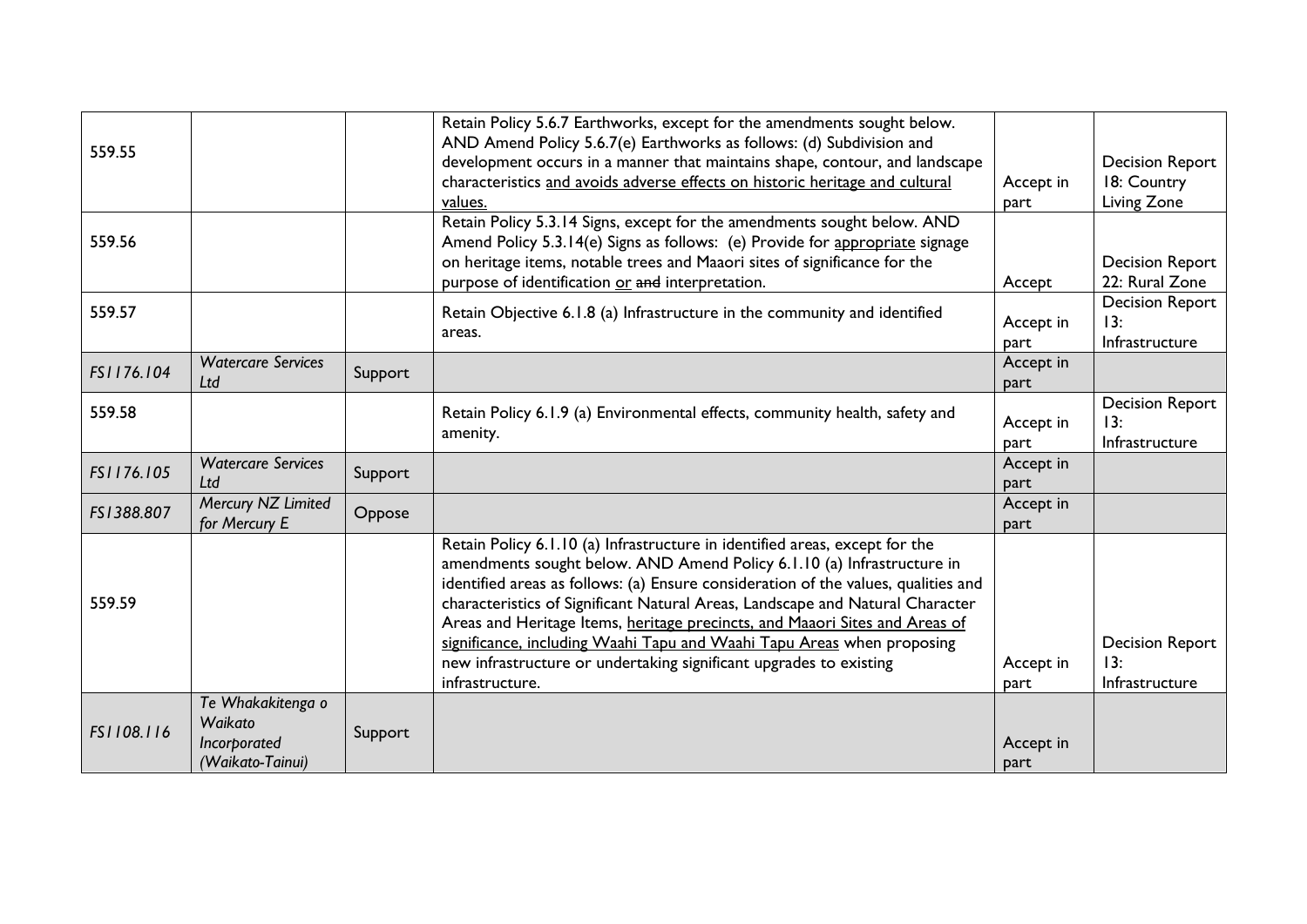| FS1139.104 | Turangawaewae<br><b>Trust Board</b>      | Support |                                                                                                                                                                                                                                                                                                                                                                                                                                                                 | Accept in<br>part |                                                 |
|------------|------------------------------------------|---------|-----------------------------------------------------------------------------------------------------------------------------------------------------------------------------------------------------------------------------------------------------------------------------------------------------------------------------------------------------------------------------------------------------------------------------------------------------------------|-------------------|-------------------------------------------------|
| 559.60     |                                          |         | Retain Policy 6.1.11 (a) Undergrounding new infrastructure, except for the<br>amendments sought below. AND Amend Policy 6.1.11 (a)(iii) undergrounding<br>new infrastructure as follows: (iii) There are significant operational, functional,<br>technical, cultural, historic heritage or economic reasons that require the<br>infrastructure to be above ground.                                                                                              | Accept            | <b>Decision Report</b><br>13:<br>Infrastructure |
| 559.61     |                                          |         | Retain Policy 6.1.12 (a) Co-location of compatible facilities, except for the<br>amendments sought below AND Amend Policy 6.1.12 (a) Co-location of<br>compatible facilities as follows: (a) Encourage compatible infrastructure to<br>share location or facilities where operational advantages can be achieved and<br>adverse effects are reduced avoided, remedied or mitigated.                                                                             | Accept            | <b>Decision Report</b><br>13:<br>Infrastructure |
| FS1388.808 | Mercury NZ Limited<br>for Mercury E      | Oppose  |                                                                                                                                                                                                                                                                                                                                                                                                                                                                 | Reject            |                                                 |
| 559.62     |                                          |         | Retain Policy 6.2.2 (a) Recognise the national grid, except for the amendments<br>sought below. AND Amend Policy 6.2.2 (a) Recognise the national grid as<br>follows: (a) Recognise the operational, functional and technical constraints of<br>the national grid. and the interconnectedness of networks.                                                                                                                                                      | Reject            | <b>Decision Report</b><br>13:<br>Infrastructure |
| FS1350.18  | <b>Transpower New</b><br>Zealand Limited | Oppose  |                                                                                                                                                                                                                                                                                                                                                                                                                                                                 | Accept            |                                                 |
| FS1168.150 | <b>Horticulture New</b><br>Zealand       | Support |                                                                                                                                                                                                                                                                                                                                                                                                                                                                 | Reject            |                                                 |
| 559.63     |                                          |         | Retain Policy 6.2.5 (a) Environmental effects, except for the amendments<br>sought below. AND Amend Policy 6.2.5 (a)(v) Environmental effects as<br>follows: (v) Addressing the adverse effects on any heritage values, cultural<br>values, outstanding natural landscapes, areas of high natural character, town<br>centres, areas of high recreation value and existing sensitive activities including<br>the avoidance of adverse effects where practicable. | Accept in<br>part | <b>Decision Report</b><br>13:<br>Infrastructure |
| FS1258.68  | <b>Meridian Energy</b><br>Limited        | Oppose  |                                                                                                                                                                                                                                                                                                                                                                                                                                                                 | Accept in<br>part |                                                 |
| FS1350.33  | <b>Transpower New</b><br>Zealand Limited | Oppose  |                                                                                                                                                                                                                                                                                                                                                                                                                                                                 | Accept in<br>part |                                                 |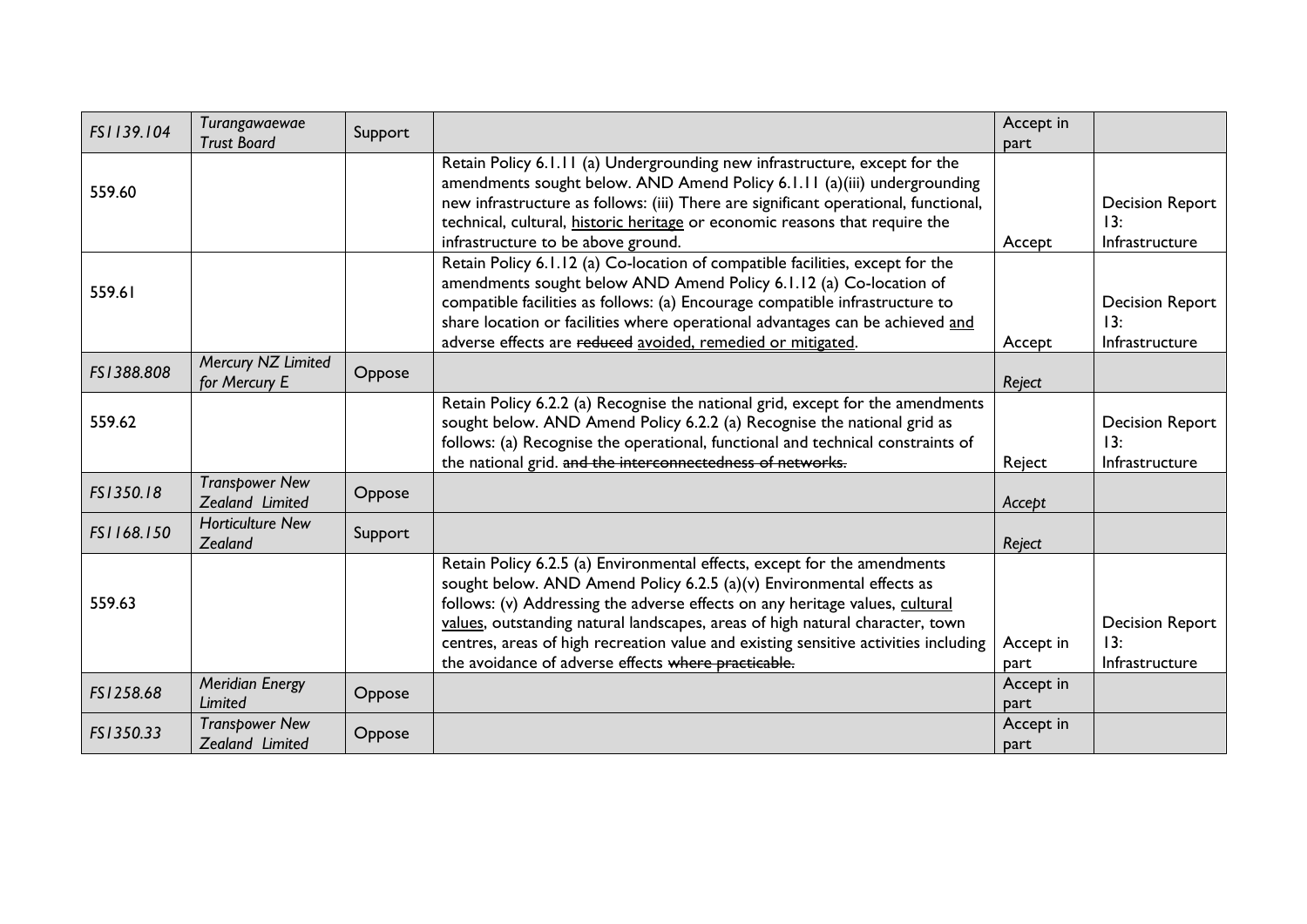|        | Retain Objective 6.5.1 Land transport network, except for the amendments                                                                            |           |                        |
|--------|-----------------------------------------------------------------------------------------------------------------------------------------------------|-----------|------------------------|
| 559.64 | sought below. AND Amend Policy 6.5.1(a)(ii) Land transport network as<br>follows: (ii) Adverse effects from the construction, maintenance and       |           | <b>Decision Report</b> |
|        | operation of the transport network are managed avoided, remedied or                                                                                 |           | 13:                    |
|        | mitigated.                                                                                                                                          | Accept    | Infrastructure         |
|        |                                                                                                                                                     |           | <b>Decision Report</b> |
| 559.65 | Amend Chapter 7 Historic Heritage to include a reference to the individual                                                                          |           | 8: Historic            |
|        | rules that give effect to those objectives and policies.                                                                                            | Reject    | Heritage               |
|        | Retain Objective 7.1.1(a), except for the amendments sought below. AND                                                                              |           |                        |
| 559.66 | Amend Objective 7.1.1(a) as follows: (a) A district that acknowledges its past                                                                      |           | <b>Decision Report</b> |
|        | by: recognising, identifying, protecting, conserving and promoting historic                                                                         |           | 8: Historic            |
|        | heritage.                                                                                                                                           | Accept    | Heritage               |
|        | Retain Policy 7.1.2 (a) - Identification, except for the amendments sought                                                                          |           |                        |
|        | below. AND Amend Policy 7.1.2(a) - Identification as follows: (a) Identify and                                                                      |           |                        |
| 559.67 | schedule, and develop a rule framework for historic heritage throughout the                                                                         |           |                        |
|        | District that represent the heritage and cultural themes and activities of the                                                                      |           |                        |
|        | district., where the values may include: (i) Architectural; (ii) Archaeological;                                                                    |           | <b>Decision Report</b> |
|        | (iii) Cultural; (iv) Technological; (v) Scientific; (vi) Intrinsic or amenity values;                                                               | Accept in | 8: Historic            |
|        | and (vii) Any other significant feature.                                                                                                            | part      | Heritage               |
|        | Retain Policy 7.1.3 (a) Heritage Items, except for the amendments sought                                                                            |           |                        |
|        | below. AND Amend Policy 7.1.3(a) Heritage Items as follows: (a) The                                                                                 |           |                        |
| 559.68 | contribution of historic heritage to the Waikato District and its communities                                                                       |           |                        |
|        | is maintained through the protection and conservation of its buildings, sites,                                                                      |           | <b>Decision Report</b> |
|        | structures, places and areas through maintenance and repair restoring,                                                                              |           | 8: Historic            |
|        | conserving and reusing.                                                                                                                             | Reject    | Heritage               |
|        | Retain Policy 7.1.3 (b) Heritage Items, except for the amendments sought<br>below. AND Amend Policy 7.1.3(b) Heritage Items as follows: (b) Protect |           |                        |
| 559.69 | scheduled heritage items and their values from inappropriate subdivision, use                                                                       |           |                        |
|        | and development of land where the values may include: (i) Architectural; (ii)                                                                       |           | <b>Decision Report</b> |
|        | Archaeological; (iii) Cultural; (iv) Technological; (v) Scientific; (vi) Intrinsic or                                                               |           | 8: Historic            |
|        | amenity values; and (vii) Any other significant features.                                                                                           | Reject    | Heritage               |
|        | Retain Policy 7.1.3 (c) Heritage Items, except for the amendments sought                                                                            |           |                        |
| 559.70 | below. AND Add new clauses (i), (ii) and (iii) to Policy 7.1.3(c) Heritage Items                                                                    |           | <b>Decision Report</b> |
|        | as follows: (c) Relationships between heritage buildings, sites, structures,                                                                        |           | 8: Historic            |
|        | places and their settings, are: (i) Not adversely affected at the time of site                                                                      | Reject    | Heritage               |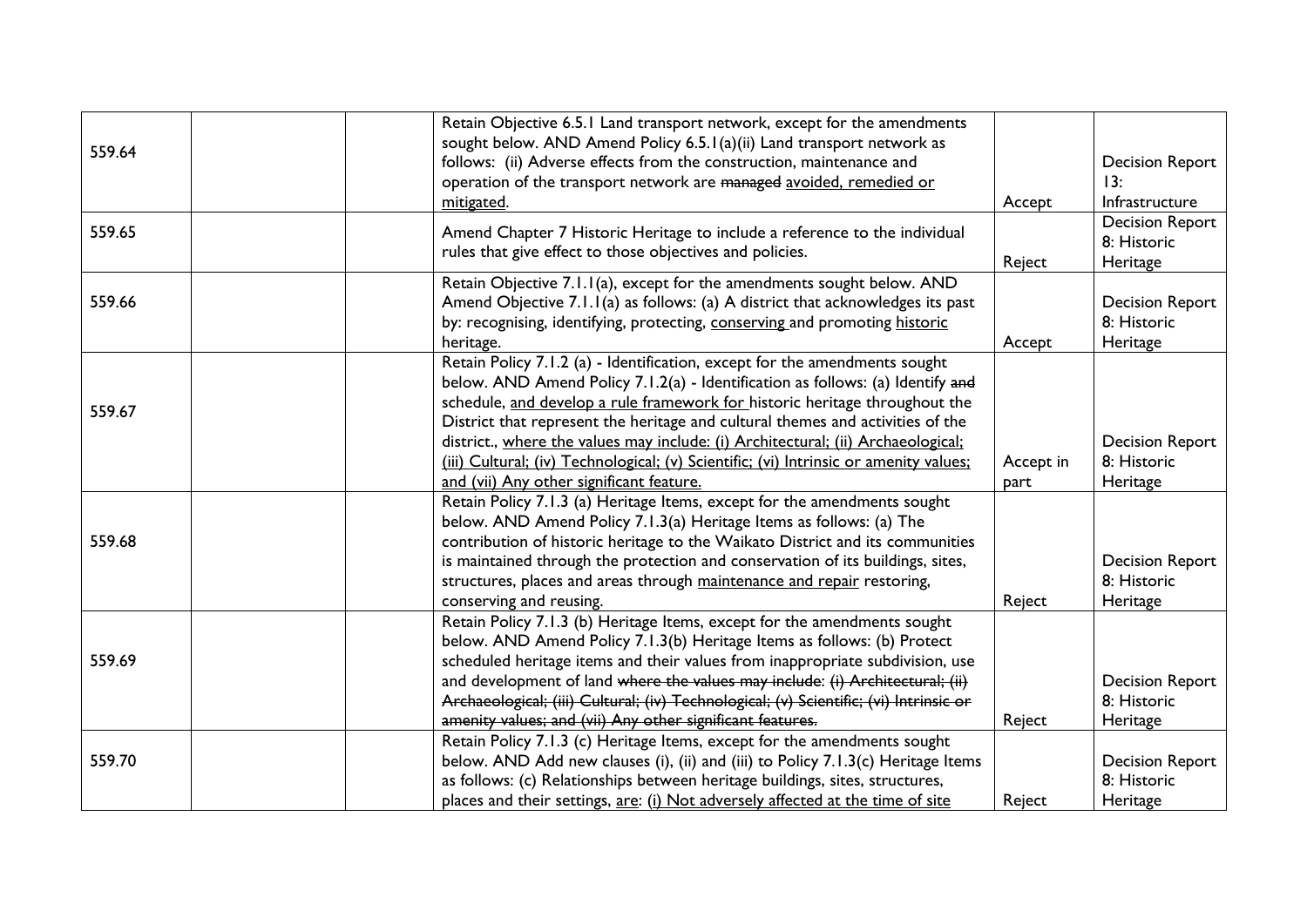|            |                          |        | development, and (ii) Retained within one lot at the time of subdivision, and    |        |                        |
|------------|--------------------------|--------|----------------------------------------------------------------------------------|--------|------------------------|
|            |                          |        | (iii) including the view of the identified heritage items are retained. AND      |        |                        |
|            |                          |        | Clarify the phrase "the view of the identified heritage item are retained".      |        |                        |
| 559.71     |                          |        |                                                                                  |        | <b>Decision Report</b> |
|            |                          |        | Retain Policy 7.1.3 (d) Heritage Items.                                          |        | 8: Historic            |
|            |                          |        |                                                                                  | Accept | Heritage               |
| 559.72     |                          |        | Amend Policy 7.1.3 (e) Heritage Items as follows: (e) Protect scheduled          | Accept | <b>Decision Report</b> |
|            |                          |        | heritage items from demolition, relocation or removal. unless: AND Delete        |        | 8: Historic            |
|            |                          |        | Policy 7.1.3(e)(i)and (ii) Heritage Items.                                       |        | Heritage               |
| FS1342.133 | <b>Federated Farmers</b> | Oppose |                                                                                  | Reject |                        |
| 559.73     |                          |        | Retain Policy 7.1.3(f) Heritage Items, except for the amendments sought          | Accept | <b>Decision Report</b> |
|            |                          |        | below. AND Amend Policy 7.1.3(f) Heritage Items as follows: (f) Ensure           |        | 8: Historic            |
|            |                          |        | alterations and additions to identified heritage items and curtilage are: (i)    |        | Heritage               |
|            |                          |        | Consistent with the scale, detailing, style, materials and character of the      |        |                        |
|            |                          |        | heritage item; (ii) Retain cultural and historic heritage values; (iii) Do not   |        |                        |
|            |                          |        | compromise the heritage item, or have a design that competes with its            |        |                        |
|            |                          |        | heritage item, or have a design that competes with its historic heritage values; |        |                        |
|            |                          |        | and (iv) Do not compromise the heritage setting of the item.                     |        |                        |
| 559.74     |                          |        | Retain Policy $7.1.3(g)$ Heritage Items, except for the amendments sought        | Accept | <b>Decision Report</b> |
|            |                          |        | below. AND Amend Policy 7.1.3(g) Heritage Items as follows: (g) Ensure           |        | 8: Historic            |
|            |                          |        | maintenance and repairs protects the significant features the heritage values of |        | Heritage               |
|            |                          |        | the heritage items in (Schedule 30.1 Heritage Item)                              |        |                        |
| 559.75     |                          |        | Retain Policy 7.1.3(h) Heritage Items, except for the amendments sought          | Reject | <b>Decision Report</b> |
|            |                          |        | below. AND Amend Policy 7.1.3(h) Heritage Items as follows: (h) Ensure signs     |        | 8: Historic            |
|            |                          |        | on scheduled heritage items are only for the purposes of identification or and   |        | Heritage               |
|            |                          |        | interpretation, and                                                              |        |                        |
| 559.76     |                          |        | Retain Policy 7.1.4(a) Matangi and Huntly Heritage precinct, except for          | Reject | <b>Decision Report</b> |
|            |                          |        | amendments sought below. AND Amend Policy 7.1.4(a) Matangi and Huntly            |        | 8: Historic            |
|            |                          |        | Heritage precinct as follows: (a) Ensure the design of the new buildings and     |        | Heritage               |
|            |                          |        | structures and external alterations or additions to buildings are compatible     |        |                        |
|            |                          |        | with the settings, detailing, style, materials and character of the precinct and |        |                        |
|            |                          |        | protect heritage values within: (i) Matangi Heritage Precinct (ii) Huntly        |        |                        |
|            |                          |        | heritage precinct (iii) Rangiriri Heritage precinct. AND Amend the planning      |        |                        |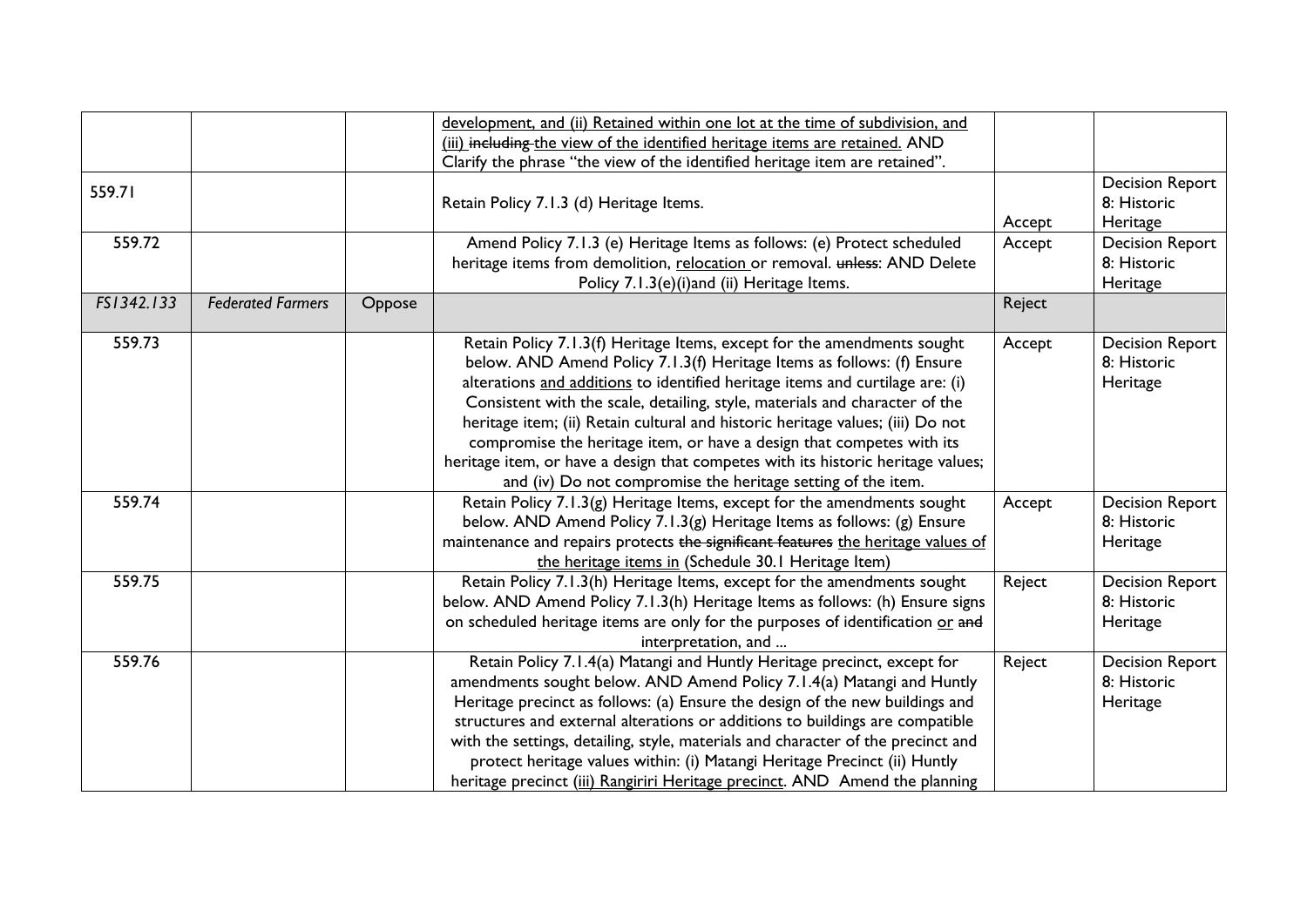|           |                    |         | maps to include the Rangiriri Heritage Precinct guidelines, with additional                                                                               |           |                        |
|-----------|--------------------|---------|-----------------------------------------------------------------------------------------------------------------------------------------------------------|-----------|------------------------|
|           |                    |         | information to protect the relationship of the cemetery to the village.                                                                                   |           |                        |
| 559.77    |                    |         | Retain Policy 7.1.5 Subdivision, except for the amendments sought below.                                                                                  | Accept in | <b>Decision Report</b> |
|           |                    |         | AND Amend Policy 7.1.5(a) Subdivision as follows: (a) Subdivision and                                                                                     | part      | 8: Historic            |
|           |                    |         | development should retain the heritage item or features and their setting                                                                                 |           | Heritage               |
|           |                    |         | within one lot within an identified precinct do not compromise and are                                                                                    |           |                        |
|           |                    |         | sympathetic to the existing historic heritage items or features.                                                                                          |           |                        |
| 559.78    |                    |         | Add a new policy to Chapter 7 Historic Heritage as follows: Earthquake                                                                                    | Accept in | <b>Decision Report</b> |
|           |                    |         | strengthening and safety works Encourage and facilitate the strengthening of                                                                              | part      | 8: Historic            |
|           |                    |         | buildings included in the heritage schedule to increase their ability to                                                                                  |           | Heritage               |
|           |                    |         | withstand future earthquakes while minimising the significant loss of associated                                                                          |           |                        |
|           |                    |         | heritage values.                                                                                                                                          |           |                        |
| 559.79    |                    |         | Add a new policy to Chapter 7 Historic Heritage to include the following: Fire                                                                            | Accept in | <b>Decision Report</b> |
|           |                    |         | safety works Encourage and facilitate the planning and implementation of fire                                                                             | part      | 8: Historic            |
|           |                    |         | safety works to buildings in the heritage schedule to increase their ability to                                                                           |           | Heritage               |
|           |                    |         | withstand fire while minimising the significant loss of associated heritage                                                                               |           |                        |
|           |                    |         | values.                                                                                                                                                   |           |                        |
| FS1114.19 | Fire and Emergency | Support |                                                                                                                                                           | Accept    |                        |
|           | <b>New Zealand</b> |         |                                                                                                                                                           |           |                        |
| 559.80    |                    |         | Amend Rule 16.2.7.1 P2 Signs - general to exclude any type of signage on                                                                                  | Reject    | <b>Decision Report</b> |
|           |                    |         | Heritage Items and Maaori Sites of Significance. AND Amend Rule 16.2.7.1                                                                                  |           | 14: Residential        |
|           |                    |         | RD1 to include signage on Heritage items and Maaori Sites of Significance.                                                                                |           | Zone                   |
|           |                    |         | AND Add an advice note under this new rule to advise of the other heritage                                                                                |           |                        |
|           |                    |         | building related rules within the Chapter. AND Provide for any consequential                                                                              |           |                        |
|           |                    |         | amendments as required.                                                                                                                                   |           |                        |
| 559.81    |                    |         | Amend Rule 17.2.7.1 P2 Signs - general to exclude any type of signage on                                                                                  | Reject    | <b>Decision Report</b> |
|           |                    |         | Heritage Items and Maaori Sites of Significance. AND Amend Rule 17.2.7.1                                                                                  |           | 20: Business           |
|           |                    |         | RDI Signs - general to include signage on Heritage items and Maaori Sites of                                                                              |           | Zones                  |
|           |                    |         | Significance. AND Add an advice note under this new rule to advise of the                                                                                 |           |                        |
|           |                    |         | other heritage building related rules within the Chapter. AND Provide for any                                                                             |           |                        |
|           |                    |         | consequential amendments as required.                                                                                                                     |           |                        |
| 559.82    |                    |         | Amend Rule 18.2.7.1 P2 Signs - general to exclude any type of signage on                                                                                  | Reject    | <b>Decision Report</b> |
|           |                    |         |                                                                                                                                                           |           |                        |
|           |                    |         | Heritage Items and Maaori Sites of Significance. AND Amend Rule 18.2.7.1                                                                                  |           | 20: Business           |
|           |                    |         | RDI Signs - general to include signage on Heritage items and Maaori Sites of<br>Significance. AND Add an advice note under this new rule to advise of the |           | Zones                  |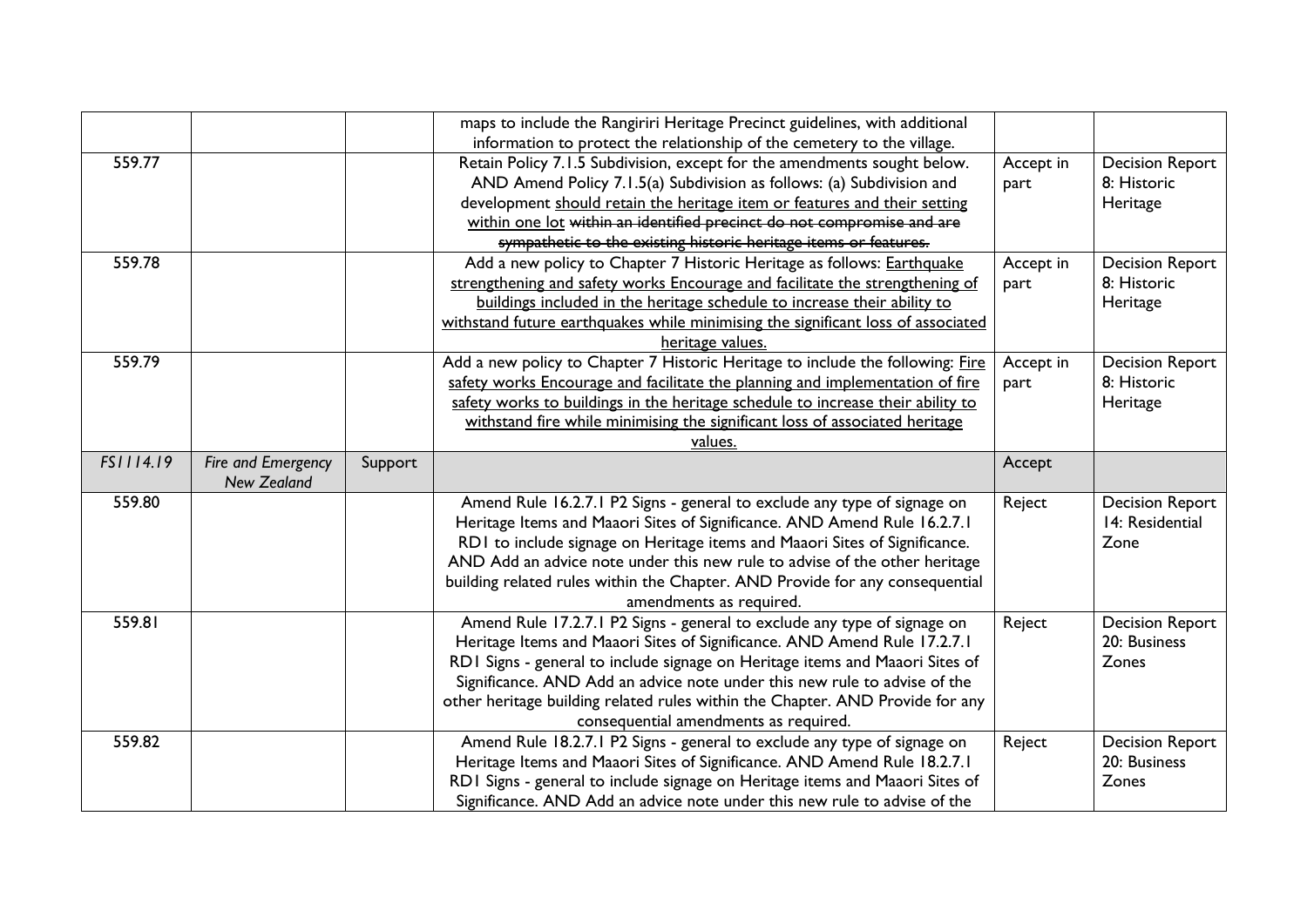|        | other heritage building related rules within the Chapter. AND Provide for any                                                                                                                                                                                                                                                                                                                                                               |                   |                                                                           |
|--------|---------------------------------------------------------------------------------------------------------------------------------------------------------------------------------------------------------------------------------------------------------------------------------------------------------------------------------------------------------------------------------------------------------------------------------------------|-------------------|---------------------------------------------------------------------------|
|        | consequential amendments as required.                                                                                                                                                                                                                                                                                                                                                                                                       |                   |                                                                           |
| 559.83 | Amend Rule 20.2.7.1 P2 Signs - general to exclude any type of signage on<br>Heritage Items and Maaori Sites of Significance. AND Amend Rule 20.2.7.1<br>RDI Signs - general to include signage on Heritage items and Maaori Sites of<br>Significance. AND Add an advice note under this new rule to advise of the<br>other heritage building related rules within the Chapter. AND Provide for any<br>consequential amendments as required. | Accept in<br>Part | <b>Decision</b><br><b>Report 21:</b><br><b>Industrial</b><br><b>Zones</b> |
| 559.84 | Amend Rule 21.2.7.1 P2 Signs - general to exclude any type of signage on<br>Heritage Items and Maaori Sites of Significance. AND Amend Rule 21.2.7.1<br>RDI Signs - general to include signage on Heritage items and Maaori Sites of<br>Significance. AND Add an advice note under this new rule to advise of the<br>other heritage building related rules within the Chapter. AND Provide for any<br>consequential amendments as required. | Accept in<br>Part | <b>Decision Report</b><br>21: Industrial<br>Zones                         |
| 559.85 | Amend Rule 22.2.6.1 P2 Signs - general to exclude any type of signage on<br>Heritage Items and Maaori Sites of Significance. AND Amend Rule 22.2.6.1<br>RDI Signs - general to include signage on Heritage items and Maaori Sites of<br>Significance. AND Add an advice note under this new rule to advise of the<br>other heritage building related rules within the Chapter. AND Provide for any<br>consequential amendments as required. | Accept in<br>Part | <b>Decision Report</b><br>22: Rural Zone                                  |
| 559.86 | Amend Rule 23.2.6.1 P2 Signs - general to exclude any type of signage on<br>Heritage Items and Maaori Sites of Significance. AND Amend Rule 23.2.6.1<br>RDI Signs - general to include signage on Heritage items and Maaori Sites of<br>Significance. AND Add an advice note under this new rule to advise of the<br>other heritage building related rules within the Chapter. AND Provide for any<br>consequential amendments as required. | Reject            | <b>Decision Report</b><br>18: Country<br>Living Zone                      |
| 559.87 | Amend Rule 24.2.7.1 P2 Signs - general to exclude any type of signage on<br>Heritage Items and Maaori Sites of Significance. AND Amend Rule 23.2.7.1<br>RDI Signs - general to include signage on Heritage items and Maaori Sites of<br>Significance. AND Add an advice note under this new rule to advise of the<br>other heritage building related rules within the Chapter. AND Provide for any<br>consequential amendments as required. | Reject            | <b>Decision Report</b><br>17: Village Zone                                |
| 559.88 | Retain Rule 16.3.11.1 NC1 Group A heritage item - Demolition, removal or<br>relocation.                                                                                                                                                                                                                                                                                                                                                     | Accept            | <b>Decision Report</b><br>8: Historic<br>Heritage                         |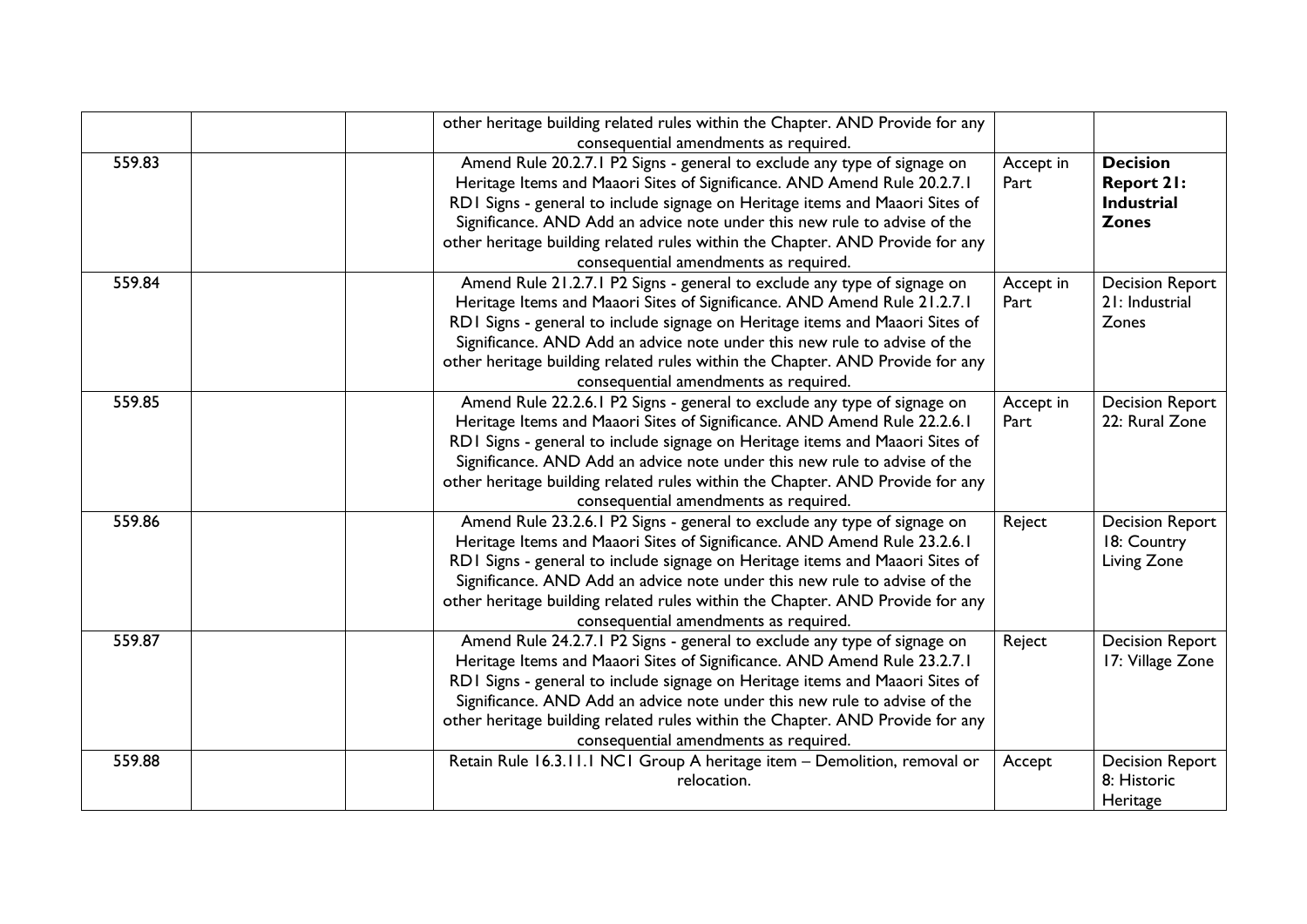| 559.89 | Retain Rule 17.3.8.1 NC1 Group A heritage item - Demolition, removal or<br>relocation.  | Accept | <b>Decision Report</b><br>8: Historic<br>Heritage |
|--------|-----------------------------------------------------------------------------------------|--------|---------------------------------------------------|
| 559.90 | Retain Rule 18.3.10.1 NC1 Group A heritage item - Demolition, removal or<br>relocation. | Accept | <b>Decision Report</b><br>8: Historic<br>Heritage |
| 559.91 | Retain Rule 20.3.5.1 NC1 Group A heritage item - Demolition, removal or<br>relocation.  | Accept | <b>Decision Report</b><br>8: Historic<br>Heritage |
| 559.92 | Retain Rule 22.3.8.1 NC1 Group A heritage item - Demolition, removal or<br>relocation.  | Accept | <b>Decision Report</b><br>8: Historic<br>Heritage |
| 559.93 | Retain Rule 23.3.9.1 NC1 Group A heritage item - Demolition, removal or<br>relocation.  | Accept | <b>Decision Report</b><br>8: Historic<br>Heritage |
| 559.94 | Retain Rule 24.3.8.1 NC1 Group A heritage item - Demolition, removal or<br>relocation   | Accept | <b>Decision Report</b><br>8: Historic<br>Heritage |
| 559.95 | Delete Rule 18.3.10.2 P1 Group B heritage item - Demolition, removal or<br>relocation.  | Accept | <b>Decision Report</b><br>8: Historic<br>Heritage |
| 559.96 | Retain Rule 16.3.11.2 D1 Group B heritage item - Demolition, removal or<br>relocation.  | Accept | <b>Decision Report</b><br>8: Historic<br>Heritage |
| 559.97 | Retain Rule 17.3.8.2 D1 Group B heritage item - Demolition, removal or<br>relocation.   | Accept | <b>Decision Report</b><br>8: Historic<br>Heritage |
| 559.98 | Retain Rule 18.3.10.2 D1 Group B heritage item - Demolition, removal or<br>relocation.  | Accept | <b>Decision Report</b><br>8: Historic<br>Heritage |
| 559.99 | Retain Rule 20.3.5.2 D1 Group B heritage item - Demolition, removal or<br>relocation.   | Accept | <b>Decision Report</b><br>8: Historic<br>Heritage |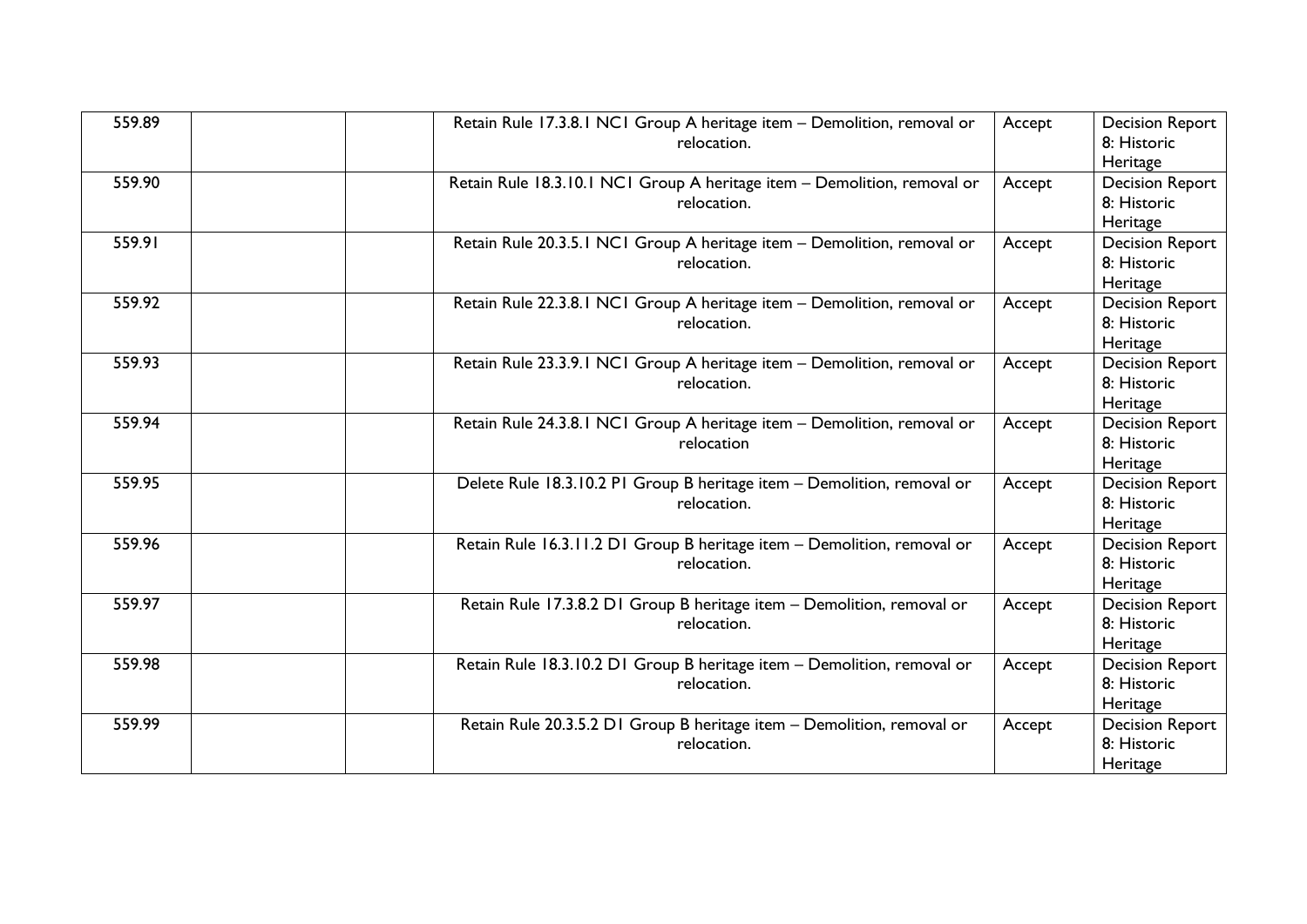| 559.100 | Retain Rule 22.3.8.2 D1 Group B heritage item - Demolition, removal or<br>relocation.                                                                                                                                                                                                                                                                                                                                                                                                                                                     | Accept            | <b>Decision Report</b><br>8: Historic<br>Heritage |
|---------|-------------------------------------------------------------------------------------------------------------------------------------------------------------------------------------------------------------------------------------------------------------------------------------------------------------------------------------------------------------------------------------------------------------------------------------------------------------------------------------------------------------------------------------------|-------------------|---------------------------------------------------|
| 559.101 | Retain Rule 23.3.9.2 D1 Group B heritage item - Demolition, removal or<br>relocation.                                                                                                                                                                                                                                                                                                                                                                                                                                                     | Accept            | <b>Decision Report</b><br>8: Historic<br>Heritage |
| 559.102 | Retain Rule 24.3.8.2 D1 Group B heritage item - Demolition, removal or<br>relocation.                                                                                                                                                                                                                                                                                                                                                                                                                                                     | Accept            | <b>Decision Report</b><br>8: Historic<br>Heritage |
|         | Amend Rule 18.3.10.2 D2 Group B heritage item - Demolition, removal or<br>relocation to ensure that item 104 Ngaruawahia Plunket rooms is subject to<br>the same demolition rules as other "B" ranked items.                                                                                                                                                                                                                                                                                                                              | Accept in<br>part | <b>Decision Report</b><br>8: Historic<br>Heritage |
| 559.104 | Delete Rule 23.3.9.3 PI All heritage items - Alterations or additions.                                                                                                                                                                                                                                                                                                                                                                                                                                                                    | Reject            | <b>Decision Report</b><br>8: Historic<br>Heritage |
| 559.105 | Delete Rule 24.3.8.3 P1 All heritage items - Alterations or additions.                                                                                                                                                                                                                                                                                                                                                                                                                                                                    | Reject            | <b>Decision Report</b><br>8: Historic<br>Heritage |
| 559.106 | Retain Rule 16.3.11.3 RD1 All heritage items - Alterations or additions,<br>except for amendments sought below. AND Amend Rule 16.3.11.3 RD1 as<br>follows: (a) Any activity that does not comply with Rule 16.3.11.3 P1. Any<br>alteration or addition to a heritage item in Schedule 30.1 Heritage items. (b)<br>Council's discretion is restricted to the following matters: (i) Location, Fform,<br>scale, style, materials and appearance; and (ii) Effects on heritage values (iii)<br>Effects on the setting of the heritage item. | Accept in<br>part | <b>Decision Report</b><br>8: Historic<br>Heritage |
| 559.107 | Retain Rule 17.3.8.3 RD1 All heritage items - Alterations or additions, except<br>for the amendments sought below. AND Amend Rule 17.3.8.3 RD1 as<br>follows: (a) Any activity that does not comply with Rule 17.3.8.3 P1. Any<br>alteration or addition to a heritage item in Schedule 30.1 Heritage items (b)<br>Council's discretion is restricted to the following matters: (i) Location, Fform,<br>scale, style, materials and appearance; and (ii) Effects on heritage values (iii)<br>Effects on the setting of the heritage item. | Accept in<br>part | <b>Decision Report</b><br>8: Historic<br>Heritage |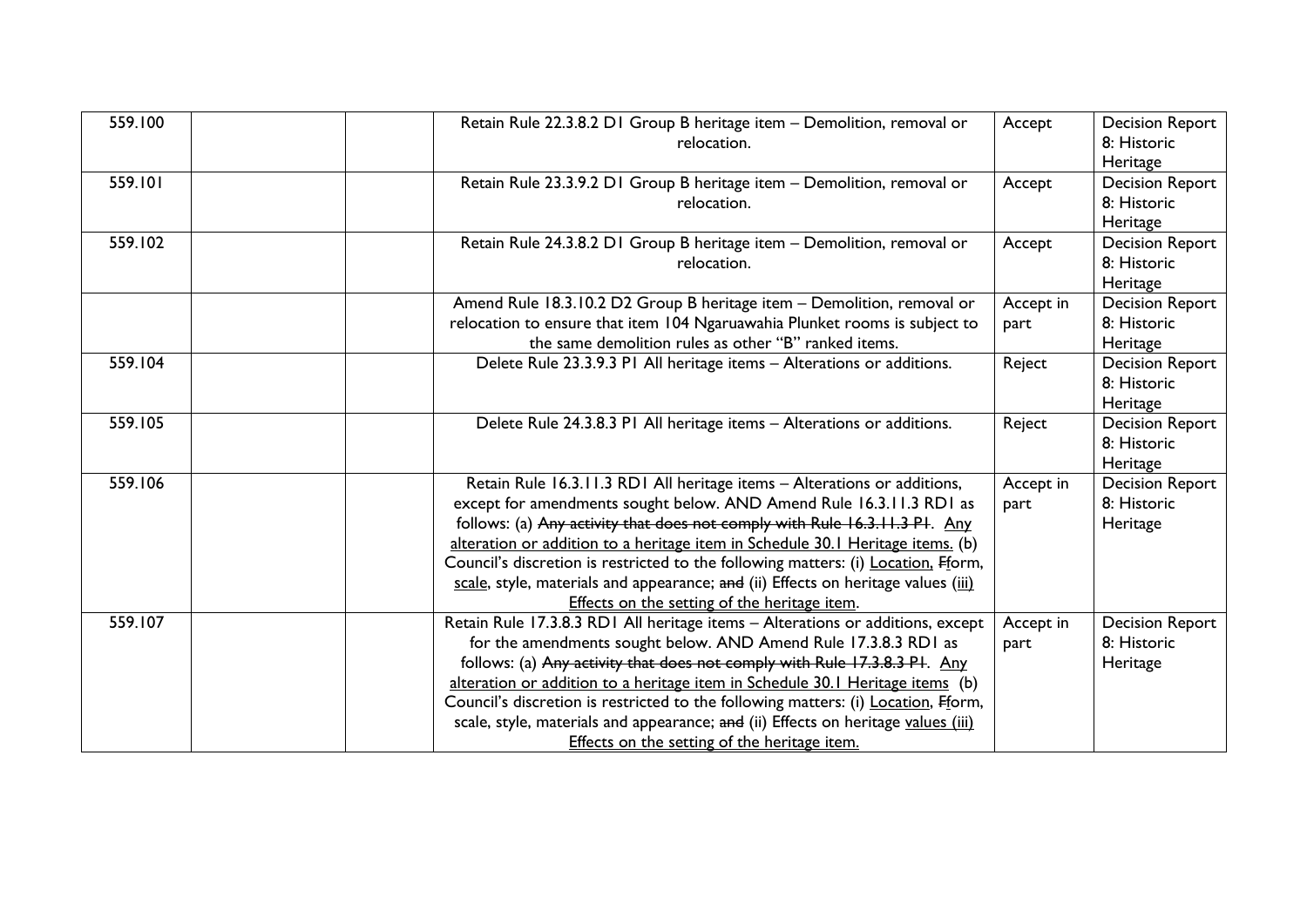| 559.108 | Retain Rule 18.3.10.3 RD1 All heritage items - Alterations or additions except<br>for amendments sought below. AND Amend Rule 18.3.10.3 RD1 All heritage<br>items - alterations or additions as follows: (a) Any activity that does not<br>comply with Rule 18.3.10.3 P1. Any alteration or addition to a heritage item<br>in Schedule 30.1 Heritage items (b) Council's discretion is restricted to the<br>following matters: (i) Location, Fform, scale, style, materials and appearance;<br>and (ii) Effects on heritage values (iii) Effects on the setting of the heritage<br>item. | Accept in<br>part | <b>Decision Report</b><br>8: Historic<br>Heritage |
|---------|------------------------------------------------------------------------------------------------------------------------------------------------------------------------------------------------------------------------------------------------------------------------------------------------------------------------------------------------------------------------------------------------------------------------------------------------------------------------------------------------------------------------------------------------------------------------------------------|-------------------|---------------------------------------------------|
| 559.109 | Retain Rule 20.3.5.3 RD1 All heritage items - Alterations or additions, except<br>for the amendments sought below. AND Amend Rule 20.3.5.3 RDI as<br>follows: (a) Any activity that does not comply with Rule 20.3.5.3 PI. Any<br>alteration or addition to a heritage item in Schedule 30.1 Heritage items (b)<br>Council's discretion is restricted to the following matters: (i) Location, Fform,<br>scale, style, materials and appearance; and (ii) Effects on heritage values.; (iii)<br>Effects on the setting of the heritage item.                                              | Accept in<br>part | <b>Decision Report</b><br>8: Historic<br>Heritage |
| 559.110 | Retain Rule 22.3.8.3 RD1 All heritage items - Alterations or additions, except<br>for the amendments sought below. AND Amend Rule 22.3.8.3 RDI as<br>follows: (a) Any activity that does not comply with Rule 22.3.8.3 PI. Any<br>alteration or addition to a heritage item in Schedule 30.1 Heritage items. (b)<br>Council's discretion is restricted to the following matters: (i) Location, Fform,<br>scale, style, materials and appearance; and (ii) Effects on heritage values.; (iii)<br>Effects on the setting of the heritage item.                                             | Accept in<br>part | <b>Decision Report</b><br>8: Historic<br>Heritage |
| 559.111 | Retain Rule 23.3.9.3 RD1 All heritage items - Alterations or additions, except<br>for the amendments sought below. AND Amend Rule 23.3.9.3 RDI as<br>follows: (a) Any activity that does not comply with Rule 23.3.9.3 PI. Any<br>alteration or addition to a heritage item in Schedule 30.1 Heritage items (b)<br>Council's discretion is restricted to the following matters: (i) Location, Fform,<br>scale, style, materials and appearance; and (ii) Effects on heritage values.; (iii)<br>Effects on the setting of the heritage item.                                              | Accept in<br>part | <b>Decision Report</b><br>8: Historic<br>Heritage |
| 559.112 | Retain Rule 24.3.8.3 RD1 All heritage items - Alterations or additions, except<br>for the amendments sought below. AND Amend Rule 24.3.9.3 RDI as<br>follows: (a) Any activity that does not comply with Rule 24.3.9.3 PI. Any<br>alteration or addition to a heritage item in Schedule 30.1 Heritage items (b)<br>Council's discretion is restricted to the following matters: (i) Location, Fform,                                                                                                                                                                                     | Accept in<br>part | <b>Decision Report</b><br>8: Historic<br>Heritage |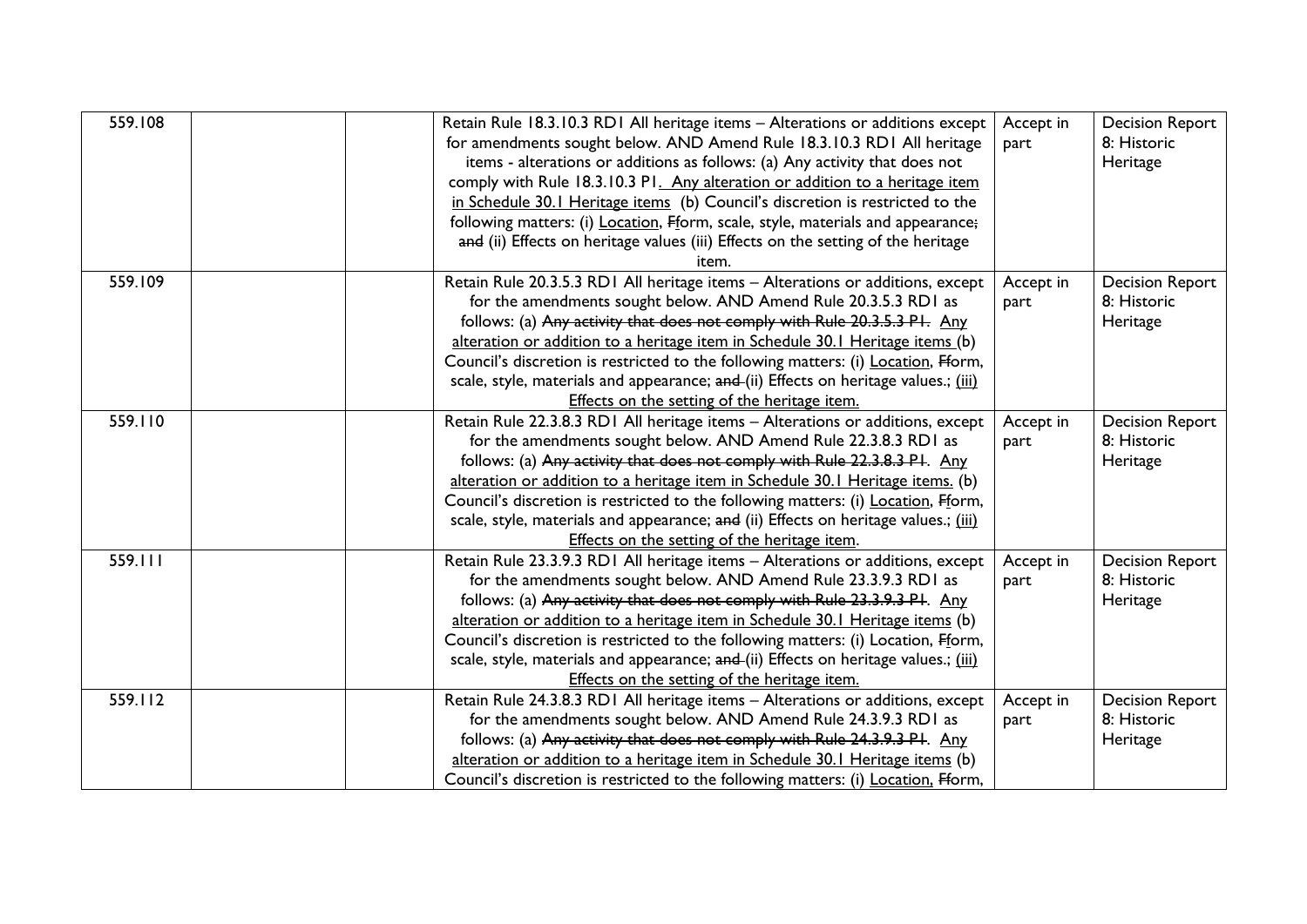|            |                    |         | scale, style, materials and appearance; and (ii) Effects on heritage values.; (iii) |        |                        |
|------------|--------------------|---------|-------------------------------------------------------------------------------------|--------|------------------------|
|            |                    |         | Effects on the setting of the heritage item.                                        |        |                        |
| 559.113    |                    |         | Add a new Restricted Discretionary Activity rule to the District Plan as            | Reject | <b>Decision Report</b> |
|            |                    |         | follows: Rule RD1 (a) Any activity required to be undertaken to provide for         |        | 8: Historic            |
|            |                    |         | building or fire safety and/or earthquake strengthening. (b) Council's              |        | Heritage               |
|            |                    |         | discretion is restricted to the following matters: (c) Effects on heritage values,  |        |                        |
|            |                    |         | including appearance and integrity of the heritage item.                            |        |                        |
| FS1114.20  | Fire and Emergency | Support |                                                                                     | Reject |                        |
|            | <b>New Zealand</b> |         |                                                                                     |        |                        |
| FS1388.809 | Mercury NZ Limited | Oppose  |                                                                                     | Accept |                        |
|            | for Mercury E      |         |                                                                                     |        |                        |
| 559.114    |                    |         | Retain Rule 16.3.11.4 P1 All heritage items - Maintenance or repair, except         | Accept | <b>Decision Report</b> |
|            |                    |         | for the amendments sought below. AND Amend Rule 16.3.11.4 PI All                    |        | 8: Historic            |
|            |                    |         | heritage items - Maintenance or repair as follows: (a) Maintenance or repair of     |        | Heritage               |
|            |                    |         | a heritage item listed in Schedule 30.1 (Historic Heritage Items). where: (i) No    |        |                        |
|            |                    |         | significant feature of interest is destroyed or damaged; and (b) Replacement        |        |                        |
|            |                    |         | materials are the same as, or similar to, the original in terms of colour,          |        |                        |
|            |                    |         | texture, form and design to the original that it replaces. form, style and          |        |                        |
|            |                    |         | appearance.                                                                         |        |                        |
| 559.115    |                    |         | Retain Rule 17.3.8.4 P1 All heritage items - Maintenance or repair, except for      | Accept | <b>Decision Report</b> |
|            |                    |         | the amendments sought below. AND Amend Rule 17.3.8.4 PI All heritage                |        | 8: Historic            |
|            |                    |         | items - Maintenance or repair as follows: (a) Maintenance or repair of a            |        | Heritage               |
|            |                    |         | heritage item listed in Schedule 30.1 (Historic Heritage Items). where: (i) No      |        |                        |
|            |                    |         | significant feature of interest is destroyed or damaged; (b) Replacement            |        |                        |
|            |                    |         | materials are the same as, or similar to, the original in terms of colour,          |        |                        |
|            |                    |         | texture, form and design to the original that it replaces. form, style and          |        |                        |
|            |                    |         | appearance.                                                                         |        |                        |
| 559.116    |                    |         | Retain Rule 18.3.10.4 P1 All heritage items - Maintenance or repair, except         | Accept | <b>Decision Report</b> |
|            |                    |         | for the amendments sought below. AND Amend Rule 18.3.10.4 PI All                    |        | 8: Historic            |
|            |                    |         | heritage items - Maintenance or repair as follows: (a) Maintenance or repair of     |        | Heritage               |
|            |                    |         | a heritage item listed in Schedule 30.1 (Historic Heritage Items). where: (i) No    |        |                        |
|            |                    |         | significant feature of interest is destroyed or damaged; (b) Replacement            |        |                        |
|            |                    |         | materials are the same as, or similar to, the original in terms of colour,          |        |                        |
|            |                    |         | texture, form and design to the original that it replaces. form, style and          |        |                        |
|            |                    |         | appearance.                                                                         |        |                        |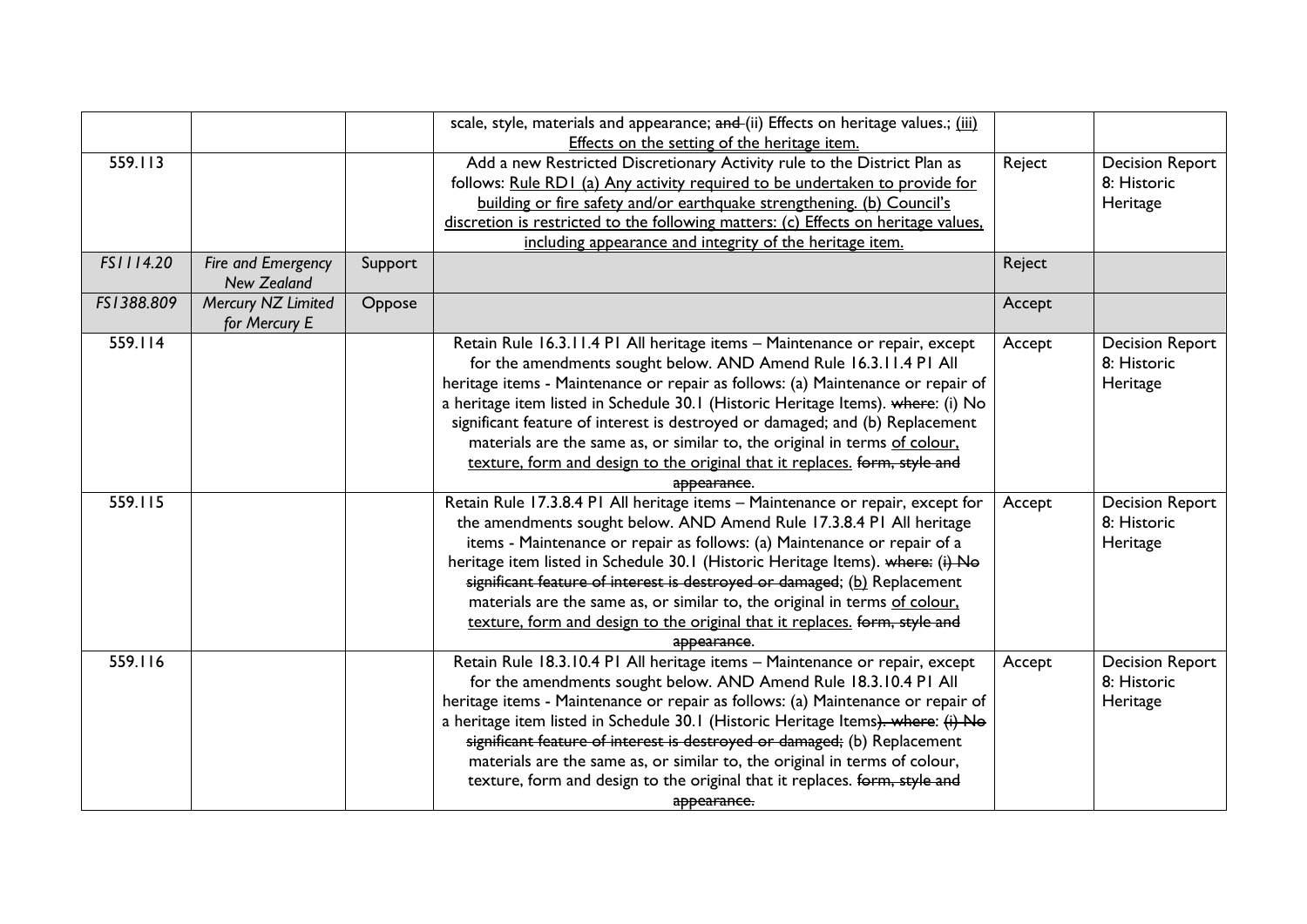| 559.117 | Retain Rule 20.3.5.4 PI All heritage items - Maintenance or repair, except for<br>the amendments sought below. AND Amend Rule 20.3.5.4 PI All heritage<br>items - Maintenance or repair as follows: (a) Maintenance or repair of a<br>heritage item listed in Schedule 30.1 (Historic Heritage Items). where: (i) No<br>significant feature of interest is destroyed or damaged; (b) Replacement<br>materials are the same as, or similar to, the original in terms of colour,<br>texture, form and design to the original that it replaces. form, style and<br>appearance. | Accept | <b>Decision Report</b><br>8: Historic<br>Heritage |
|---------|-----------------------------------------------------------------------------------------------------------------------------------------------------------------------------------------------------------------------------------------------------------------------------------------------------------------------------------------------------------------------------------------------------------------------------------------------------------------------------------------------------------------------------------------------------------------------------|--------|---------------------------------------------------|
| 559.118 | Retain Rule 22.3.8.4 PI All heritage items - Maintenance or repair, except for<br>amendments sought below. AND Amend Rule 22.3.8.4 PI All heritage items -<br>Maintenance or repair as follows: (a) Maintenance or repair of a heritage item<br>listed in Schedule 30.1 (Historic Heritage Items). where: (b) No significant<br>feature of interest is destroyed or damaged; (b) Replacement materials are<br>the same as, or similar to, the original in terms of colour, texture, form and<br>design to the original that it replaces. form, style and appearance.        | Accept | <b>Decision Report</b><br>8: Historic<br>Heritage |
| 559.119 | Retain Rule 23.3.9.4 PI All heritage items - Maintenance or repair, except for<br>the amendments sought below. AND Amend Rule 23.3.9.4 PI All heritage<br>items - Maintenance or repair as follows: (a) Maintenance or repair of a<br>heritage item listed in Schedule 30.1 (Historic Heritage Items). where: (i) No<br>significant feature of interest is destroyed or damaged; (b) Replacement<br>materials are the same as, or similar to, the original in terms of colour,<br>texture, form and design to the original that it replaces. form, style and<br>appearance. | Accept | <b>Decision Report</b><br>8: Historic<br>Heritage |
| 559.120 | Retain Rule 24.3.8.4 PI All heritage items - Maintenance or repair, except for<br>the amendments sought below. AND Amend Rule 24.3.8.4 PI All heritage<br>items - Maintenance or repair as follows: (a) Maintenance or repair of a<br>heritage item listed in Schedule 30.1 (Historic Heritage Items). where: (i) No<br>significant feature of interest is destroyed or damaged; (b) Replacement<br>materials are the same as, or similar to, the original in terms of colour.<br>texture, form and design to the original that it replaces. form, style and<br>appearance. | Accept | <b>Decision Report</b><br>8: Historic<br>Heritage |
| 559.121 | Delete Rule 16.3.11.4 RD1 All heritage items - Maintenance or repair.                                                                                                                                                                                                                                                                                                                                                                                                                                                                                                       | Accept | <b>Decision Report</b><br>8: Historic<br>Heritage |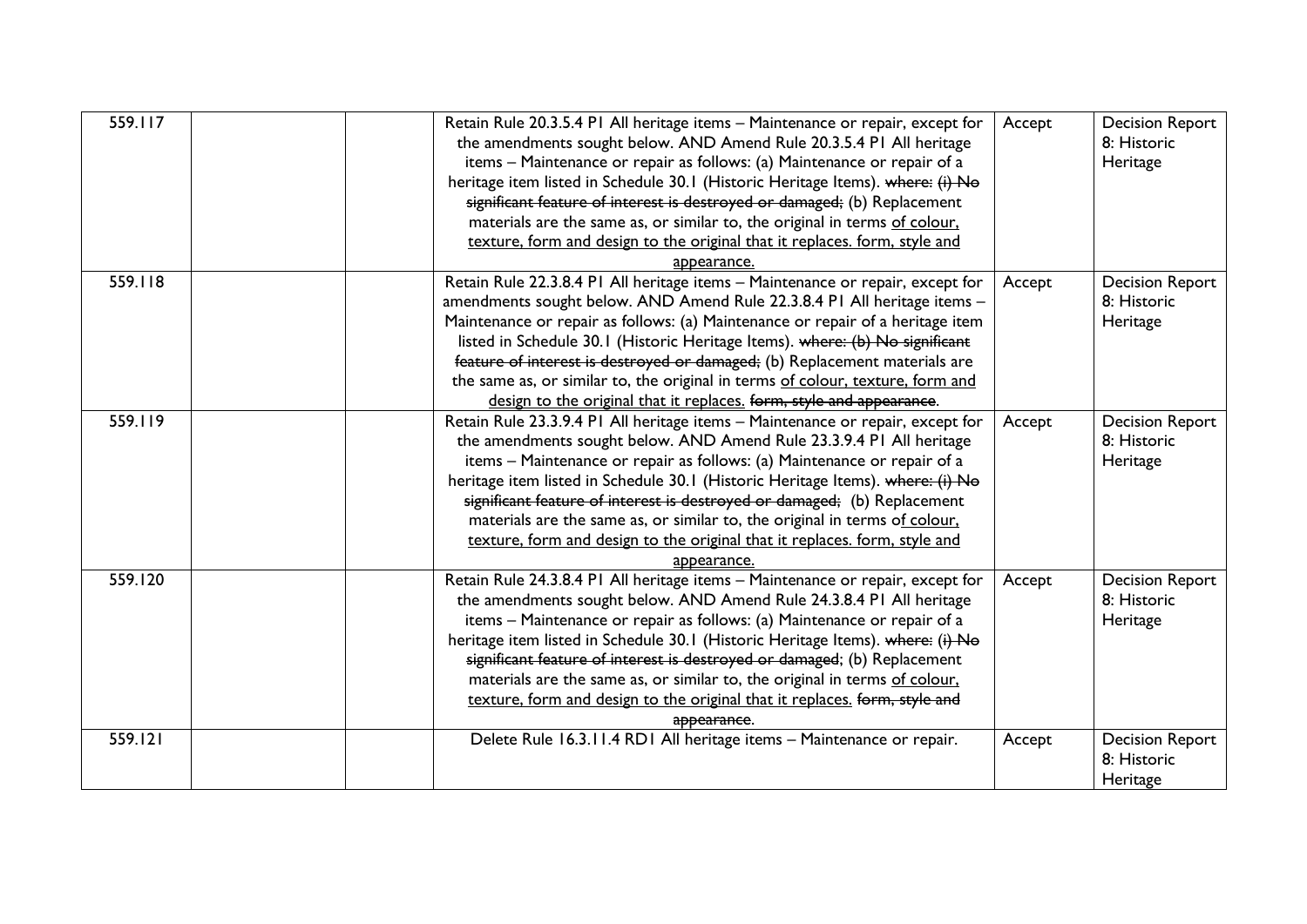| 559.122 | Delete Rule 17.3.8.4 RD1 All heritage items - Maintenance or repair.  | Accept            | <b>Decision Report</b><br>8: Historic<br>Heritage |
|---------|-----------------------------------------------------------------------|-------------------|---------------------------------------------------|
| 559.123 | Delete Rule 18.3.10.4 RD1 All heritage items - Maintenance or repair. | Accept            | <b>Decision Report</b><br>8: Historic<br>Heritage |
| 559.124 | Delete Rule 20.3.5.4 RD1 All heritage items - Maintenance or repair.  | Accept            | <b>Decision Report</b><br>8: Historic<br>Heritage |
| 559.125 | Delete Rule 22.3.8.4 RD1 All heritage items - Maintenance or repair.  | Accept            | <b>Decision Report</b><br>8: Historic<br>Heritage |
| 559.126 | Delete Rule 23.3.9.4 RD1 All heritage items - Maintenance or repair.  | Accept            | <b>Decision Report</b><br>8: Historic<br>Heritage |
| 559.127 | Delete Rule 24.3.8.4 RD1 All heritage items - Maintenance or repair.  | Accept            | <b>Decision Report</b><br>8: Historic<br>Heritage |
| 559.128 | Delete Rule 18.3.10.5 P1 All heritage items - Site development.       | Accept in<br>part | <b>Decision Report</b><br>8: Historic<br>Heritage |
| 559.129 | Delete Rule 22.3.8.5 PI All heritage items - Site development.        | Accept in<br>part | <b>Decision Report</b><br>8: Historic<br>Heritage |
| 559.130 | Delete Rule 23.3.9.5 PI All heritage items - Site development.        | Accept in<br>part | <b>Decision Report</b><br>8: Historic<br>Heritage |
| 559.131 | Delete Rule 24.3.8.5 PI All heritage items - Site development.        | Accept in<br>part | <b>Decision Report</b><br>8: Historic<br>Heritage |
| 559.132 | Delete Rule 20.3.5.5 PI All heritage items - Site development.        | Accept in<br>part | <b>Decision Report</b><br>8: Historic<br>Heritage |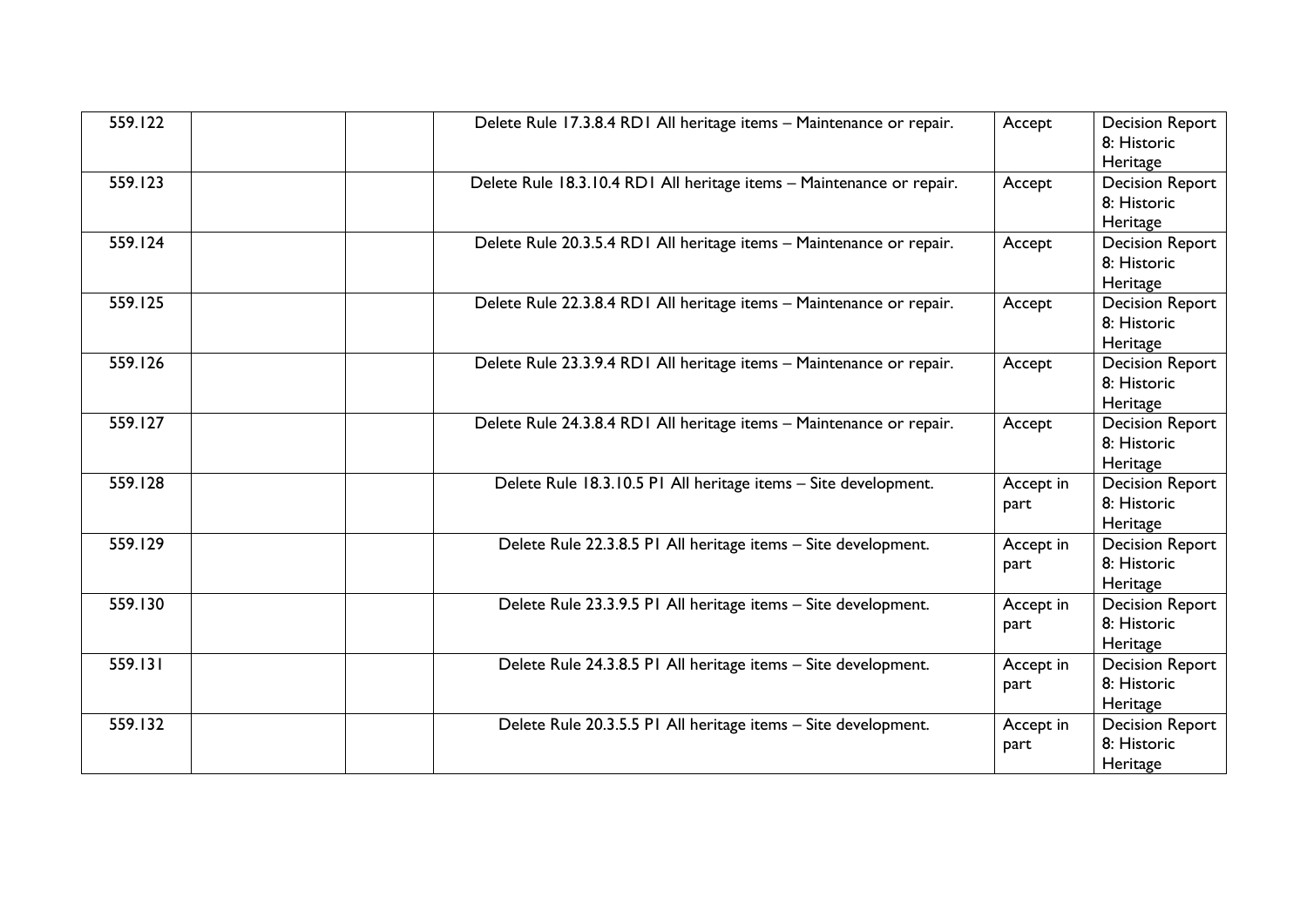| 559.133 | Retain Rule 18.3.10.5 RD1 All heritage items - all site development, except<br>for the amendments sought below. AND Amend Rule 18.3.10.5 RD1 All<br>heritage items - all site development as follows: (a) Any activity that does not<br>comply with a condition for a permitted activity Site development is a<br>restricted discretionary activity. (a)(b) Discretion is restricted to: (i) Effects on<br>the values, context and setting of the heritage item (ii) Location, design, size,<br>materials and finish (iii) Landscaping (iv) The relationship of the heritage item<br>with the setting.   | Accept            | <b>Decision Report</b><br>8: Historic<br>Heritage |
|---------|----------------------------------------------------------------------------------------------------------------------------------------------------------------------------------------------------------------------------------------------------------------------------------------------------------------------------------------------------------------------------------------------------------------------------------------------------------------------------------------------------------------------------------------------------------------------------------------------------------|-------------------|---------------------------------------------------|
| 559.134 | Retain Rule 22.3.8.5 RD1 All heritage items - all site development, except for<br>the amendments sought below. AND Amend Rule 22.3.8.5 RD1 All heritage<br>items $-$ all site development as follows: (a) Any activity that does not comply<br>with a condition for a permitted activity Site development is a restricted<br>discretionary activity. (a) Discretion is restricted to: (i) Effects on the values,<br>context and setting of the heritage item (ii) Location, design, size, materials<br>and finish (iii) Landscaping (iv) The relationship of the heritage item with the<br>setting.      | Accept            | <b>Decision Report</b><br>8: Historic<br>Heritage |
| 559.135 | Retain Rule 23.3.9.5 RD1 All heritage items - all site development, except for<br>the amendments as sought below: AND Amend Rule 23.3.9.5 RD1 All<br>heritage items $-$ all site development as follows: (a) Any activity that does not<br>comply with a condition for a permitted activity Site development is a<br>restricted discretionary activity. (a) Discretion is restricted to: (i) Effects on<br>the values, context and setting of the heritage item (ii) Location, design, size,<br>materials and finish (iii) Landscaping (iv) The relationship of the heritage item<br>with the setting.   | Accept            | <b>Decision Report</b><br>8: Historic<br>Heritage |
| 559.136 | Retain Rule 24.3.8.5 RD1 All heritage items - all site development, except for<br>the amendments as sought below. AND Amend Rule 24.3.8.5 RD1 All<br>heritage items $-$ all site development as follows: $(a)$ Any activity that does not<br>comply with a condition for a permitted activity Site development is a<br>restricted discretionary activity. (a) Discretion is restricted to: (i) Effects on<br>the values, context and setting of the heritage item (ii) Location, design, size,<br>materials and finish (iii) Landscaping (iv) The relationship of the heritage item<br>with the setting. | Accept            | <b>Decision Report</b><br>8: Historic<br>Heritage |
| 559.137 | Delete Rule 16.3.11.5 P1 All heritage items - site development.                                                                                                                                                                                                                                                                                                                                                                                                                                                                                                                                          | Accept in<br>part | <b>Decision Report</b><br>8: Historic<br>Heritage |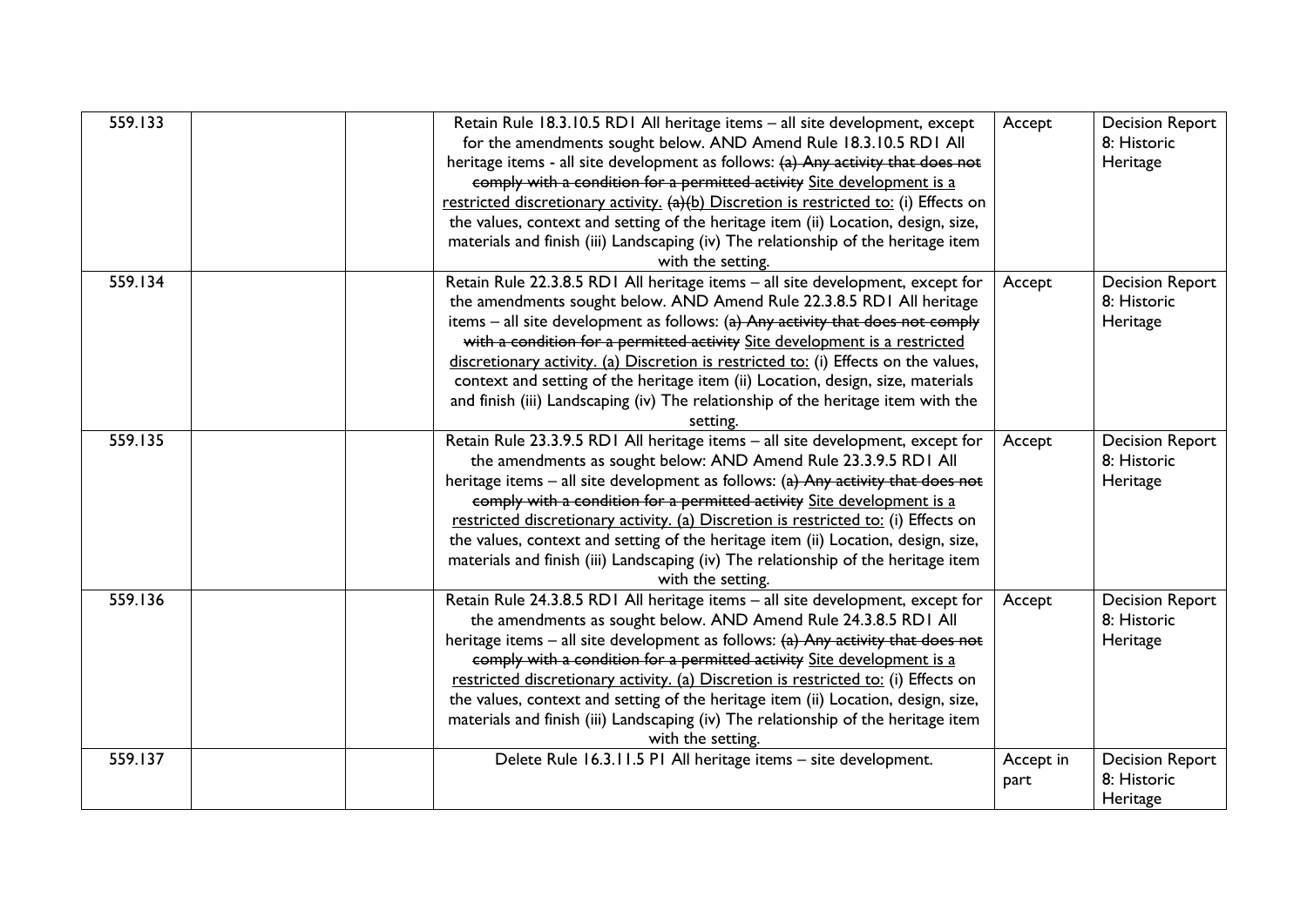| 559.138 | Delete Rule 17.3.8.5 P1 All heritage items - All site development.                                                                                                                                                                                                                                                                                                                                                                                                                                                                                                                                                                                                                | Accept in<br>part | <b>Decision Report</b><br>8: Historic<br>Heritage |
|---------|-----------------------------------------------------------------------------------------------------------------------------------------------------------------------------------------------------------------------------------------------------------------------------------------------------------------------------------------------------------------------------------------------------------------------------------------------------------------------------------------------------------------------------------------------------------------------------------------------------------------------------------------------------------------------------------|-------------------|---------------------------------------------------|
| 559.139 | Delete Rule 20.3.5.5 PI All heritage items - all site development.                                                                                                                                                                                                                                                                                                                                                                                                                                                                                                                                                                                                                | Accept in<br>part | <b>Decision Report</b><br>8: Historic<br>Heritage |
| 559.140 | Retain Rule 16.3.11.5 RD1 All heritage items - site development, except for<br>the amendments as sought below. AND Amend Rule 16.3.11.5 RD1 All<br>heritage items - site development as follows: (a) Any activity that does not<br>comply with a condition for a permitted activity Site development is a<br>restricted discretionary activity. (b) Discretion is restricted to: (i) Effects on<br>the values, context and setting of the heritage item (ii) Location, design, size,<br>materials and finish (iii) Landscaping (iv) The relationship of the heritage item<br>with the setting, including the area between the front of the heritage item and<br>the road.         | Accept            | <b>Decision Report</b><br>8: Historic<br>Heritage |
| 559.141 | Retain Rule 17.3.8.5 RD1 All heritage items - all site development, except for<br>the amendments sought below. AND Amend Rule 17.3.8.5 RD1 All heritage<br>items $-$ all site development as follows: $(a)$ Any activity that does not comply<br>with a condition for a permitted activity Site development is a restricted<br>discretionary activity. (b) Discretion is restricted to: (i) Effects on the values,<br>context and setting of the heritage item (ii) Location, design, size, materials<br>and finish (iii) Landscaping (iv) The relationship of the heritage item with the<br>setting, including the area between the front of the heritage item and the<br>road.  | Accept            | <b>Decision Report</b><br>8: Historic<br>Heritage |
| 559.142 | Retain Rule 20.3.5.5 RD1 All heritage items - all site development, except for<br>the amendments as sought below. AND Amend Rule 20.3.5.5 RD1 All<br>heritage items – all site development as follows: $(a)$ Any activity that does not<br>comply with a condition for a permitted activity Site development is a<br>restricted discretionary activity. (b) Discretion is restricted to: (i) Effects on<br>the values, context and setting of the heritage item (ii) Location, design, size,<br>materials and finish (iii) Landscaping (iv) The relationship of the heritage item<br>with the setting, including the area between the front of the heritage item and<br>the road. | Accept            | <b>Decision Report</b><br>8: Historic<br>Heritage |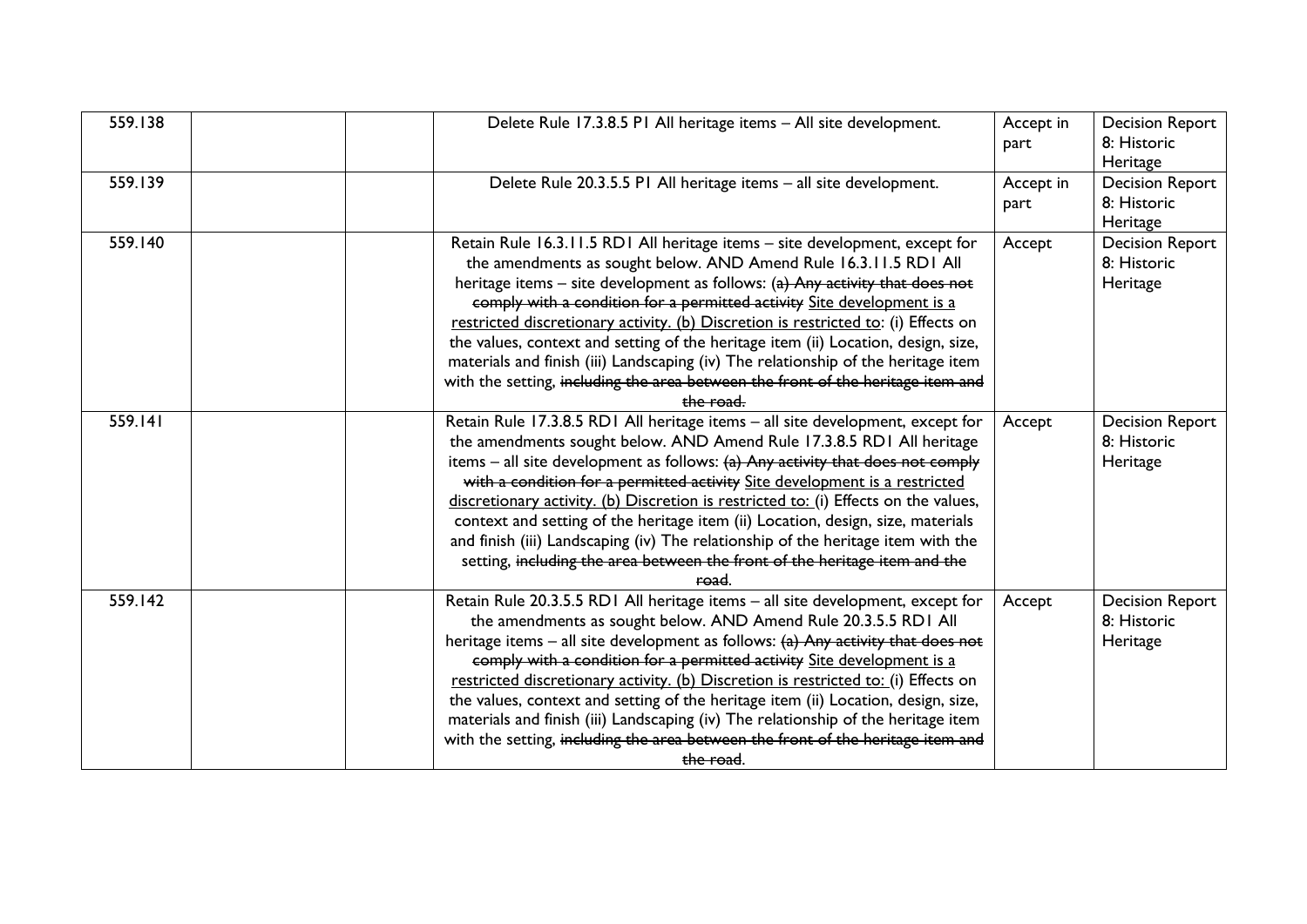| 559.143    |                                  |        | Amend Rule 16.3.11.6 C1 Heritage Precincts-Matangi and Huntly by changing<br>the activity status from a Controlled Activity to a Restricted Discretionary<br>Activity AND Amend Rule 16.3.11.6 C1 (b) Heritage Precincts- Matangi and<br>Huntly as follows: (a) Construction of a building in the Matangi and Huntly<br>Heritage Precincts identified on the planning maps that is set back at least 8m<br>from road boundaries. (b) Council's control discretion is reserved over the<br>following matters: (i) Effects on historic heritage, amenity values and character<br>of the precinct; and (ii) Building height, side setbacks, scale, form, materials<br>and architectural style to be consistent with the relevant part of Appendix 3.6<br>(Matangi Heritage Precinct Design Guide) or Appendix 3.5 (Huntly Heritage<br>Precinct Design Guide) | Accept            | <b>Decision Report</b><br>8: Historic<br>Heritage |
|------------|----------------------------------|--------|-----------------------------------------------------------------------------------------------------------------------------------------------------------------------------------------------------------------------------------------------------------------------------------------------------------------------------------------------------------------------------------------------------------------------------------------------------------------------------------------------------------------------------------------------------------------------------------------------------------------------------------------------------------------------------------------------------------------------------------------------------------------------------------------------------------------------------------------------------------|-------------------|---------------------------------------------------|
| 559.144    |                                  |        | Delete the definition of "Maintenance and Repair" in Chapter 13: Definitions.<br>AND Replace the definition for "Maintenance and Repair" in Chapter 13:<br>Definitions with the following definition: Means (for historic heritage items<br>listed in Appendix 30.1) work for the purpose of weatherproofing, plumbing<br>and electrical work restoration and for the purpose of repair which includes<br>patching, piecing in, splicing or consolidating of any original structure including<br>the repair of materials and replacement of minor components where there<br>are beyond repair or are missing. The replacement should be original or<br>similar material and maintain a consistency in colour, texture, form and design<br>as the original it replaces.                                                                                    | Accept in<br>part | <b>Decision Report</b><br>8: Historic<br>Heritage |
| 559.145    |                                  |        | Delete the definition of "Restoration" in Chapter 13: Definitions.                                                                                                                                                                                                                                                                                                                                                                                                                                                                                                                                                                                                                                                                                                                                                                                        | Accept            | <b>Decision Report</b><br>8: Historic<br>Heritage |
| 559.146    |                                  |        | Amend the definition of "Significant feature of interest" in Chapter 13:<br>Definitions as follows: Means those parts of a historic heritage building, which<br>is shown on the planning maps and listed in Appendix 30.1, that area<br>described in the individual historic heritage item record form.                                                                                                                                                                                                                                                                                                                                                                                                                                                                                                                                                   | Reject            | <b>Decision Report</b><br>8: Historic<br>Heritage |
| 559.147    |                                  |        | Amend Chapter 14 Infrastructure and Energy to make the activities subject to<br>the relevant zone rules as they apply to Heritage Precincts, Heritage Items,<br>Maaori sites of significance.                                                                                                                                                                                                                                                                                                                                                                                                                                                                                                                                                                                                                                                             | Accept            | <b>Decision Report</b><br>13:<br>Infrastructure   |
| FS1258.29  | Meridian Energy<br>Limited       | Oppose |                                                                                                                                                                                                                                                                                                                                                                                                                                                                                                                                                                                                                                                                                                                                                                                                                                                           | Reject            |                                                   |
| FS1176.106 | <b>Watercare Services</b><br>Ltd | Oppose |                                                                                                                                                                                                                                                                                                                                                                                                                                                                                                                                                                                                                                                                                                                                                                                                                                                           | Reject            |                                                   |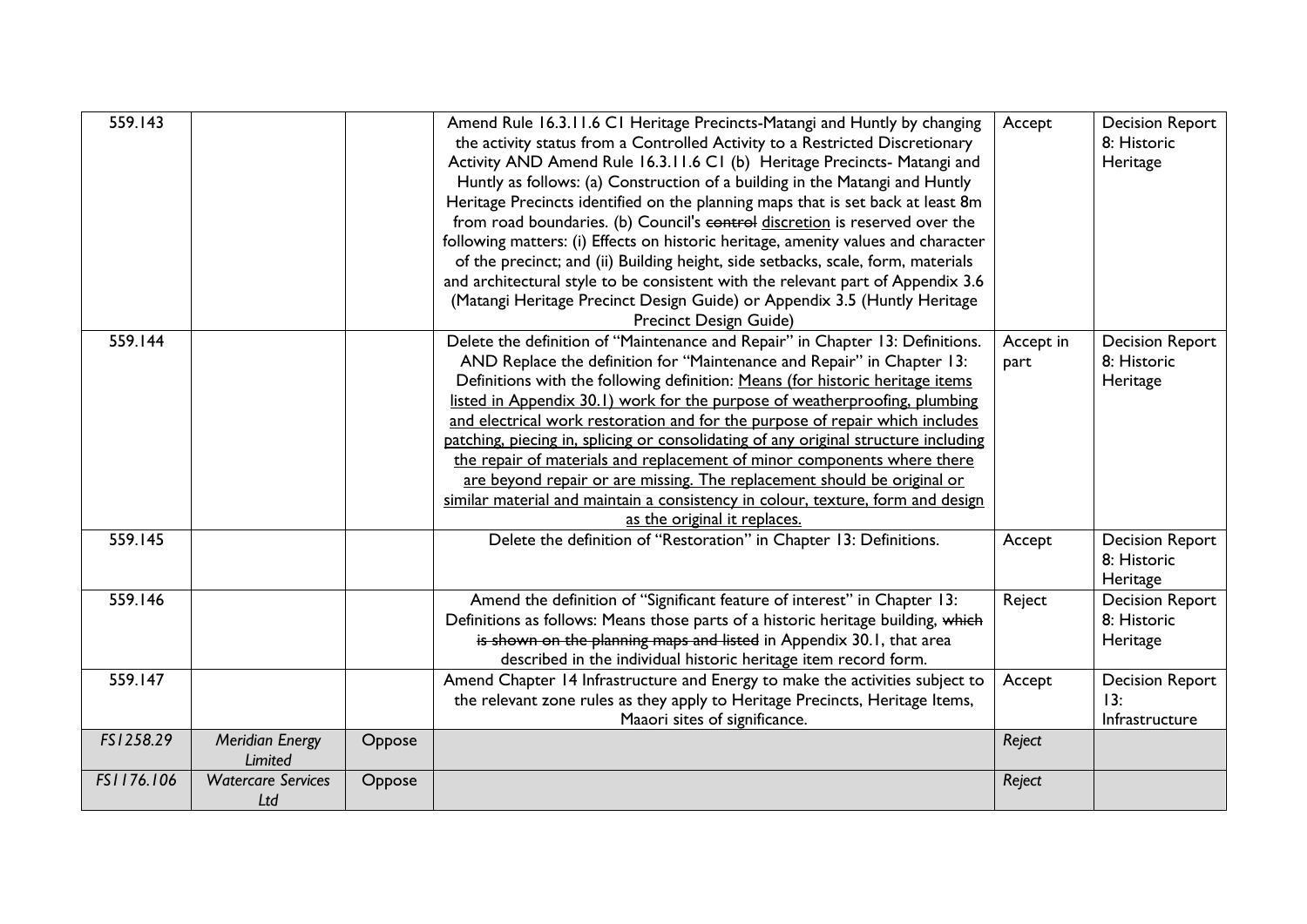| 559.148    |                                  |         | Add the following advice note to Chapter 14.1 Introduction: The New<br>Zealand Archaeological Association Archaeological sites are included on the<br>planning maps for District Plan information purposes only. However these<br>sites are subject to the requirements of the Heritage New Zealand Pouhere<br>Taonga Act 2014. Heritage New Zealand Pouhere Taonga must be contacted<br>regarding development on or in proximity to these sites and the need to<br>undertake an archaeological authority. The Heritage New Zealand Pouhere<br>Taonga Act 2014 protects both recorded and unrecorded archaeological sites. | Accept            | <b>Decision Report</b><br>13:<br>Infrastructure |
|------------|----------------------------------|---------|----------------------------------------------------------------------------------------------------------------------------------------------------------------------------------------------------------------------------------------------------------------------------------------------------------------------------------------------------------------------------------------------------------------------------------------------------------------------------------------------------------------------------------------------------------------------------------------------------------------------------|-------------------|-------------------------------------------------|
| FS1176.107 |                                  |         |                                                                                                                                                                                                                                                                                                                                                                                                                                                                                                                                                                                                                            | Accept            |                                                 |
| 559.149    |                                  |         | Retain Rule 14.2.3 NC3 Non-Complying Activities.                                                                                                                                                                                                                                                                                                                                                                                                                                                                                                                                                                           | Accept in<br>part | <b>Decision Report</b><br>13:<br>Infrastructure |
| FS1176.108 | <b>Watercare Services</b><br>Ltd | Support |                                                                                                                                                                                                                                                                                                                                                                                                                                                                                                                                                                                                                            | Accept in<br>part |                                                 |
| 559.150    |                                  |         | Retain Rule 14.3.1 P4, condition (1)(h), except for the amendments sought<br>below. AND Amend Rule 14.3.1 P4 condition (1)(h) Permitted Activities as<br>follows: (h) Earthworks are not located within any Historic Heritage sites<br>identified within Appendix 30.1, or any Maaori Sites or areas of Significance as<br>identified in Appendix 30.3 and 30.4.                                                                                                                                                                                                                                                           | Accept            | <b>Decision Report</b><br>13:<br>Infrastructure |
| 559.151    |                                  |         | Retain activity specific condition 14.3.1.7 relating to P8 Service Connections.                                                                                                                                                                                                                                                                                                                                                                                                                                                                                                                                            | Accept            | <b>Decision Report</b><br>13:<br>Infrastructure |
| FS1176.109 | <b>Watercare Services</b><br>Ltd | Support |                                                                                                                                                                                                                                                                                                                                                                                                                                                                                                                                                                                                                            | Accept            |                                                 |
| 559.152    |                                  |         | Retain activity specific condition 14.3.1.7 relating to P9 Minor infrastructure<br>structure.                                                                                                                                                                                                                                                                                                                                                                                                                                                                                                                              | Accept            | <b>Decision Report</b><br>13:<br>Infrastructure |
| FS1176.110 | <b>Watercare Services</b><br>Ltd | Support |                                                                                                                                                                                                                                                                                                                                                                                                                                                                                                                                                                                                                            | Accept            |                                                 |
| 559.153    |                                  |         | Retain activity specific condition 14.3.1.7 relating to P10 Closed-circuit<br>television (CCTV) systems attached to existing buildings and structures.                                                                                                                                                                                                                                                                                                                                                                                                                                                                     | Accept            | <b>Decision Report</b><br>13:<br>Infrastructure |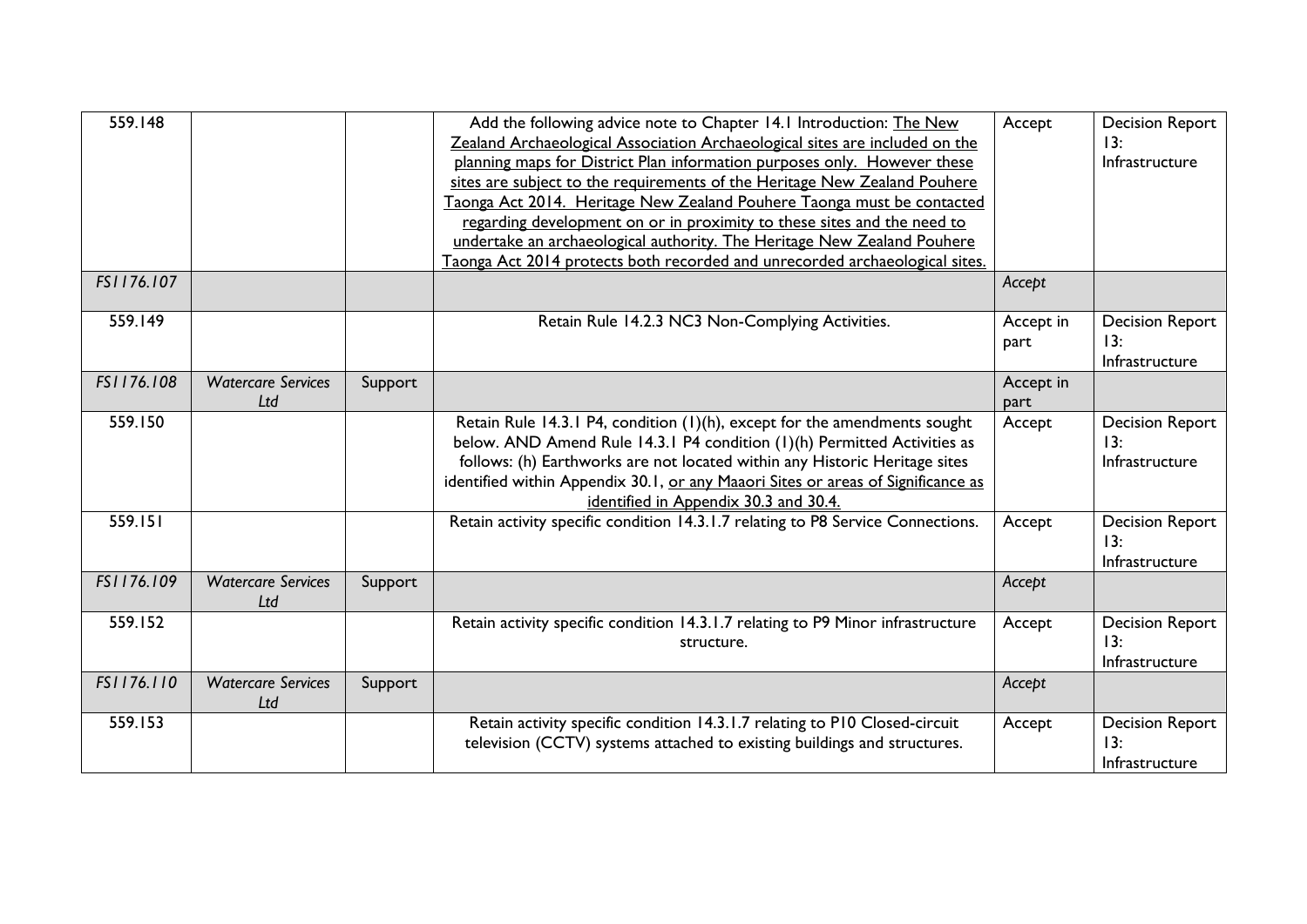| 559.154    |                                  |         | Retain Rule 14.3.3 RD2 Earthworks associated with infrastructure that do not<br>comply with one or more of the conditions of Rule 14.3.1.3, except for the<br>amendments sought below. AND Amend Rule 14.3.3 RD2 Earthworks<br>associated with infrastructure that do not comply with one or more of the<br>conditions of Rule 14.3.1.3 as follows: Discretion is restricted to: (a)<br>Management of sediment and dust, including the staging of works; (b) The<br>volume, extent and depth of the earthworks activities; (c) The location of the<br>earthworks activities, taking into account any effects on the values, qualities<br>and characteristics of the site, including sites and areas of Significance to<br>Maaori and any Heritage Items; (d) Any flood or land stability risks; and (e)<br>Visual, landscape and amenity effects. | Accept            | <b>Decision Report</b><br>13:<br>Infrastructure |
|------------|----------------------------------|---------|---------------------------------------------------------------------------------------------------------------------------------------------------------------------------------------------------------------------------------------------------------------------------------------------------------------------------------------------------------------------------------------------------------------------------------------------------------------------------------------------------------------------------------------------------------------------------------------------------------------------------------------------------------------------------------------------------------------------------------------------------------------------------------------------------------------------------------------------------|-------------------|-------------------------------------------------|
| FS1176.111 | <b>Watercare Services</b><br>Ltd | Support |                                                                                                                                                                                                                                                                                                                                                                                                                                                                                                                                                                                                                                                                                                                                                                                                                                                   | Accept            |                                                 |
| 559.155    |                                  |         | Retain Rule 14.3.3 RD6, subject to the Acceptance of any related submission<br>points identified elsewhere in the submission.                                                                                                                                                                                                                                                                                                                                                                                                                                                                                                                                                                                                                                                                                                                     | Reject            | <b>Decision Report</b><br>13:<br>Infrastructure |
| FS1176.112 | <b>Watercare Services</b><br>Ltd | Support |                                                                                                                                                                                                                                                                                                                                                                                                                                                                                                                                                                                                                                                                                                                                                                                                                                                   | Reject            |                                                 |
| 559.156    |                                  |         | Add new clause '(c)' to Rule 14.4.1(1) P3 Earthworks activities within the<br>National Grid Yard as follows: 14.4.1.3(1) Earthworks for National Grid<br>support poles and any stay wires that comply with the following conditions:<br>(c) are not located within an Identified area. AND Add new clause '(f)' to Rule<br>14.4.1(2)P3 Earthworks within the National Grid Yard as follows: 14.4.1.3(2)<br>Earthworks for National Grid support towers (including any tubular steel<br>tower that replaces a steel lattice tower) that comply with the following<br>conditions: (f) are not located within an Identified area. AND Provide for<br>any consequential amendments as required to ensure that these earthworks<br>that are located within an identified area will be a restricted discretionary<br>activity.                          | Accept in<br>part | <b>Decision Report</b><br>13:<br>Infrastructure |
| 559.157    |                                  |         | Retain Rule 14.4.3 D1 Discretionary activities.                                                                                                                                                                                                                                                                                                                                                                                                                                                                                                                                                                                                                                                                                                                                                                                                   | Accept in<br>part | <b>Decision Report</b><br>13:<br>Infrastructure |
| 559.158    |                                  |         | Retain Rule 14.4.4 NC1 Non-complying activities.                                                                                                                                                                                                                                                                                                                                                                                                                                                                                                                                                                                                                                                                                                                                                                                                  | Reject            | <b>Decision Report</b><br>13:<br>Infrastructure |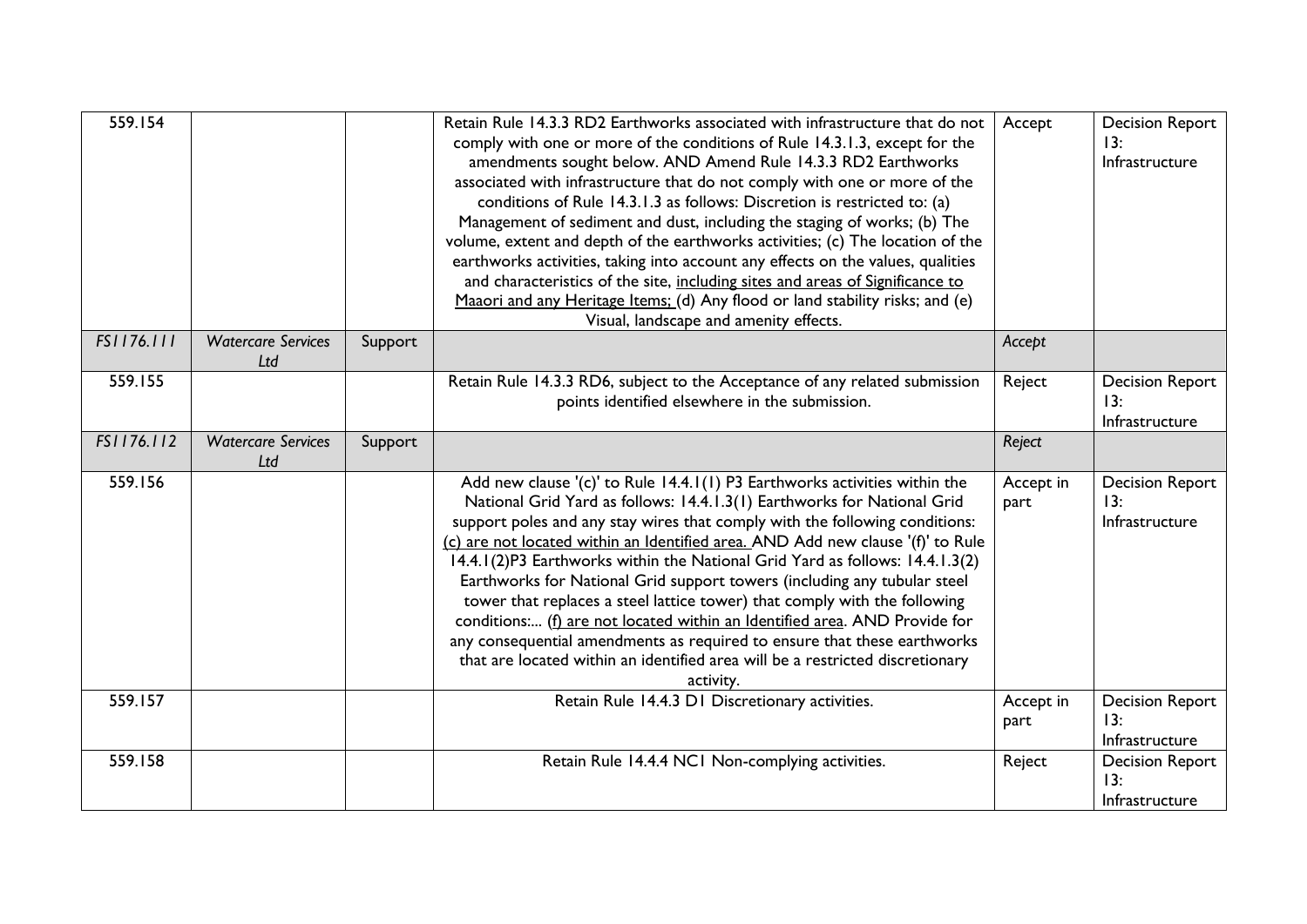| 559.159   |                            |        | Retain Rule 14.5.3(a) D2 Discretionary activities.                                                                                                                                                                                                                                                            | Accept            | <b>Decision Report</b><br>13:<br>Infrastructure |
|-----------|----------------------------|--------|---------------------------------------------------------------------------------------------------------------------------------------------------------------------------------------------------------------------------------------------------------------------------------------------------------------|-------------------|-------------------------------------------------|
| 559.160   |                            |        | Retain activity specific condition 14.6.1.1(a)(a) relating to P1 Small-scale<br>electricity generation.                                                                                                                                                                                                       | Accept            | <b>Decision Report</b><br>13:<br>Infrastructure |
| 559.161   |                            |        | Retain activity specific condition 14.6.1.1 (a)(a) relating to P2 Community-<br>scale electricity generation.                                                                                                                                                                                                 | Accept            | <b>Decision Report</b><br>13:<br>Infrastructure |
| 559.162   |                            |        | Retain activity specific condition 14.6.1.2(a)(v) relating to P3 Research and<br>exploratory-scale investigations for renewable electricity generation activities.                                                                                                                                            | Accept            | <b>Decision Report</b><br>13:<br>Infrastructure |
| 559.163   |                            |        | Amend Rule 14.6.2 Restricted Discretionary Activities RD1, RD2 and RD3 to<br>become Discretionary Activities for works in an identified area that do not<br>comply with the permitted standards.                                                                                                              | Reject            | <b>Decision Report</b><br>13:<br>Infrastructure |
| FS1258.28 | Meridian Energy<br>Limited | Oppose |                                                                                                                                                                                                                                                                                                               | Accept            |                                                 |
| 559.164   |                            |        | Retain Rule 14.6.4 NC1 Non-Complying Activities.                                                                                                                                                                                                                                                              | Accept in<br>part | <b>Decision Report</b><br>13:<br>Infrastructure |
| 559.165   |                            |        | Retain activity specific condition 14.7.1.1(a)(iii) relating to PI Below ground<br>pipelines for the conveyance of liquid fuels and gas.                                                                                                                                                                      | Accept            | <b>Decision Report</b><br>13:<br>Infrastructure |
| 559.166   |                            |        | Delete Rule 14.7.1 P2 and activity specific condition 14.7.1.2(a) Below ground<br>pipelines located within an Identified Area. AND Amend Rule 14.7.1 P2<br>Below ground pipelines located within an Identified Area by changing the<br>activity status from a permitted activity to a discretionary activity. | Reject            | <b>Decision Report</b><br>13:<br>Infrastructure |
| 559.167   |                            |        | Retain activity specific condition 14.7.1.3(a) relating to P3 Storage facilities and<br>pump stations for liquid fuels and gas.                                                                                                                                                                               | Accept            | <b>Decision Report</b><br>13:<br>Infrastructure |
| 559.168   |                            |        | Retain Rule 14.7.2 D1 Discretionary Activities, subject to amendments sought<br>elsewhere in the submission.                                                                                                                                                                                                  | Accept in<br>part | <b>Decision Report</b><br>13:<br>Infrastructure |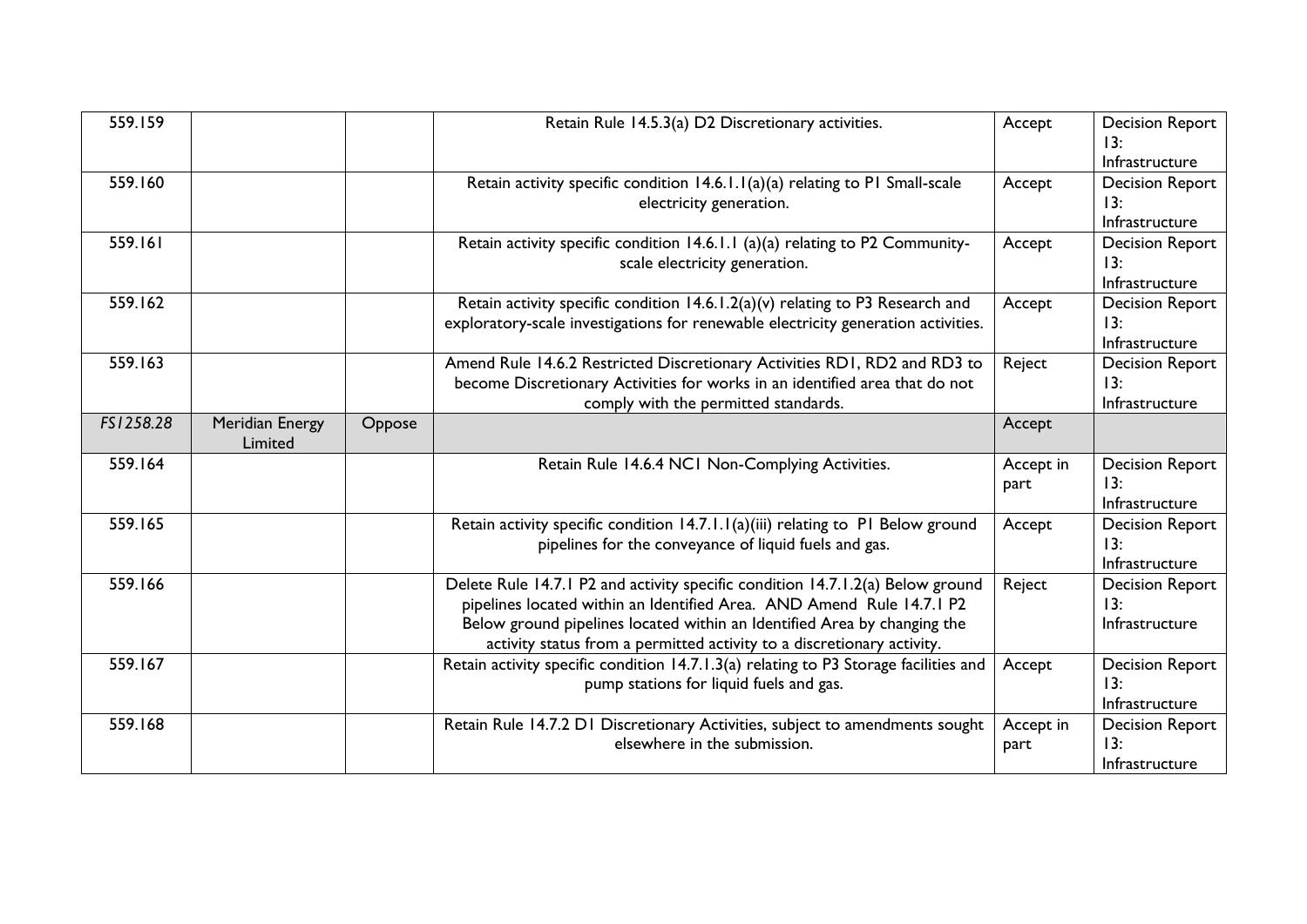| 559.169 | Retain Rule 14.7.2 D2 Discretionary Activities, subject to amendments sought       | Accept in | <b>Decision Report</b> |
|---------|------------------------------------------------------------------------------------|-----------|------------------------|
|         | elsewhere in the submission.                                                       | part      | 13:                    |
|         |                                                                                    |           | Infrastructure         |
| 559.170 | Retain activity specific condition 14.8.1.1 (a)(iii) relating to P1 Meteorological | Accept    | <b>Decision Report</b> |
|         | enclosures and buildings including automatic weather stations.                     |           | 13:                    |
|         |                                                                                    |           | Infrastructure         |
| 559.171 | Retain activity specific condition 14.8.1.2)a)(iii) relating to P2 Meteorological  | Accept    | <b>Decision Report</b> |
|         | and air quality monitoring structures and devices.                                 |           | 13:                    |
|         |                                                                                    |           | Infrastructure         |
| 559.172 | Retain Rule 14.8.3 D1 Discretionary Activities.                                    | Accept    | <b>Decision Report</b> |
|         |                                                                                    |           | 13:                    |
|         |                                                                                    |           | Infrastructure         |
| 559.173 | Retain Rule 14.8.3 D2 Discretionary Activities.                                    | Accept    | <b>Decision Report</b> |
|         |                                                                                    |           | 13:                    |
|         |                                                                                    |           | Infrastructure         |
| 559.174 | Retain activity specific condition 14.9.1.1 (a)(iii) relating to P1 Antennas       | Accept    | <b>Decision Report</b> |
|         | associated with amateur radio configurations.                                      |           | 13:                    |
|         |                                                                                    |           | Infrastructure         |
| 559.175 | Retain activity specific condition 14.9.1.2(a)(vii) relating to P2 Aerials         | Accept    | <b>Decision Report</b> |
|         | associated with amateur radio configurations.                                      |           | 13:                    |
|         |                                                                                    |           | Infrastructure         |
| 559.176 | Retain activity specific condition 14.9.1.3 (a)(v) relating to P3 Permitted        | Accept    | <b>Decision Report</b> |
|         | Activities - Support Structures associated with amateur radio configurations.      |           | 13:                    |
|         |                                                                                    |           | Infrastructure         |
| 559.177 | Retain Rule 14.9.3, D2 Discretionary Activities.                                   | Accept    | <b>Decision Report</b> |
|         |                                                                                    |           | 13:                    |
|         |                                                                                    |           | Infrastructure         |
| 559.178 | Retain activity specific condition 14.10.1.1 (a)(l) relating to P1 - Ancillary     | Accept    | <b>Decision Report</b> |
|         | equipment and activity-specific condition 14.10.1.1. AND Provide for any           |           | 13:                    |
|         | consequential amendments as required.                                              |           | Infrastructure         |
| 559.179 | Retain Rule 14.10.1 P2 - Below ground telecommunications and                       | Reject    | <b>Decision Report</b> |
|         | radiocommunications facilities, lines, cables and ducts, except for the            |           | 13:                    |
|         | amendments sought below AND Add a specific activity condition to Rule              |           | Infrastructure         |
|         | 14.10.1 P2 - Below ground telecommunications and radiocommunications               |           |                        |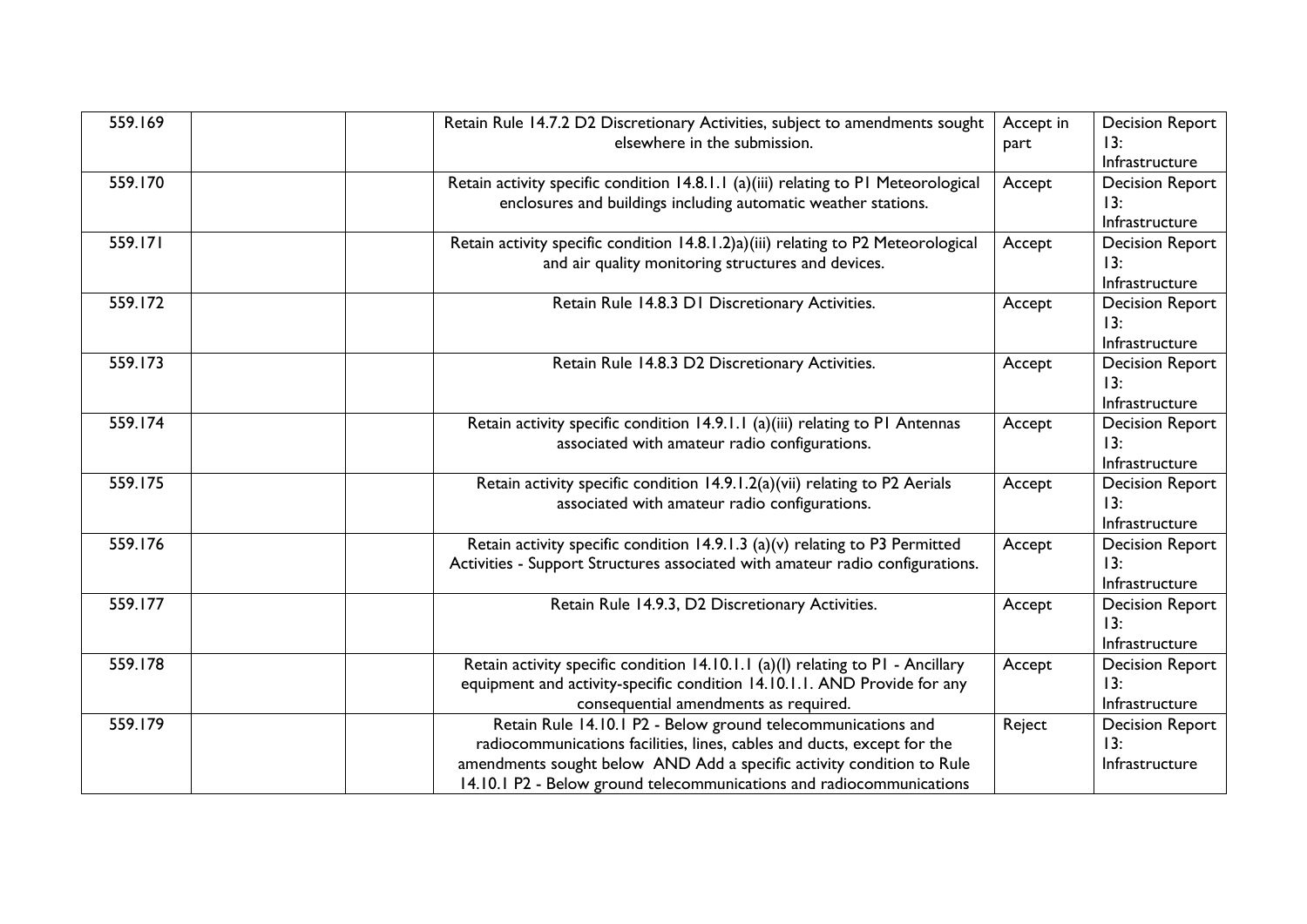|          |                                                    |        | facilities, lines, cables and ducts as follows: not located within an identified<br>area AND Provide for any consequential amendments as required.                                                                                                                                                                                                                                                                                          |                   |                                                 |
|----------|----------------------------------------------------|--------|---------------------------------------------------------------------------------------------------------------------------------------------------------------------------------------------------------------------------------------------------------------------------------------------------------------------------------------------------------------------------------------------------------------------------------------------|-------------------|-------------------------------------------------|
|          |                                                    |        |                                                                                                                                                                                                                                                                                                                                                                                                                                             |                   |                                                 |
| FS1031.3 | <b>Chorus New Zealand</b><br>Limited               | Oppose |                                                                                                                                                                                                                                                                                                                                                                                                                                             | Accept            |                                                 |
| FS1032.3 | <b>Vodafone New</b><br><b>Zealand Limited</b>      | Oppose |                                                                                                                                                                                                                                                                                                                                                                                                                                             | Accept            |                                                 |
| FS1033.3 | <b>Spark New Zealand</b><br><b>Trading Limited</b> | Oppose |                                                                                                                                                                                                                                                                                                                                                                                                                                             | Accept            |                                                 |
| 559.180  |                                                    |        | Retain activity specific condition 14.10.1.2 (a)(i) relating to P3 Cabinets. AND<br>Provide for any consequential amendments as required.                                                                                                                                                                                                                                                                                                   | Accept            | <b>Decision Report</b><br>13:<br>Infrastructure |
| 559.181  |                                                    |        | Retain activity specific condition 14.10.1.3 (a)(i) relating to P4 - Antennas and<br>line attached to retaining walls, tunnels, bridges and other structures located<br>within the road AND Delete activity specific condition 14.10.1.3(b) relating to<br>P4 Antennas and line attached to retaining walls, tunnels, bridges and other<br>structures located within the road. AND Provide for any consequential<br>amendments as required. | Accept in<br>part | <b>Decision Report</b><br>13:<br>Infrastructure |
| 559.182  |                                                    |        | Retain activity specific condition 14.10.1.4 (a)(l) and(b) relating to P5 -<br>Antennas attached to a building and/or structure. AND Provide for any<br>consequential amendments as required.                                                                                                                                                                                                                                               | Accept in<br>part | <b>Decision Report</b><br>13:<br>Infrastructure |
| 559.183  |                                                    |        | Retain activity specific condition 14.10.1.5(a)(iii) and (iv) relating to P7 -<br>Antennas attached to a building and/or structure. AND Provide for any<br>consequential amendments as required.                                                                                                                                                                                                                                            | Accept in<br>part | <b>Decision Report</b><br>13:<br>Infrastructure |
| 559.184  |                                                    |        | Retain activity specific condition 14.10.1.6 (a)(ii) and (iii) relating to P8 Small<br>cell units exceeding the permitted volumetric dimension of 0.11m2 regulated<br>in the NESTF. AND Provide for any consequential amendments as required.                                                                                                                                                                                               | Accept            | <b>Decision Report</b><br>13:<br>Infrastructure |
| 559.185  |                                                    |        | Retain activity specific condition 14.10.1.7 (a) (i) and (iii) relating to Permitted<br>Activities P9 - Poles, antennas and headframes. AND Provide for any<br>consequential amendments as required.                                                                                                                                                                                                                                        | Accept            | <b>Decision Report</b><br>13:<br>Infrastructure |
| 559.186  |                                                    |        | Retain activity specific condition 14.10.1.8 (a)(iv) relating to P10 - Externally-<br>mounted telecommunication satellite dishes and ancillary components. AND<br>Provide for any consequential amendments as required.                                                                                                                                                                                                                     | Accept            | <b>Decision Report</b><br>13:<br>Infrastructure |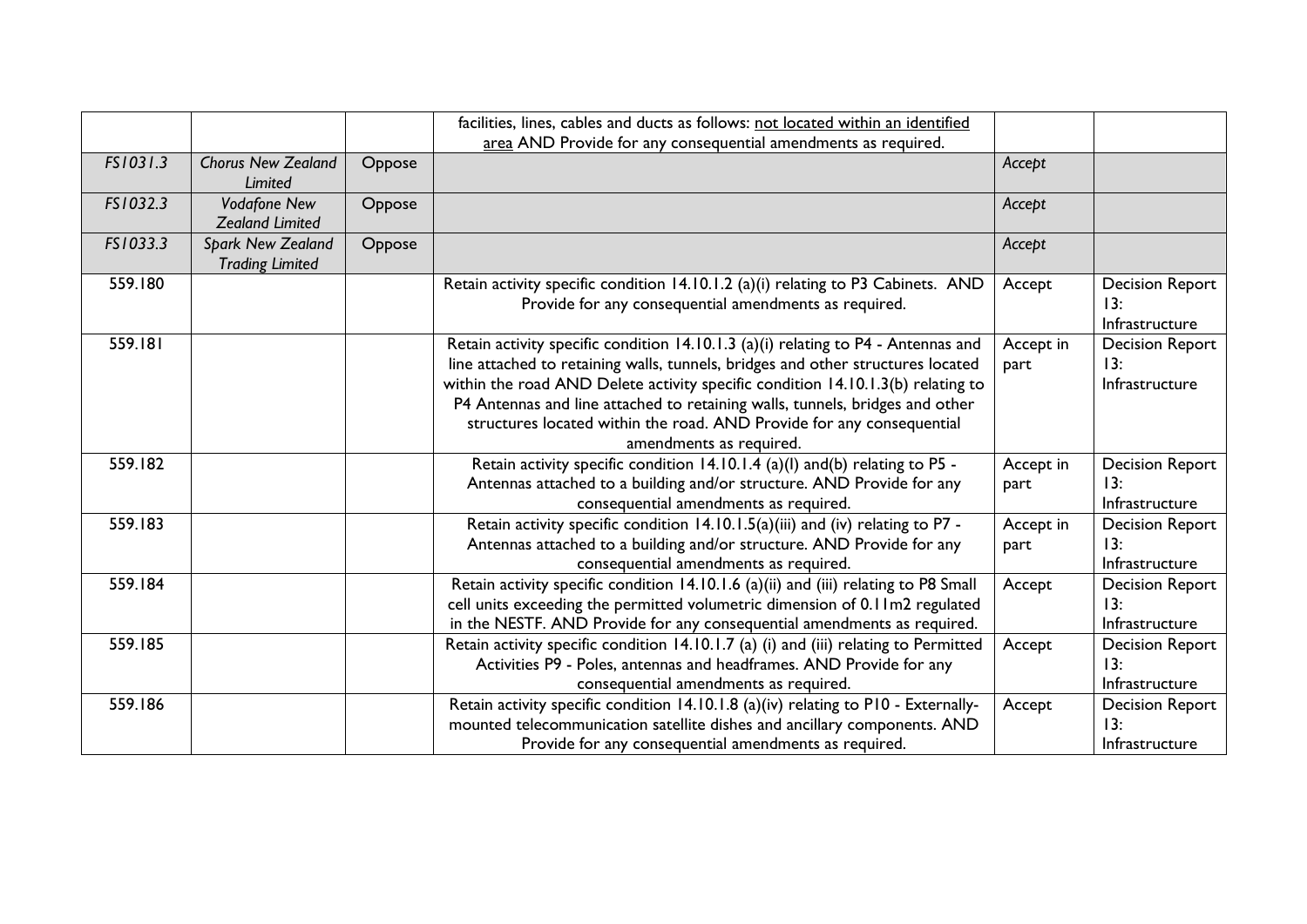| 559.187 | Retain activity specific condition 14.10.1.9 (a)(ii) and (iii) relating to P11 -<br>Telecommunication kiosk. AND Provide for any consequential amendments<br>as required.                                                                                                                                                                                                                                                                                                         | Accept | <b>Decision Report</b><br>13:<br>Infrastructure |
|---------|-----------------------------------------------------------------------------------------------------------------------------------------------------------------------------------------------------------------------------------------------------------------------------------------------------------------------------------------------------------------------------------------------------------------------------------------------------------------------------------|--------|-------------------------------------------------|
| 559.188 | Retain activity specific condition 14.10.1.10 (a)(v) relating to P12 - Telephone<br>exchanges, including the installation and operation of equipment inside<br>existing telephone exchanges. AND Provide for any consequential<br>amendments as required.                                                                                                                                                                                                                         | Accept | <b>Decision Report</b><br>13:<br>Infrastructure |
| 559.189 | Retain activity specific condition 14.10.1.11 (a)(i) and (ii) relating to P13 - Self-<br>contained power units. AND Provide for any consequential amendments as<br>required.                                                                                                                                                                                                                                                                                                      | Accept | <b>Decision Report</b><br>13:<br>Infrastructure |
| 559.190 | Retain activity specific condition 14.10.1.13 (a)(ii) relating to P15 - Lightning<br>rods. AND Provide for any consequential amendments as required.                                                                                                                                                                                                                                                                                                                              | Accept | <b>Decision Report</b><br>13:<br>Infrastructure |
|         | Retain matters of control 14.10.2(a)(iv) relating to Controlled Activities C1,<br>C2, C5, C6, C7, except for the amendments sought below. AND Amend<br>matters of control 14.10.2 (a)(iv) relating to Controlled Activities C1, C2, C5,<br>C6, C7 as follows: (iv) Effects on the values, qualities and characteristics of the<br>site and/or items in Schedule 30.1.                                                                                                             | Accept | <b>Decision Report</b><br>13:<br>Infrastructure |
| 559.192 | Amend Rule 14.10.2 Controlled Activities C8 activity status to become a<br>restricted discretionary activity status.                                                                                                                                                                                                                                                                                                                                                              | Accept | <b>Decision Report</b><br>13:<br>Infrastructure |
| 559.193 | Retain Rule 14.10.2 (iii) Controlled Activities C9, except for the amendments<br>sought below. AND Amend Rule 14.10.2 Controlled Activities C9 as follows:<br>(a) Externally-mounted telecommunications satellite dishes and ancillary<br>components: (iii) Are not located within an Identified Area AND Amend<br>Rule 14.10.2 Controlled activities, C9 activity status to become Restricted<br>Discretionary activity status. AND Provide for any consequential<br>amendments, | Accept | <b>Decision Report</b><br>13:<br>Infrastructure |
| 559.194 | Retain Rule 14.10.2 C10 Telecommunication kiosks, located within road or<br>unformed road adjacent to an Identified Area, that complies with the<br>conditions for a new infrastructure activity and associated structures under<br>Rule 14.2.1.1.                                                                                                                                                                                                                                | Accept | <b>Decision Report</b><br>13:<br>Infrastructure |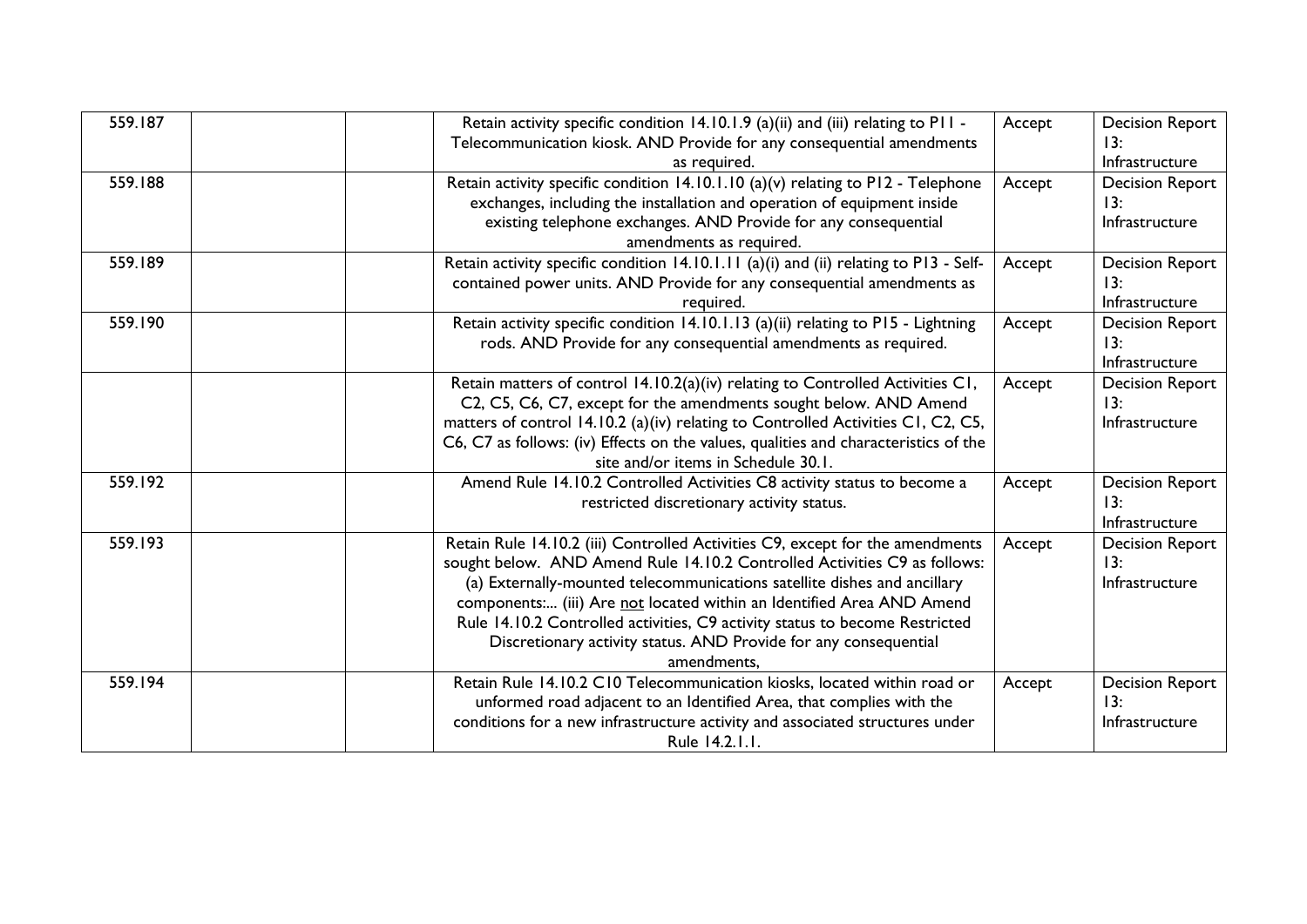| 559.195    |                                  |         | Retain Rule 14.10.3 Restricted Discretionary Activities RD1, RD2, RD3, RD4,<br>RD6, RD7, except for the amendments sought below AND Amend matters of<br>discretion 14.10.3 (e) relating to RD1, RD2, RD3, RD4, RD6, RD7, as follows:<br>(e) Effects on the values, qualities and characteristics of the site, the<br>heritage item or area. | Accept | <b>Decision Report</b><br>13:<br>Infrastructure |
|------------|----------------------------------|---------|---------------------------------------------------------------------------------------------------------------------------------------------------------------------------------------------------------------------------------------------------------------------------------------------------------------------------------------------|--------|-------------------------------------------------|
| 559.196    |                                  |         | Retain Rule 14.10.4 Discretionary Activities D1, D2, D3, D4, D5, D6, D7, D8.                                                                                                                                                                                                                                                                | Accept | <b>Decision Report</b><br>13:<br>Infrastructure |
| 559.197    |                                  |         | Retain activity specific condition 14.11.1.4(a)(ii) relating to P4 Below ground<br>pipelines for the conveyance of water, wastewater and stormwater. AND<br>Delete activity specific condition 14.11.1.4(b) relating to P4 Below ground<br>pipelines for the conveyance of water, wastewater and stormwater.                                | Accept | <b>Decision Report</b><br>13:<br>Infrastructure |
| FS1176.113 | <b>Watercare Services</b><br>Ltd | Support |                                                                                                                                                                                                                                                                                                                                             | Accept |                                                 |
| 559.198    |                                  |         | Amend Rule 14.11.1 Permitted Activity P5 Below ground pipelines for the<br>conveyance of water, wastewater and stormwater located within an Identified<br>Area from a permitted activity status to become a Restricted Discretionary<br>Activity status.                                                                                    | Accept | <b>Decision Report</b><br>13:<br>Infrastructure |
| FS1176.114 | <b>Watercare Services</b><br>Ltd | Oppose  |                                                                                                                                                                                                                                                                                                                                             | Reject |                                                 |
| 559.199    |                                  |         | Retain activity specific condition 14.11.1.6(a)(i) relating to P6 Pump stations<br>for the conveyance of water, wastewater and stormwater.                                                                                                                                                                                                  | Accept | <b>Decision Report</b><br>13:<br>Infrastructure |
| FS1176.115 | <b>Watercare Services</b><br>Ltd | Support |                                                                                                                                                                                                                                                                                                                                             | Accept |                                                 |
| 559.200    |                                  |         | Retain activity specific condition 14.11.1.8(a)(i) relating to P9 Ventilation<br>facilities, drop shafts and manholes. AND Amend numbering of specific<br>activity condition to 14.11.1.9.                                                                                                                                                  | Accept | <b>Decision Report</b><br>13:<br>Infrastructure |
| FS1176.116 | <b>Watercare Services</b><br>Ltd | Support |                                                                                                                                                                                                                                                                                                                                             | Accept |                                                 |
| 559.201    |                                  |         | Retain activity specific condition 14.11.1.9 (a)(i) relating to P10 Below ground<br>reservoirs. AND Amend numbering of specific activity condition to<br>14.11.1.10.                                                                                                                                                                        | Accept | <b>Decision Report</b><br>13:<br>Infrastructure |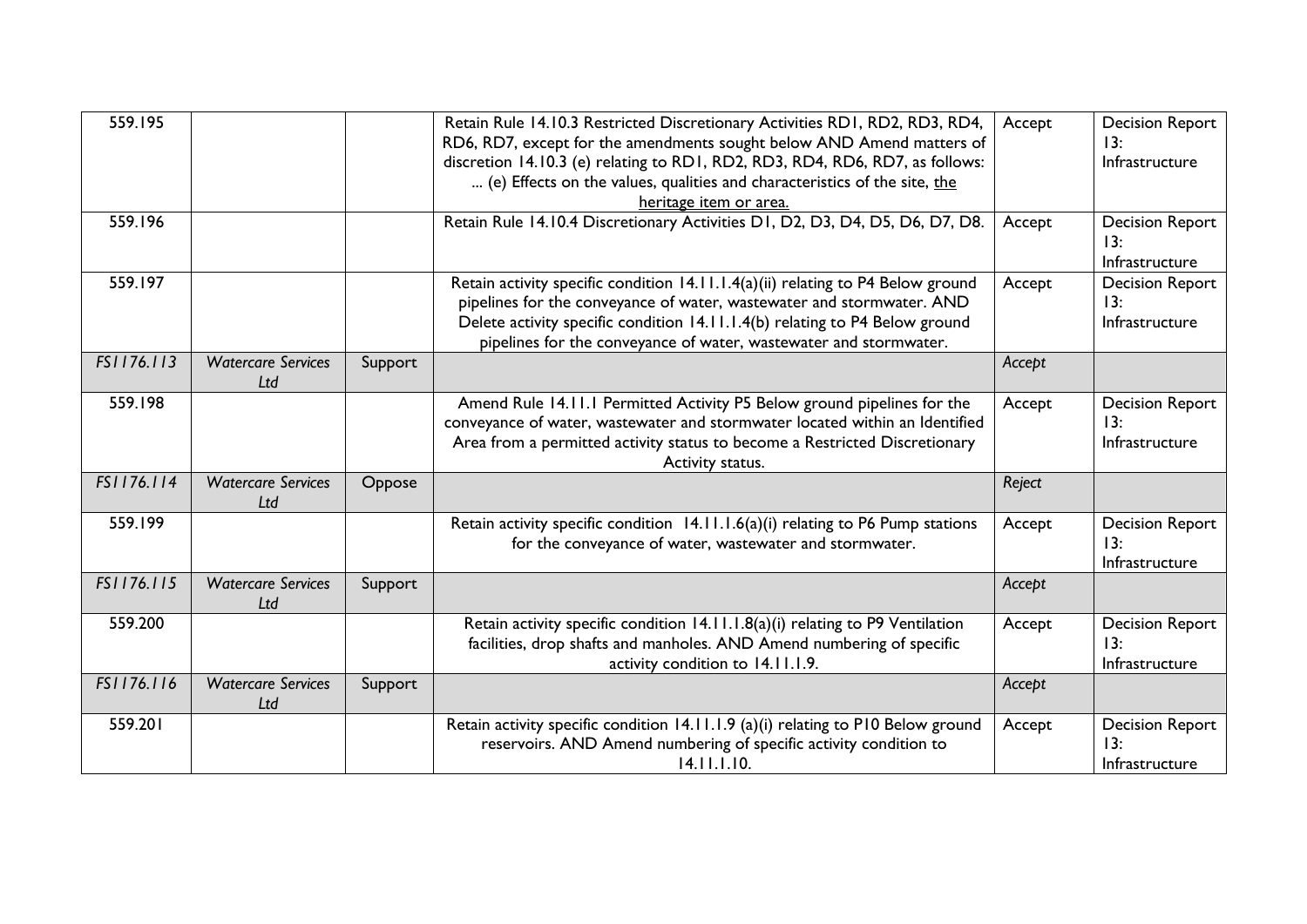| FS1176.117 | <b>Watercare Services</b><br>Ltd  | Support |                                                                                                                                                                                                                                                                        | Accept            |                                                 |
|------------|-----------------------------------|---------|------------------------------------------------------------------------------------------------------------------------------------------------------------------------------------------------------------------------------------------------------------------------|-------------------|-------------------------------------------------|
| 559.202    |                                   |         | Retain Rule 14.11.2 RD4, RD5, RD6, RD7, RD8 and RD9 Restricted<br>Discretionary Activities and the associated matters of discretion (e).                                                                                                                               | Accept            | <b>Decision Report</b><br>13:<br>Infrastructure |
| FS1176.118 | <b>Watercare Services</b><br>Ltd  | Support |                                                                                                                                                                                                                                                                        | Accept            |                                                 |
| 559.203    |                                   |         | Retain Rule 14.11.1 NC1, NC2 and NC3 Non Complying Activities.                                                                                                                                                                                                         | Accept in<br>part | <b>Decision Report</b><br>13:<br>Infrastructure |
| FS1176.119 | <b>Watercare Services</b><br>Ltd  | Support |                                                                                                                                                                                                                                                                        | Accept in<br>part |                                                 |
| 559.204    |                                   |         | Retain activity specific conditions 14.12.1.5(1)(d) relating to P5 Operation,<br>maintenance and minor upgrading of existing public roads, State Highways and<br>associated road network activities.                                                                   | Accept            | <b>Decision Report</b><br>13:<br>Infrastructure |
| 559.205    |                                   |         | Retain activity specific condition 14.12.1.6 (1)(g) relating to P6 New public<br>roads, including where the road has been identified on the planning maps as an<br>Indicative road, and associated road network activities.                                            | Accept            | <b>Decision Report</b><br>13:<br>Infrastructure |
| 559.206    |                                   |         | Retain activity specific condition 14.12.1.7(4) relating to P7 Access and New<br>Roads - Te Kowhai Airpark Zone.                                                                                                                                                       | Accept            | <b>Decision Report</b><br>13:<br>Infrastructure |
| FS1339.84  | <b>NZTE Operations</b><br>Limited | Support |                                                                                                                                                                                                                                                                        | Accept            |                                                 |
| 559.207    |                                   |         | Retain activity specific condition 14.12.1.8(iv) and(v) relating to P8 Off-road<br>pedestrian and cycle facilities.                                                                                                                                                    | Accept            | <b>Decision Report</b><br>13:<br>Infrastructure |
| 559.208    |                                   |         | Retain activity specific condition 14.12.1.9 (1)(a) and (b) relating to P9 Stock<br>underpasses located within (a) Road and unformed road (b) Rural Zone.                                                                                                              | Accept            | <b>Decision Report</b><br>13:<br>Infrastructure |
| 559.209    |                                   |         | Retain matters of discretion 14.12.2(g) relating to RD5 Operation,<br>maintenance and minor upgrading of existing public roads, State highways and<br>associated road network activities that does not comply with one or more of<br>the conditions of Rule 14.12.1.5. | Accept            | <b>Decision Report</b><br>13:<br>Infrastructure |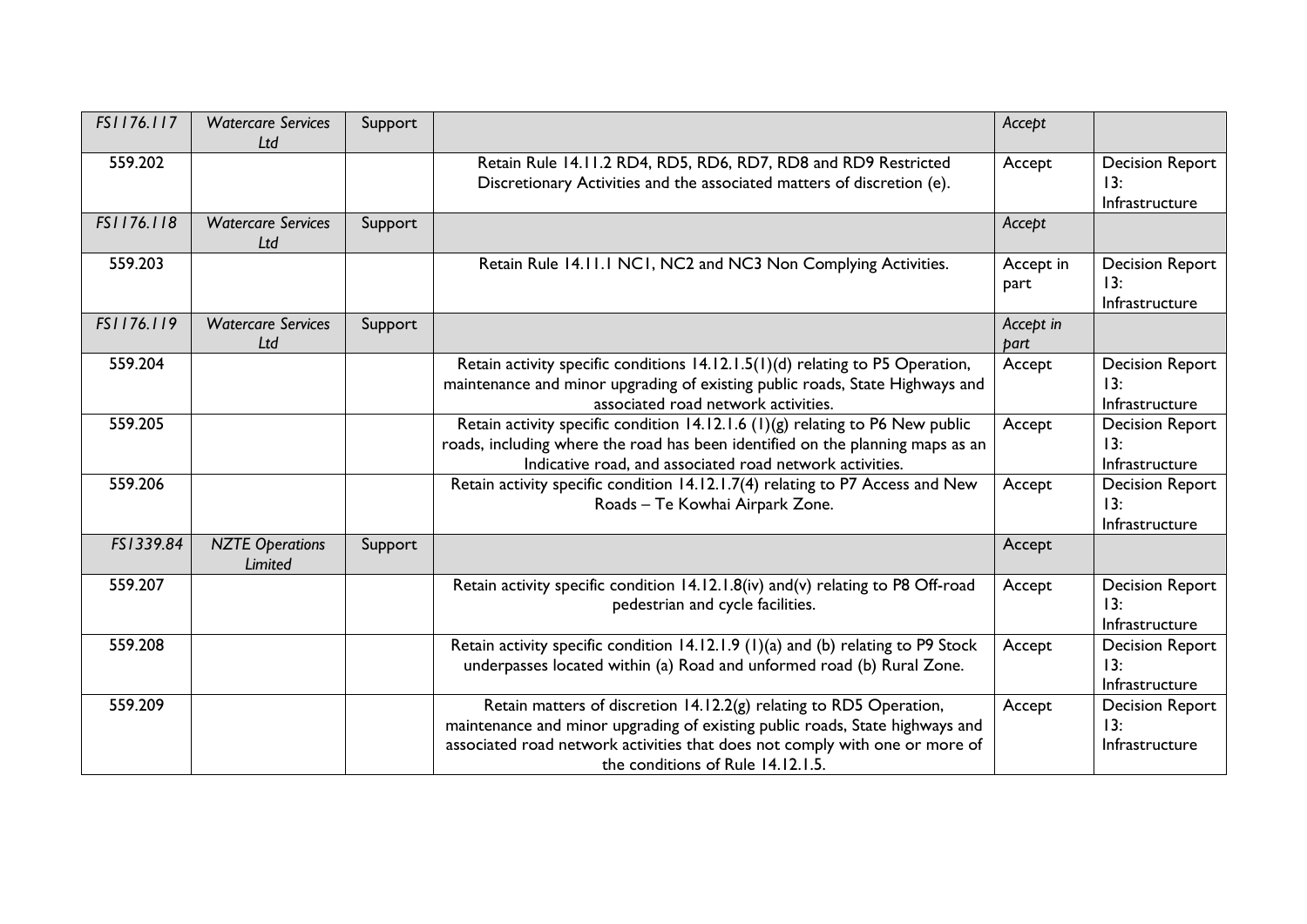| 559.210    |                                     |         | Retain Rule 14.12.2 RD6 Restricted Discretionary Activities.                                                                                                                                                                                                                                                                                                   | Accept | <b>Decision Report</b><br>13:<br>Infrastructure   |
|------------|-------------------------------------|---------|----------------------------------------------------------------------------------------------------------------------------------------------------------------------------------------------------------------------------------------------------------------------------------------------------------------------------------------------------------------|--------|---------------------------------------------------|
| 559.211    |                                     |         | Amend matters of discretion 14.12.2(i) relating to RD7 Access and New<br>Roads - Te Kowhai Airpark Zone that do not comply with one or more of<br>the conditions of Rule 14.12.1.7 as follows: (i) The location of the earthworks<br>activities, taking into account any effects on the values, qualities and<br>characteristics of the site or area.          | Accept | <b>Decision Report</b><br>13:<br>Infrastructure   |
| FS1339.85  | <b>NZTE Operations</b><br>Limited   | Support |                                                                                                                                                                                                                                                                                                                                                                | Accept |                                                   |
| 559.212    |                                     |         | Add a new matter of discretion (e) to 14.12.2 relating to RD8 Off-road<br>pedestrian and cycle facilities that do not comply with one or more of the<br>conditions of Rule 14.12.1.8 as follows: (e) The location of the earthworks<br>activities, taking into account any effects on the values, qualities and<br>characteristics of the site or area.        | Accept | <b>Decision Report</b><br>13:<br>Infrastructure   |
| 559.213    |                                     |         | Amend Rule 18.3.5 PI Verandahs as follows: PI (a) Any new building, or<br>alteration to an existing building, except a building included in Schedule $30.1 -$<br>Historic Heritage Items, on land with a verandah line identified on the<br>planning maps, must be provided with a verandah that complies with the<br>following conditions:                    | Accept | <b>Decision Report</b><br>20: Business<br>Zones   |
| 559.214    |                                     |         | Retain Rule 18.3.5 D1 Verandahs (subject to historic heritage items being<br>excluded from these requirements).                                                                                                                                                                                                                                                | Accept | <b>Decision Report</b><br>20: Business<br>Zones   |
| 559.215    |                                     |         | Add to the proposed District Plan Planning Maps the Rangiriri Heritage<br>precinct as per the mapping included in Attachment 2 (refer to submission -<br>Attachment 2: Reinstatement of Rangiriri Heritage Precinct). AND Add to the<br>proposed District Plan the Rangiriri Heritage Precinct and the associated rule<br>framework as per the Operative Plan. | Reject | <b>Decision Report</b><br>8: Historic<br>Heritage |
| FS1388.810 | Mercury NZ Limited<br>for Mercury E | Oppose  |                                                                                                                                                                                                                                                                                                                                                                | Accept |                                                   |
| 559.216    |                                     |         | Retain Schedule 30.1 - Historic Heritage Items, except for the amendments<br>sought below AND Amend Schedule 30.1 - Historic Heritage to include an<br>advice note regarding the extensive heritage and archaeological information<br>held by Council that can be obtained on request.                                                                         | Accept | <b>Decision Report</b><br>8: Historic<br>Heritage |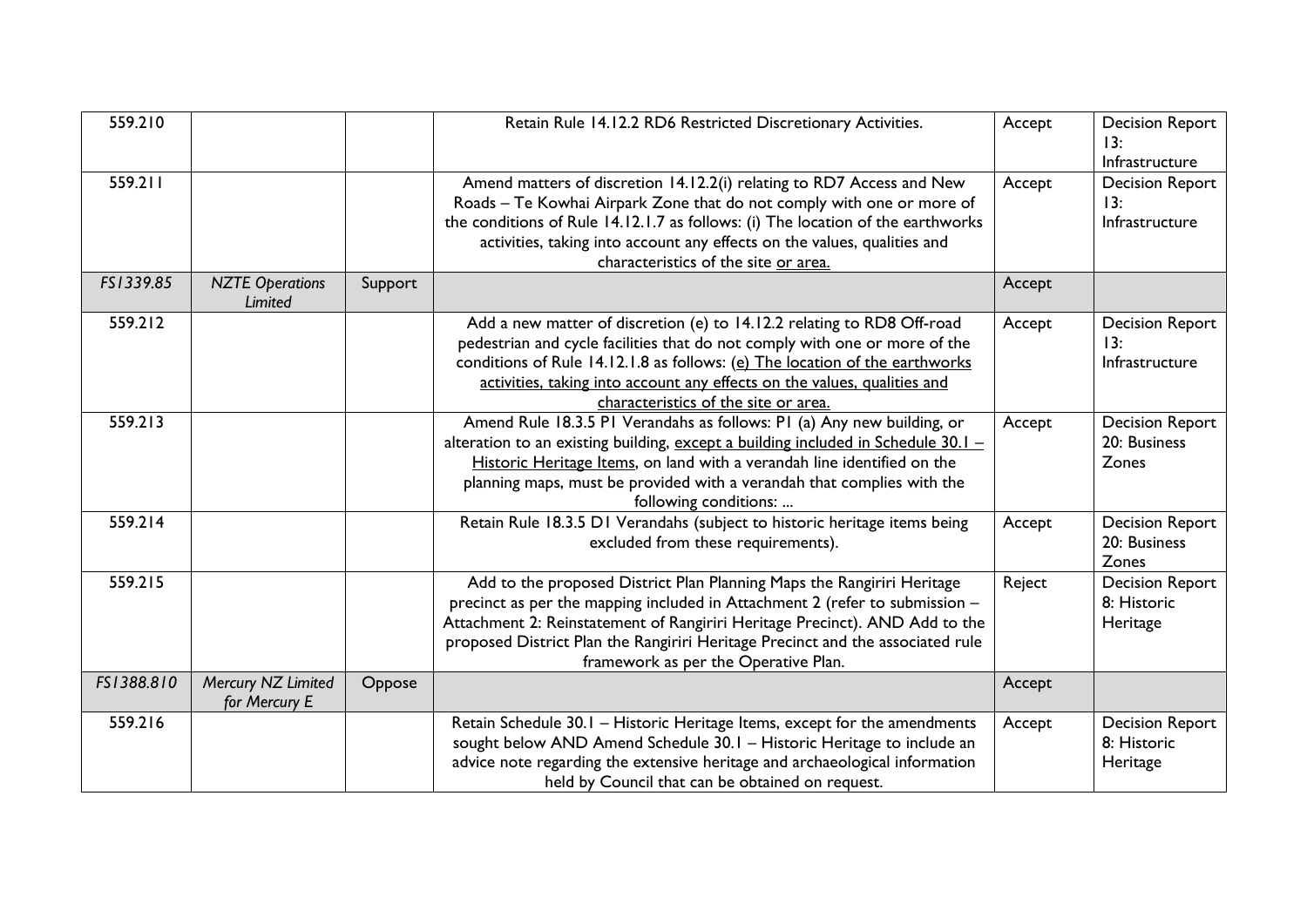| 559.217 | Amend the third column heading in Schedule 30.1 - Historic Heritage Items          | Accept | <b>Decision Report</b> |
|---------|------------------------------------------------------------------------------------|--------|------------------------|
|         | from "H.P.T. to "HNZPT". AND Add the Heritage New Zealand listing                  |        | 8: Historic            |
|         | numbers as identified in Attachment 3 to this submission into Schedule 30.1        |        | Heritage               |
|         | (refer to Attachment 3 of the submission).                                         |        |                        |
| 559.218 | Amend schedule 30.1 Heritage Items by deleting the column containing the           | Reject | <b>Decision Report</b> |
|         | significant features to be protected and replacing with a notation or hyperlink    |        | 8: Historic            |
|         | to refer the reader to the relevant Heritage record forms for information          |        | Heritage               |
|         | relating to the history, setting, extent of scheduling and significant features of |        |                        |
|         | the building to all be given regard at the time of works on the Heritage Item.     |        |                        |
|         | AND Add to Schedule 30.1 Heritage Items the heritage record form to be             |        |                        |
|         | part of Schedule 30.1-Historic Heritage Items in the Plan.                         |        |                        |
| 559.219 | Add to Schedule 30.1, Heritage New Zealand Pouhere Taonga List item                | Accept | <b>Decision Report</b> |
|         | number 4256 - Riverdale, known in the Operative Plan as former FH                  |        | 8: Historic            |
|         | Edgecumbe Residence, Heritage item 115 as a 'B' ranking.                           |        | Heritage               |
| 559.220 | Add to the Heritage Schedule 30.1, Heritage New Zealand Pouhere Taonga             | Reject | <b>Decision Report</b> |
|         | List item number 7129 - Komakorau Hall located at 50 Woodlands Road,               |        | 8: Historic            |
|         | Gordonton.                                                                         |        | Heritage               |
| 559.221 | Add to the Heritage Schedule 30.1 Heritage New Zealand Pouhere Taonga              | Reject | <b>Decision Report</b> |
|         | List item number 4250 - Former Burnett Residence located at II Luff Place,         |        | 8: Historic            |
|         | Ngaruawahia, Heritage Item number 116 in the Operative District Plan.              |        | Heritage               |
| 559.222 | Add to the Heritage Schedule 30.1, Heritage New Zealand Pouhere Taonga             | Reject | <b>Decision Report</b> |
|         | List item number 4241 - Former Post office (Relocated) located at 10 Amber         |        | 8: Historic            |
|         | Lane, Puketaha.                                                                    |        | Heritage               |
| 559.223 | Amend Heritage Schedule 30.1 to include the setting of heritage item number        | Accept | <b>Decision Report</b> |
|         | 98 - Potatau Monument as shown on Attachment 4 to the submission (refer            |        | 8: Historic            |
|         | to submission).                                                                    |        | Heritage               |
| 559.224 | Consider how heritage Item number 17A (of the Operative District Plan) -           | Reject | <b>Decision Report</b> |
|         | First Industries cottage and site located at 92 B Te Onetea Road, Rangiriri,       |        | 8: Historic            |
|         | which has a current "B" ranking can be retained in Council's records. AND          |        | Heritage               |
|         | Consider how any additional information can be captured at the time of             |        |                        |
|         | demolition.                                                                        |        |                        |
| 559.225 | Add to the Heritage Schedule 30.1, Heritage Item number 76 - Former                | Reject | <b>Decision Report</b> |
|         | government departmental building from the Operative District Plan, located         |        | 8: Historic            |
|         | at 78 Matangi Street, Matangi and rank the building as a 'B' category building.    |        | Heritage               |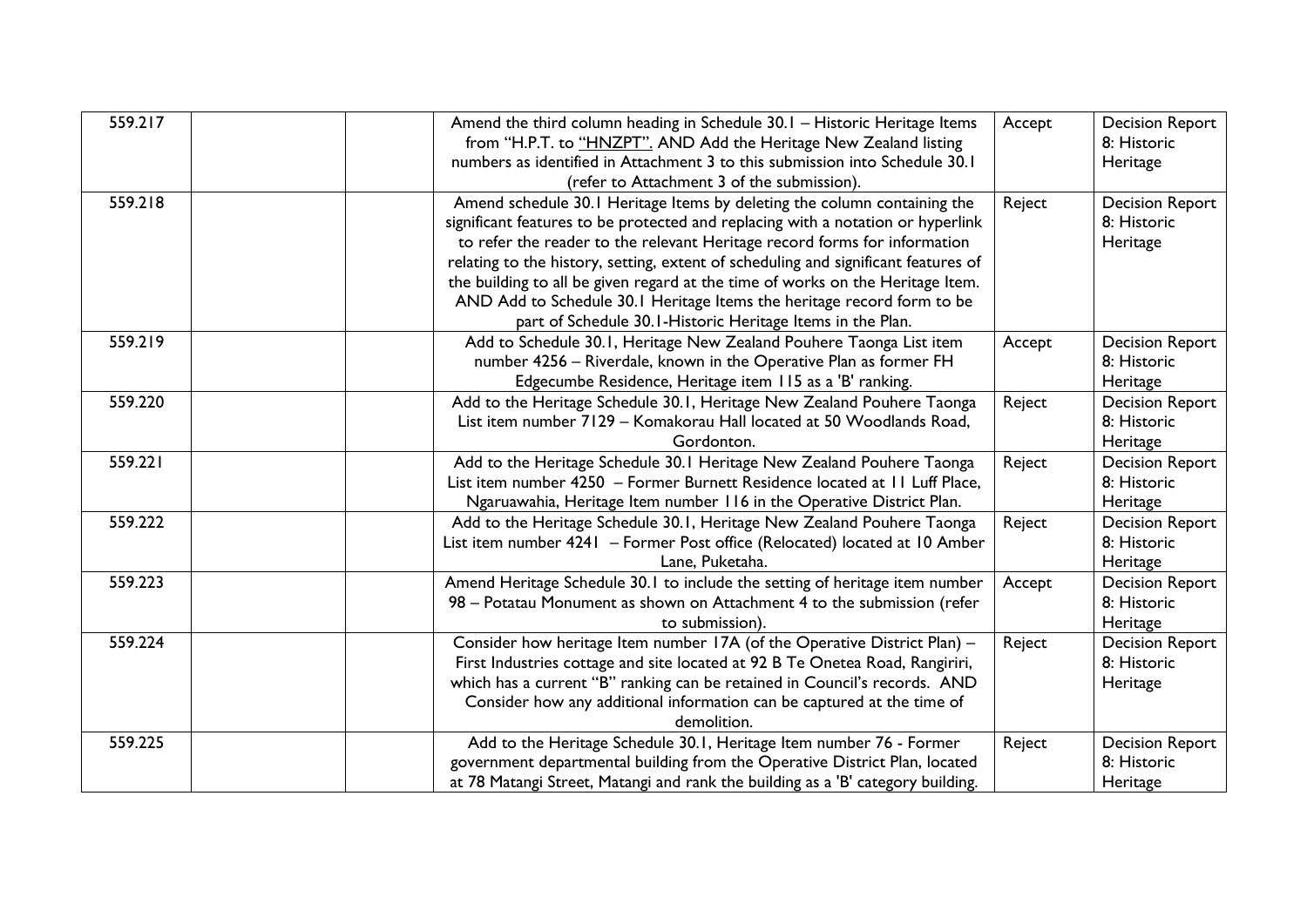| 559.226   |                                                     |         | Add to the Heritage Schedule 30.1, Heritage Item number 125 - Former<br>Mines/King House from the Operative District Plan, located at 14 Galileo<br>Street, Ngaruawahia and rank the building as a 'B' category building.                                                                                                                                                               | Accept | <b>Decision Report</b><br>8: Historic<br>Heritage |
|-----------|-----------------------------------------------------|---------|-----------------------------------------------------------------------------------------------------------------------------------------------------------------------------------------------------------------------------------------------------------------------------------------------------------------------------------------------------------------------------------------|--------|---------------------------------------------------|
| 559.227   |                                                     |         | Add to the Heritage Schedule 30.1, Heritage Item number 155 - Former<br>Gilmore Bros Shop from the Operative District Plan, located at 11 Bow<br>Street, Raglan and rank the building as a 'B' category building.                                                                                                                                                                       | Accept | <b>Decision Report</b><br>8: Historic<br>Heritage |
| FS1276.70 | Whaingaroa<br>Environmental<br>Defence Inc. Society | Support |                                                                                                                                                                                                                                                                                                                                                                                         | Accept |                                                   |
| 559.228   |                                                     |         | Add to the Heritage Schedule 30.1, Heritage Item number 161 - Former AR<br>Langley building from the Operative District Plan, located at 19 Bow Street,<br>Raglan and rank the building as a 'B' category building.                                                                                                                                                                     | Reject | <b>Decision Report</b><br>8: Historic<br>Heritage |
| FS1276.71 | Whaingaroa<br>Environmental<br>Defence Inc. Society | Support |                                                                                                                                                                                                                                                                                                                                                                                         | Reject |                                                   |
| 559.229   |                                                     |         | Add to the Heritage Schedule 30.1 the Former Marist Juniorate Training<br>College building, located at 139 Dominion Road, Tuakau and rank the building<br>as a 'A' category building.                                                                                                                                                                                                   | Accept | <b>Decision Report</b><br>8: Historic<br>Heritage |
| FS1022.1  | Shaun Jackson for<br>Jackson Property<br>Group      | Oppose  | I oppose the addition of The Former Marist Juniorate building at 139<br>Dominion road to be added to the Heritage ScheduleThere has not been<br>adequate consultation with the Land Owners to discuss the possible<br>outcomes that Heritage NZ would forsee .The landowners would be happy to<br>work with Heritage NZ in the future provided that this could work as a<br>partnership | Reject |                                                   |
| 559.230   |                                                     |         | Add to the Heritage Schedule 30.1 the Former Kosoof building<br>bungalow/Rimu house, located at 40 Main Street, Huntly and rank the building<br>as a 'B' category building.                                                                                                                                                                                                             | Reject | <b>Decision Report</b><br>8: Historic<br>Heritage |
| FS1097.1  | <b>Rimu Buildings</b><br>Limited                    | Oppose  |                                                                                                                                                                                                                                                                                                                                                                                         | Accept |                                                   |
| 559.231   |                                                     |         | Add to the Heritage Schedule 30.1 the Former Taupiri Post office &<br>postmasters residence, located at 3 the Crescent, Taupiri and rank the<br>building a 'B' category building.                                                                                                                                                                                                       | Accept | <b>Decision Report</b><br>8: Historic<br>Heritage |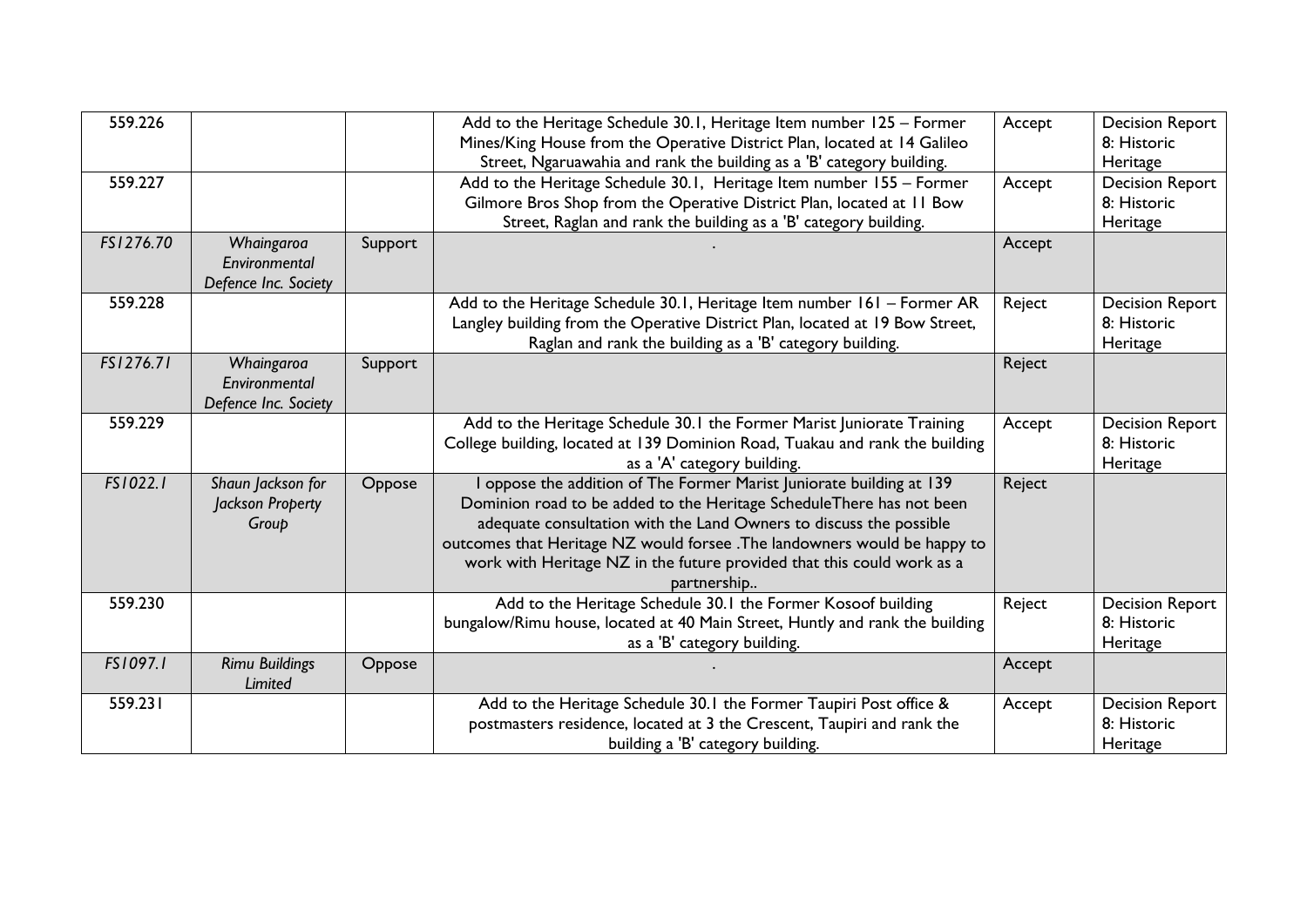| 559.232  |                  |         | Add to the Heritage Schedule 30.1 the Former Robinsons Boarding House,<br>located at 79 Wilton Collieries Road, Glen Massey and rank the building a 'B'<br>category building.                                                                                                                                                                                                                                                                                                                                                                                                                                                                                                                                                                                                                                                                                                                                                                                                                                                                                                                                                        | Accept            | <b>Decision Report</b><br>8: Historic<br>Heritage |
|----------|------------------|---------|--------------------------------------------------------------------------------------------------------------------------------------------------------------------------------------------------------------------------------------------------------------------------------------------------------------------------------------------------------------------------------------------------------------------------------------------------------------------------------------------------------------------------------------------------------------------------------------------------------------------------------------------------------------------------------------------------------------------------------------------------------------------------------------------------------------------------------------------------------------------------------------------------------------------------------------------------------------------------------------------------------------------------------------------------------------------------------------------------------------------------------------|-------------------|---------------------------------------------------|
| FS1001.1 | <b>Ben Laing</b> | Support |                                                                                                                                                                                                                                                                                                                                                                                                                                                                                                                                                                                                                                                                                                                                                                                                                                                                                                                                                                                                                                                                                                                                      | Accept            |                                                   |
| 559.233  |                  |         | Add to the Heritage Schedule 30.1 the Former Cavanagh Residence, located<br>at 67 Ellery Street, Ngaruawahia and rank the building a 'B' category building.                                                                                                                                                                                                                                                                                                                                                                                                                                                                                                                                                                                                                                                                                                                                                                                                                                                                                                                                                                          | Accept            | <b>Decision Report</b><br>8: Historic<br>Heritage |
| 559.234  |                  |         | Amend the Proposed District Plan to administer the Ngaruawahia Centennial<br>Memorial Plunket Rooms and Women's Rest Rooms in the same manner as<br>other items in Schedule 30.1.                                                                                                                                                                                                                                                                                                                                                                                                                                                                                                                                                                                                                                                                                                                                                                                                                                                                                                                                                    | Accept            | <b>Decision Report</b><br>8: Historic<br>Heritage |
| 559.235  |                  |         | Retain in the Heritage Schedule 30.1 the Former Huntly Railway worker's<br>Cottages as follows:<br>Heritage Item number 64 from the Operative<br>District Plan located at 47 Harris Street, Huntly.<br>Heritage Item<br>number 65 from the Operative District Plan located at 41 Harris Street,<br>Heritage Item number 66 from the Operative District Plan<br>Huntly.<br>located at 39 Harris Street, Huntly.<br>Heritage Item number 67 from<br>the Operative District Plan located at 37 Harris Street, Huntly.<br>Heritage Item number 68 from the Operative District Plan located at 35<br>Harris Street, Huntly.<br>Heritage Item number 69 from the Operative<br>District Plan located at 33 Harris Street, Huntly.<br>AND Amend the<br>Proposed District Plan to recognise collectively the Huntly railway workers<br>cottage, located on Harris Street, Huntly as a Precinct. AND Add rules as<br>found in the Hamilton City Council Plan, Special Heritage Zone - Frankton<br>Railway Village. AND Provide further information in regards to the status of<br>the Historic Heritage Items changing status from "A" to "B". | Accept            | <b>Decision Report</b><br>8: Historic<br>Heritage |
| 559.236  |                  |         | Add to the Heritage Schedule 30.1 the following NZ War Memorial Heritage<br>Kariotahi School Roll of Honour<br>inventory items as follows:<br>Ngaruawahia NZ Wars Memorial<br>Otaua War Memorial Bowling<br>Otaua Hall<br>Tauwhare War Memorial Hall<br>Green<br>Te Hoe Memorial Hall<br>Te Uku & District Memorial Hall<br>Tuakau Services Memorial<br>Waikaretu War Memorial Hall<br>Whatawhata Cemetery NZ Wars Memorial<br>Whitikahu Memorial<br>Hall                                                                                                                                                                                                                                                                                                                                                                                                                                                                                                                                                                                                                                                                            | Accept in<br>part | <b>Decision Report</b><br>8: Historic<br>Heritage |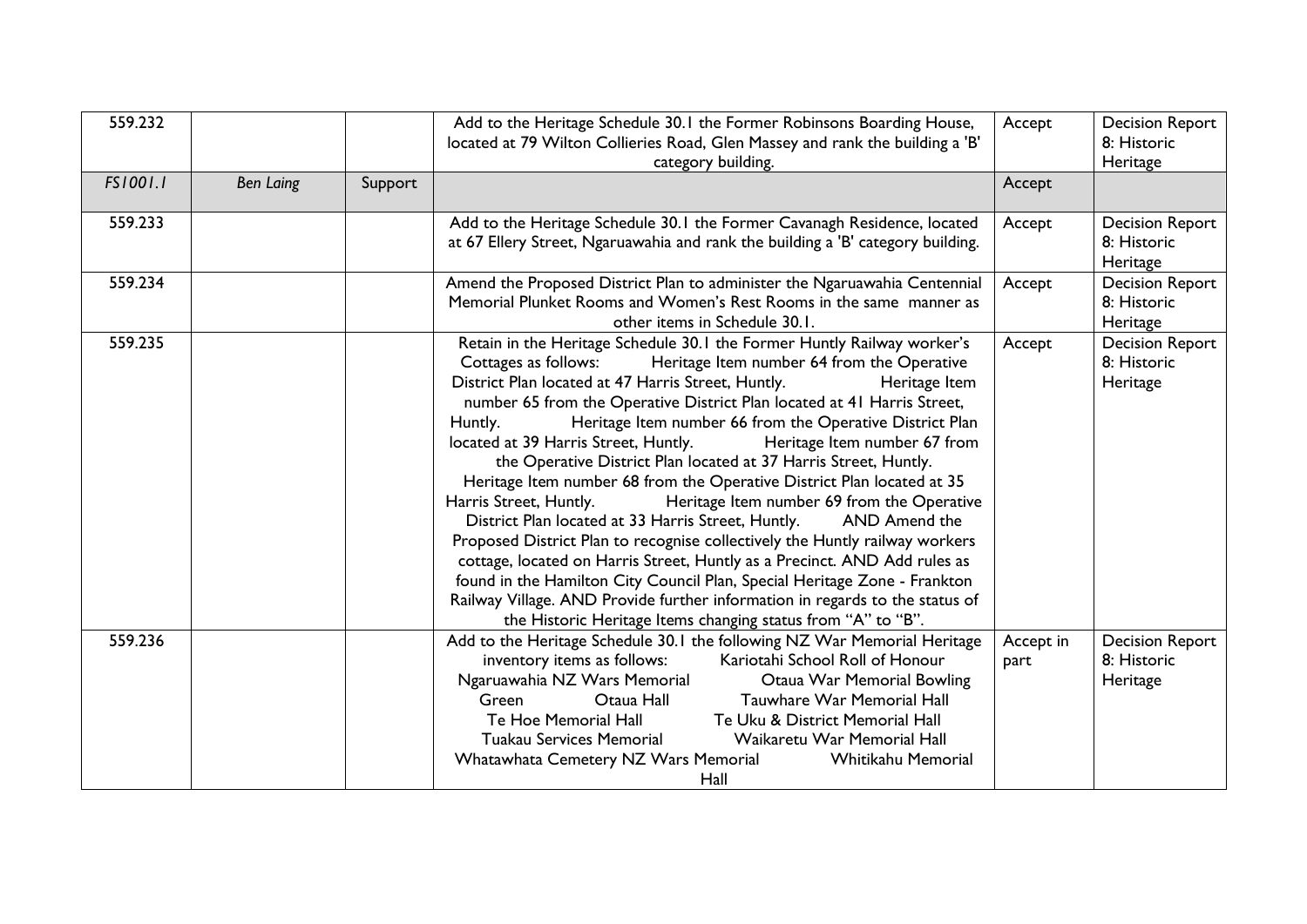| FS1043.1   | Te Uku & District<br>Memorial Hall Inc                 | Oppose  |                                                                                                                                                                                                                                                                                                                                                                                                                                                                                                                                                                                                                                                                                                                                                                                                                      | Reject            |                                                                           |
|------------|--------------------------------------------------------|---------|----------------------------------------------------------------------------------------------------------------------------------------------------------------------------------------------------------------------------------------------------------------------------------------------------------------------------------------------------------------------------------------------------------------------------------------------------------------------------------------------------------------------------------------------------------------------------------------------------------------------------------------------------------------------------------------------------------------------------------------------------------------------------------------------------------------------|-------------------|---------------------------------------------------------------------------|
| 559.237    |                                                        |         | Retain Schedule 30.3 - Maaori sites of Signficance within the Plan, except for<br>the amendments sought below. AND Amend the introductory notes to<br>Schedule 30.3 to include the following advice note: The Maaori Sites and<br>Areas of Significance are also recorded archaeological sites and may also<br>contain unrecorded archaeological sites. These sites are subject to the<br>requirements of the Heritage New Zealand Pouhere Taonga Act 2014.<br>Heritage New Zealand Pouhere Taonga must be contacted regarding<br>development on or in proximity to these sites and the need to undertake an<br>archaeological assessment to determine the need for an archaeological<br>authority. The Heritage New Zealand Pouhere Taonga Act 2014 protects<br>both recorded and unrecorded archaeological sites.  | Accept in<br>part | <b>Decision Report</b><br>7: Maaori Sites<br>and Areas of<br>Significance |
| FS1035.93  | Pareoranga Te Kata                                     | Support |                                                                                                                                                                                                                                                                                                                                                                                                                                                                                                                                                                                                                                                                                                                                                                                                                      | Accept            |                                                                           |
| FS1276.187 | Whaingaroa<br>Environmental<br>Defence Inc.<br>Society | Support |                                                                                                                                                                                                                                                                                                                                                                                                                                                                                                                                                                                                                                                                                                                                                                                                                      | Accept            |                                                                           |
| 559.238    |                                                        |         | Retain Schedule 30.4 - Maaori Areas of Significance within the Plan, except for<br>the amendments sought below. AND Amend the introductory notes to<br>Schedule 30.4 to include the following advice note: The Maaori Sites and<br>Areas of Significance are also recorded archaeological sites and may also<br>contain unrecorded archaeological sites. These sites are subject to the<br>requirements of the Heritage New Zealand Pouhere Taonga Act 2014.<br>Heritage New Zealand Pouhere Taonga must be contacted regarding<br>development on or in proximity to these sites and the need to undertake an<br>archaeological assessment to determine the need for an archaeological<br>authority. The Heritage New Zealand Pouhere Taonga Act 2014 protects<br>both recorded and unrecorded archaeological sites. | Accept in<br>part | <b>Decision Report</b><br>7: Maaori Sites<br>and Areas of<br>Significance |
| FS1035.94  | Pareoranga Te Kata                                     | Support |                                                                                                                                                                                                                                                                                                                                                                                                                                                                                                                                                                                                                                                                                                                                                                                                                      | Accept            |                                                                           |
| 559.239    |                                                        |         | Amend Schedule 30.3 - Maaori sites of Significance by extending SS60 as<br>depicted in Attachment 4 of the submission (refer to the submission).                                                                                                                                                                                                                                                                                                                                                                                                                                                                                                                                                                                                                                                                     | Accept            | <b>Decision Report</b><br>7: Maaori Sites                                 |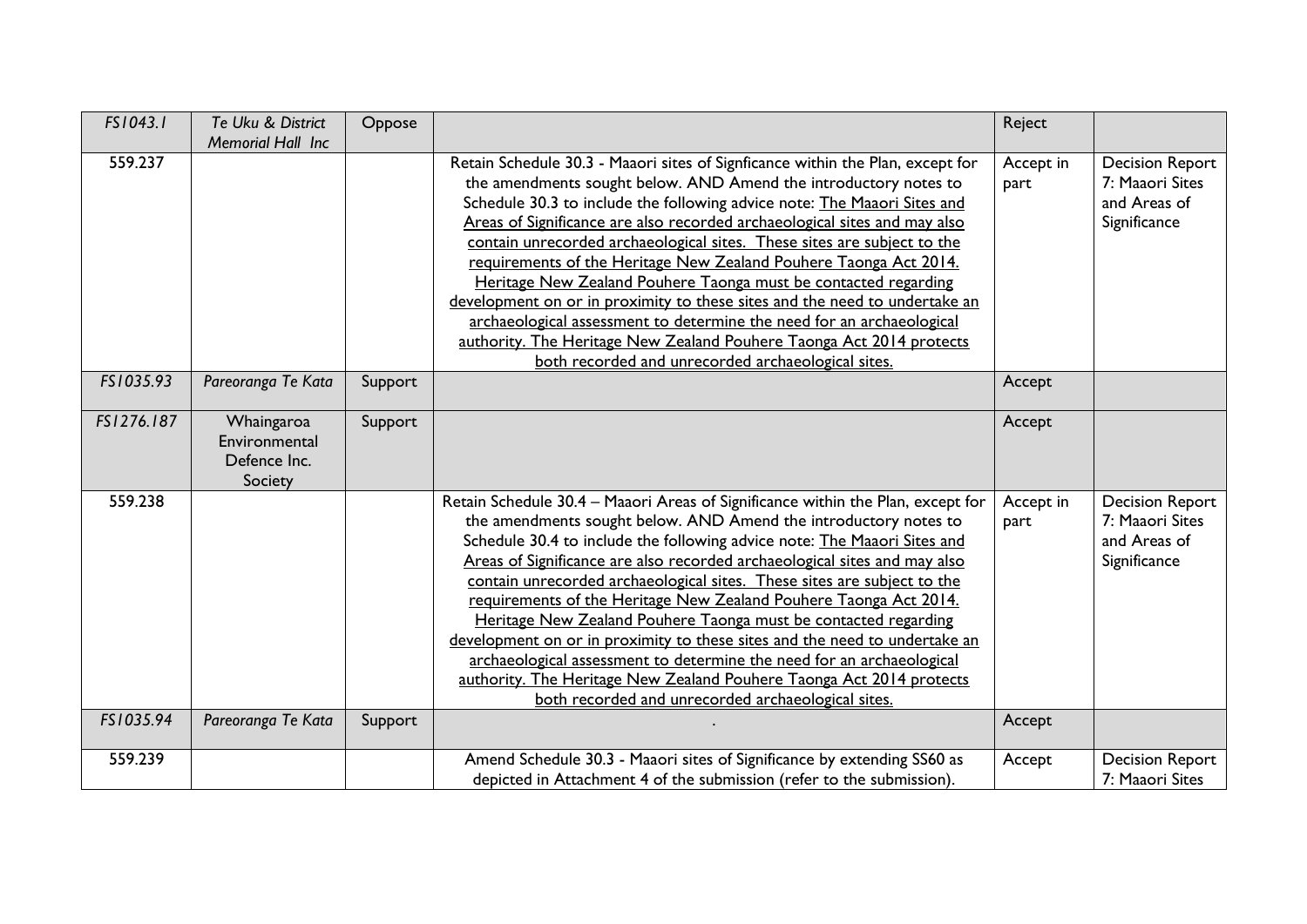|         |                                                                                |           | and Areas of                           |
|---------|--------------------------------------------------------------------------------|-----------|----------------------------------------|
| 559.240 | Add a new schedule to the Proposed District Plan entitled Schedule 30.6 -      | Reject    | Significance<br><b>Decision Report</b> |
|         | Significant Waahi Tapu and Waahi Tapu areas and include the following          |           | 7: Maaori Sites                        |
|         | Heritage New Zealand Pouhere Taonga listed waahi tapu sites:<br>Te             |           | and Areas of                           |
|         | Aukati ki Mangatawhiri - Waahi Tapu Heritage New Zealand list number           |           | Significance                           |
|         | 9632.<br>Meremere - Waahi Tapu Heritage New Zealand list number                |           |                                        |
|         | 9609.<br>Te Teo Teo - Waahi Tapu Heritage New Zealand list number              |           |                                        |
|         | Rangiriri- Waahi Tapu Area Heritage New Zealand list<br>9607, and              |           |                                        |
|         | number 7720.<br>AND Add maps in the District Plan Maps showing the             |           |                                        |
|         | same extent as the Heritage New Zealand Pouhere Taonga listing as included     |           |                                        |
|         | in Attachment 6 (refer to submission).                                         |           |                                        |
| 559.241 | Retain the archaeological advice note in the Introduction to Section E, except | Accept    | <b>Decision Report</b>                 |
|         | for the amendments sought below. AND Amend the archaeological advice           |           | 31: Designations                       |
|         | note in the Introduction to Section E to read as follows: Advice Note A        |           |                                        |
|         | designation does not exempt a requiring authority from first obtaining an      |           |                                        |
|         | authority from Heritage New Zealand Pouhere Taonga if an archaeological        |           |                                        |
|         | site is to be destroyed, damaged or modified.                                  |           |                                        |
| 559.242 | Amend condition 5 of designation for the Minister of Corrections as follows:   | Accept in | <b>Decision Report</b>                 |
|         | 5.0 Archaeological 5.1 If any urupa, traditional sites, taonga (significant    | part      | 31: Designations                       |
|         | artefacts), koiwi (human remains), or other archaeological sites are exposed   |           |                                        |
|         | during site works the following procedures shall apply:<br>Immediately it      |           |                                        |
|         | becomes apparent that an urupa, traditional site, taonga, koiwi or other       |           |                                        |
|         | archaeological site has been exposed, all site works in the immediate vicinity |           |                                        |
|         | shall cease;<br>The site superviser shall immediately secure the area in a     |           |                                        |
|         | way that ensures that any artefacts or remains are not further disturbed; and  |           |                                        |
|         | The site superviser shall notify the Waikato Raupatu Lands Trust and a         |           |                                        |
|         | nominated Ngati Naho hapu representative, the New Zealand Historic Places      |           |                                        |
|         | Trust, Heritage New Zealand Pouhere Taonga the Department of                   |           |                                        |
|         | Conservation, the Waikato District Council, the Waikato Regional Council       |           |                                        |
|         | and in the case of human remains, the New Zealand Police, that an              |           |                                        |
|         | archaeological or traditional site has been exposed so that appropriate action |           |                                        |
|         | This includes such persons being given reasonable time as<br>can be taken.     |           |                                        |
|         | determined by the Waikato District Council to record and recover               |           |                                        |
|         | archaeological features discovered before work many recommence on the          |           |                                        |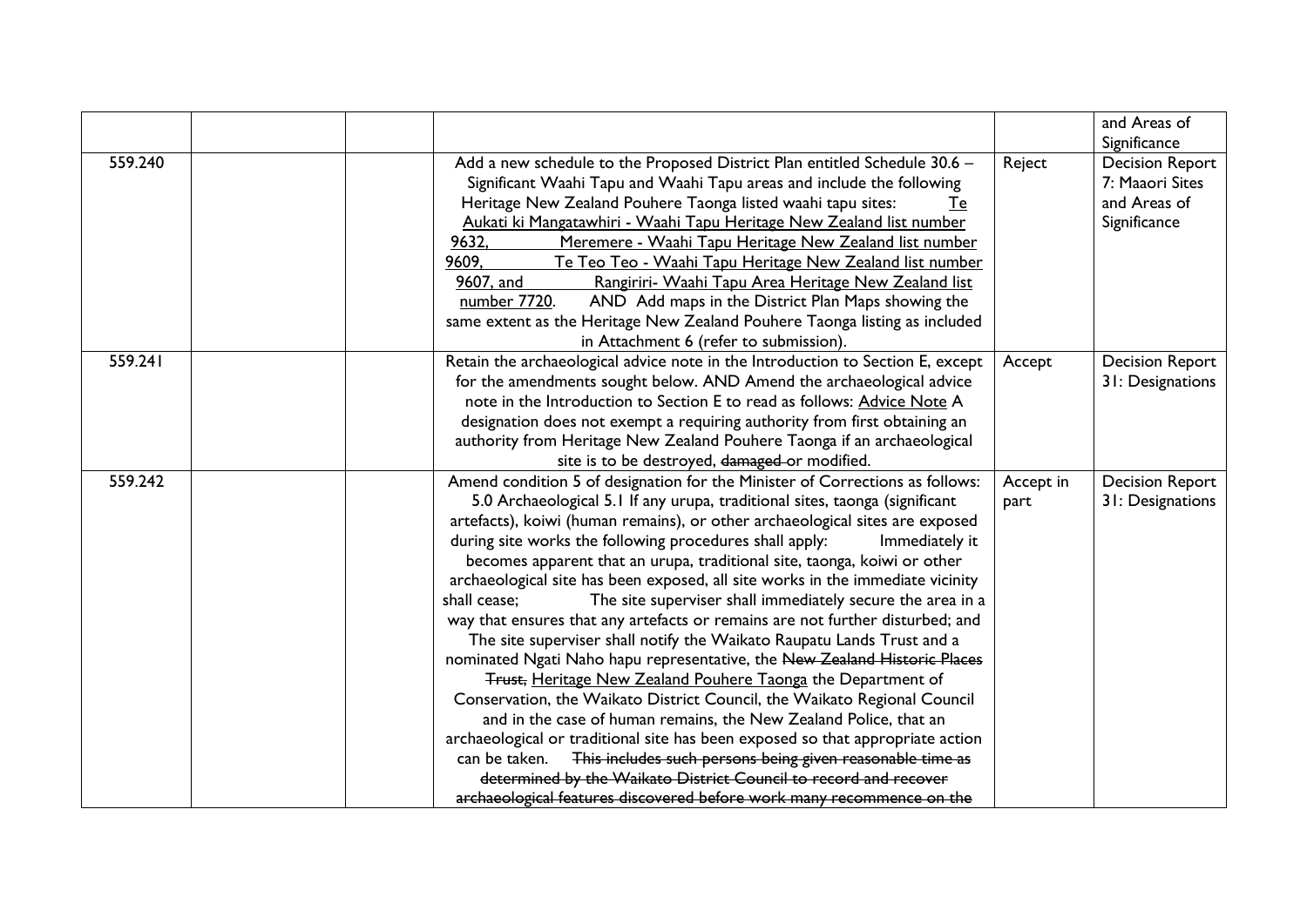|          |                                                           |         | site. The Minister of Corrections shall not be in breach of this condition if                                                                                                                                                                                                                                                                                                                                                                                                                                                                                                                                                                                                                                                                                                                           |                   |                                                   |
|----------|-----------------------------------------------------------|---------|---------------------------------------------------------------------------------------------------------------------------------------------------------------------------------------------------------------------------------------------------------------------------------------------------------------------------------------------------------------------------------------------------------------------------------------------------------------------------------------------------------------------------------------------------------------------------------------------------------------------------------------------------------------------------------------------------------------------------------------------------------------------------------------------------------|-------------------|---------------------------------------------------|
|          |                                                           |         | Ngati Naho hapu does not nominate or cannot agree to a representative.                                                                                                                                                                                                                                                                                                                                                                                                                                                                                                                                                                                                                                                                                                                                  |                   |                                                   |
| FS1210.2 | Ara Poutama<br>Aotearoa<br>(Department of<br>Corrections) | Support |                                                                                                                                                                                                                                                                                                                                                                                                                                                                                                                                                                                                                                                                                                                                                                                                         | Accept            |                                                   |
| 559.243  |                                                           |         | Amend Rule 16.3.11.6 C2 Heritage Precincts-Matangi and Huntly by changing<br>the activity status from a Controlled Activity to a Restricted Discretionary<br>Activity. AND Amend Rule 16.3.11.6 C2(b) Heritage Precincts- Matangi and<br>Huntly as follows: (a) Alteration of a building in the Matangi or Huntly<br>Heritage Precincts identified on the planning maps. (b) Council's discretion<br>controls will be reserved over the following matters:                                                                                                                                                                                                                                                                                                                                              | Accept in<br>part | <b>Decision Report</b><br>8: Historic<br>Heritage |
|          |                                                           |         | Amend Rule 16.3.11.6 C3 Heritage Precincts-Matangi and Huntly by changing<br>the activity status from a controlled activity to a restricted discretionary<br>activity. AND Amend Rule 16.3.11.6 C3 (a) as follows: (a) Attachment<br>Placement of an advertising sign( $s$ ) to a building or located within the 8m<br>setback from the road boundaries in the Matangi or Huntly heritage precincts<br>identified on the Planning Maps.                                                                                                                                                                                                                                                                                                                                                                 | Accept            | <b>Decision Report</b><br>8: Historic<br>Heritage |
| 559.245  |                                                           |         | Delete Rule 16.3.11.6 RD1 Heritage Precincts-Matangi and Huntly.                                                                                                                                                                                                                                                                                                                                                                                                                                                                                                                                                                                                                                                                                                                                        | Reject            | <b>Decision Report</b><br>8: Historic<br>Heritage |
| 559.246  |                                                           |         | Retain Rule 17.4.1.5 RD1 Subdivision - land containing heritage items, except<br>for the amendments sought below. AND Amend Rule 17.4.1.5 RD1<br>Subdivision – land containing heritage items as follows: (a) Subdivision of land<br>containing a heritage item listed in Schedule 30.1 (Historic Heritage Items) (b)<br>The Council's discretion is restricted to the following matters: (i) Effects on<br>heritage values; (ii) Context and setting of the heritage item; (iii) The extent<br>to which the relationship of the heritage item with its setting is maintained<br>within one lot. AND Amend Rule 17.4.1.5 RD1 Subdivision - land containing<br>heritage items, to be consistent with the equivalent rules in other zone<br>chapters, including heritage items being retained in one lot. | Accept in<br>part | <b>Decision Report</b><br>20: Business<br>Zones   |
| 559.247  |                                                           |         | Retain Rule 18.4.6 RD1 Subdivision - land containing heritage items, except<br>for the amendments sought below. AND Amend Rule 18.4.6 RD1 Subdivision<br>- land containing heritage items as follows: (a) Subdivision of land containing a<br>heritage item listed in Schedule 30.1 (Historic Heritage Items) (b) Council's                                                                                                                                                                                                                                                                                                                                                                                                                                                                             | Accept in<br>part | <b>Decision Report</b><br>20: Business<br>Zones   |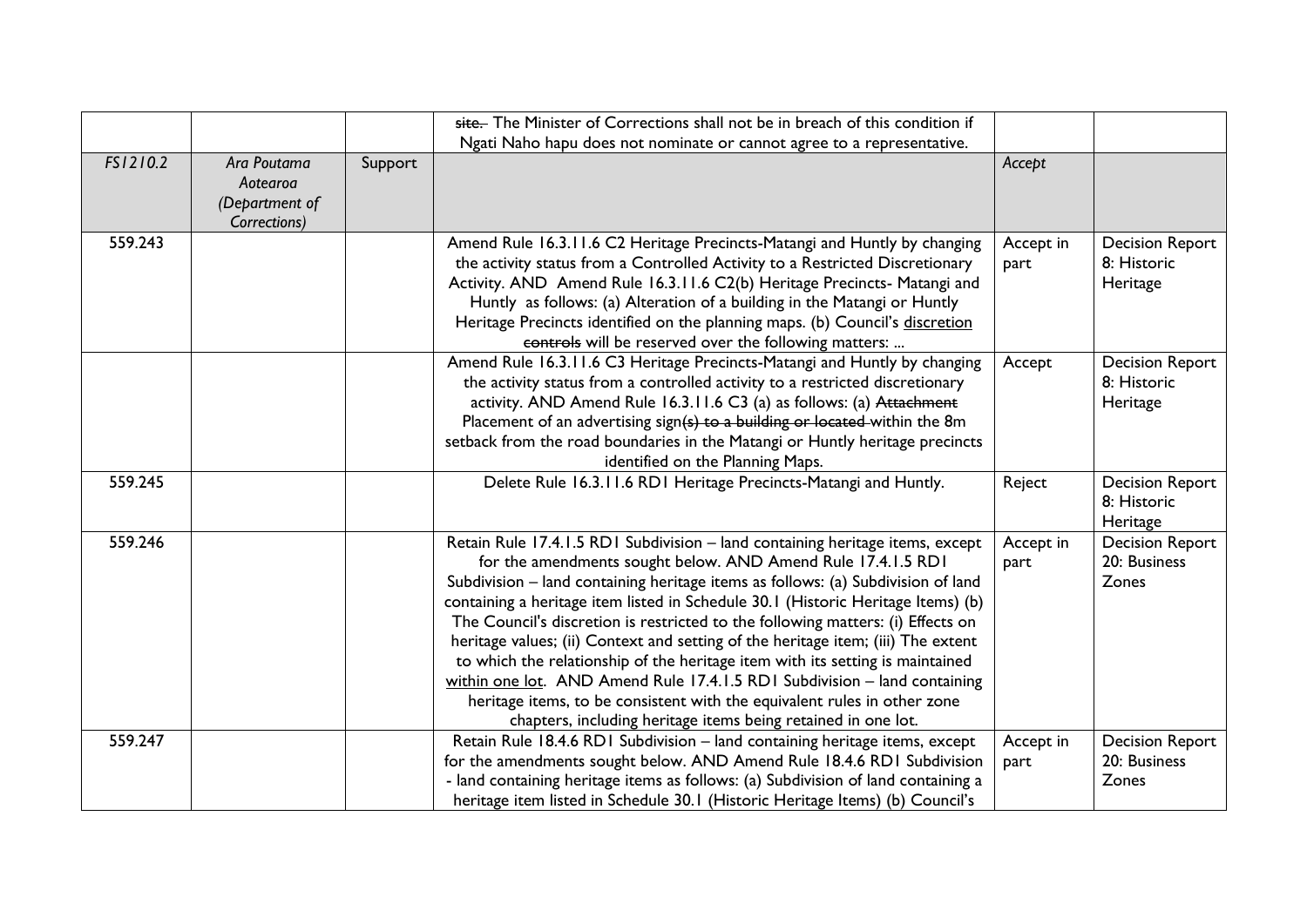|         | discretion is restricted to the following matters: (i) Effects on heritage values;<br>(ii) Context and setting of the heritage item; (iii) The extent to which the |           |                        |
|---------|--------------------------------------------------------------------------------------------------------------------------------------------------------------------|-----------|------------------------|
|         | relationship of the heritage item with its setting is maintained within one lot.                                                                                   |           |                        |
|         | AND Amend Rule 18.4.6 RD1 Subdivision - land containing heritage items to                                                                                          |           |                        |
|         | be consistent with the equivalent rules in other zone chapters, including                                                                                          |           |                        |
|         | heritage items being retained in one lot.                                                                                                                          |           |                        |
| 559.248 | Retain Rule 20.4.5 RD1 Subdivision of land containing a heritage item, except                                                                                      | Accept in | <b>Decision Report</b> |
|         | for the amendments sought below. AND Amend Rule 20.4.5 RDI Subdivision                                                                                             | part      | 21: Industrial         |
|         | of land containing a heritage item as follows: (a) Subdivision of land containing                                                                                  |           | Zones                  |
|         | a heritage item listed in Schedule 30.1 (Historic Heritage Items) (b) Council's                                                                                    |           |                        |
|         | discretion is restricted to the following matters: (i) Effects on heritage values;                                                                                 |           |                        |
|         | (ii) Context and setting of the heritage item; (iii) The extent to which the                                                                                       |           |                        |
|         | relationship of the heritage item with its setting is maintained within one lot.                                                                                   |           |                        |
|         | AND Amend Rule 20.4.5 RD1 Subdivision of land containing a heritage items                                                                                          |           |                        |
|         | to be consistent with the equivalent rules in other zone chapters, including                                                                                       |           |                        |
|         | heritage items being retained in one lot.                                                                                                                          |           |                        |
| 559.249 | Retain Rule 23.4.6 RD1 Subdivision of land containing heritage items, except                                                                                       | Reject    | <b>Decision Report</b> |
|         | for the amendments sought below. AND Amend Rule 23.4.6 RDI Subdivision                                                                                             |           | 18: Country            |
|         | of land containing heritage items as follows: (a) Subdivision of land containing a                                                                                 |           | Living Zone            |
|         | heritage item listed in Schedule 30.1 (Historic Heritage Items) (b) Council's                                                                                      |           |                        |
|         | discretion is restricted to the following matters: (i) Effects on heritage values;                                                                                 |           |                        |
|         | (ii) Context and setting of the heritage item; (iii) The extent to which the                                                                                       |           |                        |
|         | relationship of the heritage item with its setting is maintained within one lot.                                                                                   |           |                        |
|         | AND Amend Rule 23.4.6 RD1 Subdivision of land containing heritage items to                                                                                         |           |                        |
|         | be consistent with the equivalent rules in other zone chapters, including                                                                                          |           |                        |
|         | heritage items being retained in one lot.                                                                                                                          |           |                        |
|         | Retain Rule 24.4.8 RD1 Subdivision - land containing heritage items except for                                                                                     | Accept in | <b>Decision Report</b> |
|         | the amendments sought below. AND Amend Rule 24.4.8 RD1 Subdivision -                                                                                               | part      | 17: Village Zone       |
|         | land containing heritage items as follows: (a) Subdivision of land containing a                                                                                    |           |                        |
|         | heritage item listed in Schedule 30.1 (Historic Heritage Items) (b) Council's                                                                                      |           |                        |
|         | discretion is restricted to the following matters: (i) Effects on heritage values;                                                                                 |           |                        |
|         | (ii) Context and setting of the heritage item; (iii) The extent to which the                                                                                       |           |                        |
|         | relationship of the heritage item with its setting is maintained within one lot.                                                                                   |           |                        |
|         | AND Amend Rule 24.4.8 RD1 Subdivision - land containing heritage items to                                                                                          |           |                        |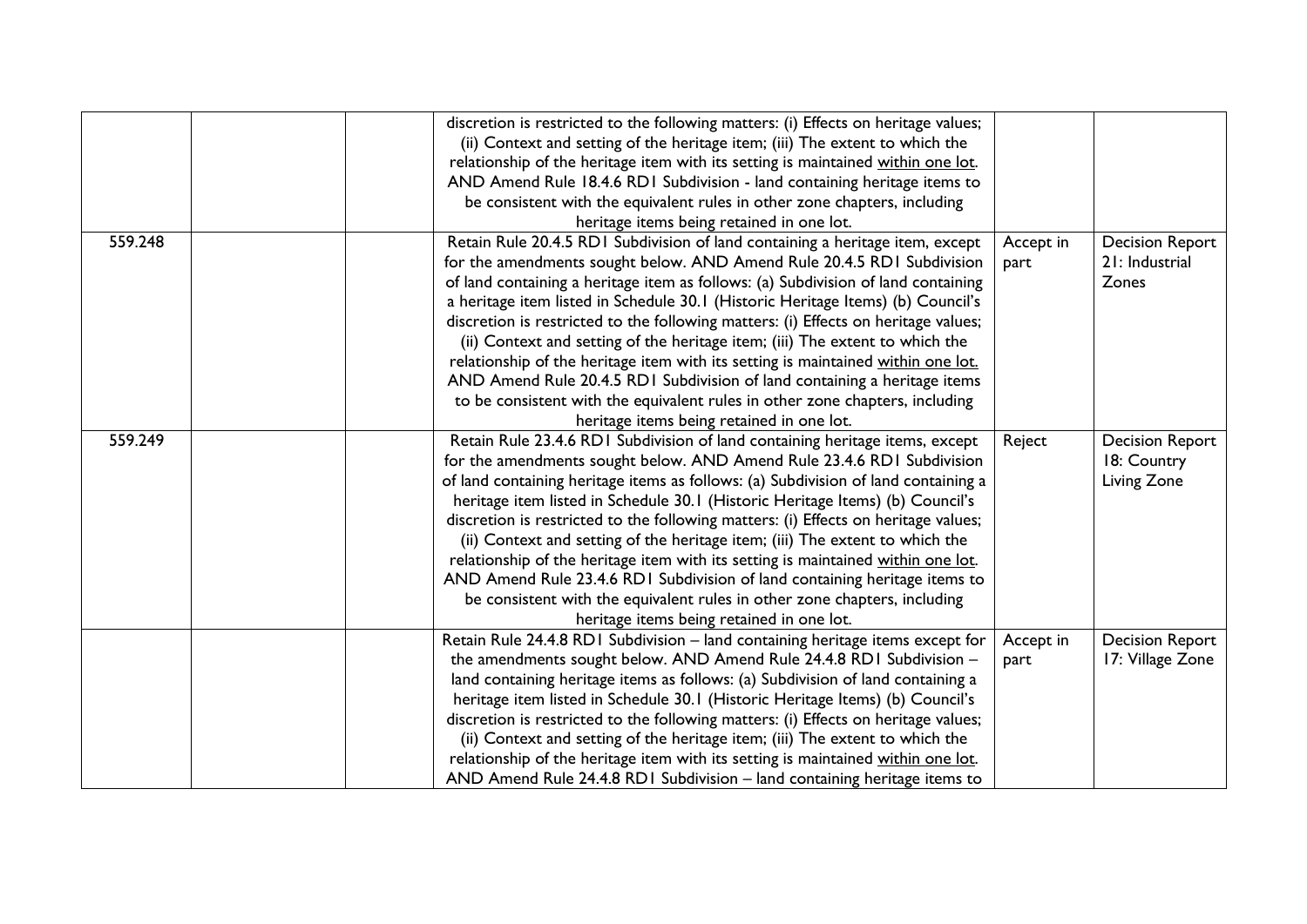|         | be consistent with the equivalent rules in other zone chapters, including          |           |                        |
|---------|------------------------------------------------------------------------------------|-----------|------------------------|
|         | heritage items being retained in one lot.                                          |           |                        |
| 559.251 | Retain Rule 16.4.10 RD1 Subdivision - land containing heritage items, except       | Accept in | <b>Decision Report</b> |
|         | for the amendments sought below. AND Amend Rule 16.4.10 RD1                        | part      | 8: Historic            |
|         | Subdivision – land containing heritage items as follows: (a) Subdivision of land   |           | heritage               |
|         | containing a heritage item listed in Schedule 30.1 (Historic Heritage Items) (b)   |           |                        |
|         | Council's discretion is restricted to the following matters: (i) Effects on        |           |                        |
|         | heritage values; (ii) Context and setting of the heritage item; (iii) The extent   |           |                        |
|         | to which the relationship of the heritage item with its setting is maintained      |           |                        |
|         | within one lot. AND Amend Rule 16.4.10 RD1 Subdivision - land containing           |           |                        |
|         | heritage items to be consistent with the equivalent rules in other zone            |           |                        |
|         | chapters, including heritage items being retained in one lot.                      |           |                        |
| 559.252 | Retain Rule 22.4.8 RD1 Subdivision - land containing heritage items, except        | Reject    | <b>Decision Report</b> |
|         | for the amendments sought below. AND Amend Rule 22.4.8 RDI Subdivision             |           | 22: Rural Zone         |
|         | - land containing heritage items as follows: (a) Subdivision of land containing a  |           |                        |
|         | heritage item listed in Schedule 30.1 (Historic Heritage Items) (b) Council's      |           |                        |
|         | discretion is restricted to the following matters: (i) Effects on heritage values; |           |                        |
|         | (ii) Context and setting of the heritage item; (iii) The extent to which the       |           |                        |
|         | relationship of the heritage item with its setting is maintained within one lot.   |           |                        |
|         | AND Amend Rule 22.4.8 RD1 Subdivision - land containing heritage items to          |           |                        |
|         | be consistent with the equivalent rules in other zone chapters, including          |           |                        |
|         | heritage items being retained in one lot.                                          |           |                        |
| 559.253 | Retain Rule 17.4.1.5 NC1 Subdivision - land containing heritage items, except      |           |                        |
|         | for the amendments sought below. AND Amend Rule 17.4.1.5 NC1                       |           |                        |
|         | Subdivision - land containing heritage items to be consistent with the             |           |                        |
|         | equivalent rules in other zone chapters.                                           |           |                        |
| 559.254 | Amend Rule 18.4.6 D1 Subdivision - land containing heritage items to reflect a     |           |                        |
|         | non-complying activity status for proposals that cannot achieve compliance         |           |                        |
|         | with RDI. AND Amend Rule 18.4.6 DI Subdivision - land containing heritage          |           |                        |
|         | items to be consistent with the equivalent rules in other zone chapters.           |           |                        |
| 559.255 | Retain Rule 20.4.5 NCI Subdivision - land containing heritage items, except        |           |                        |
|         | for the amendments sought below. AND Amend Rule 20.4.5 NCI Subdivision             |           |                        |
|         | - land containing heritage items to be consistent with the equivalent rules in     |           |                        |
|         | other zone chapters.                                                               |           |                        |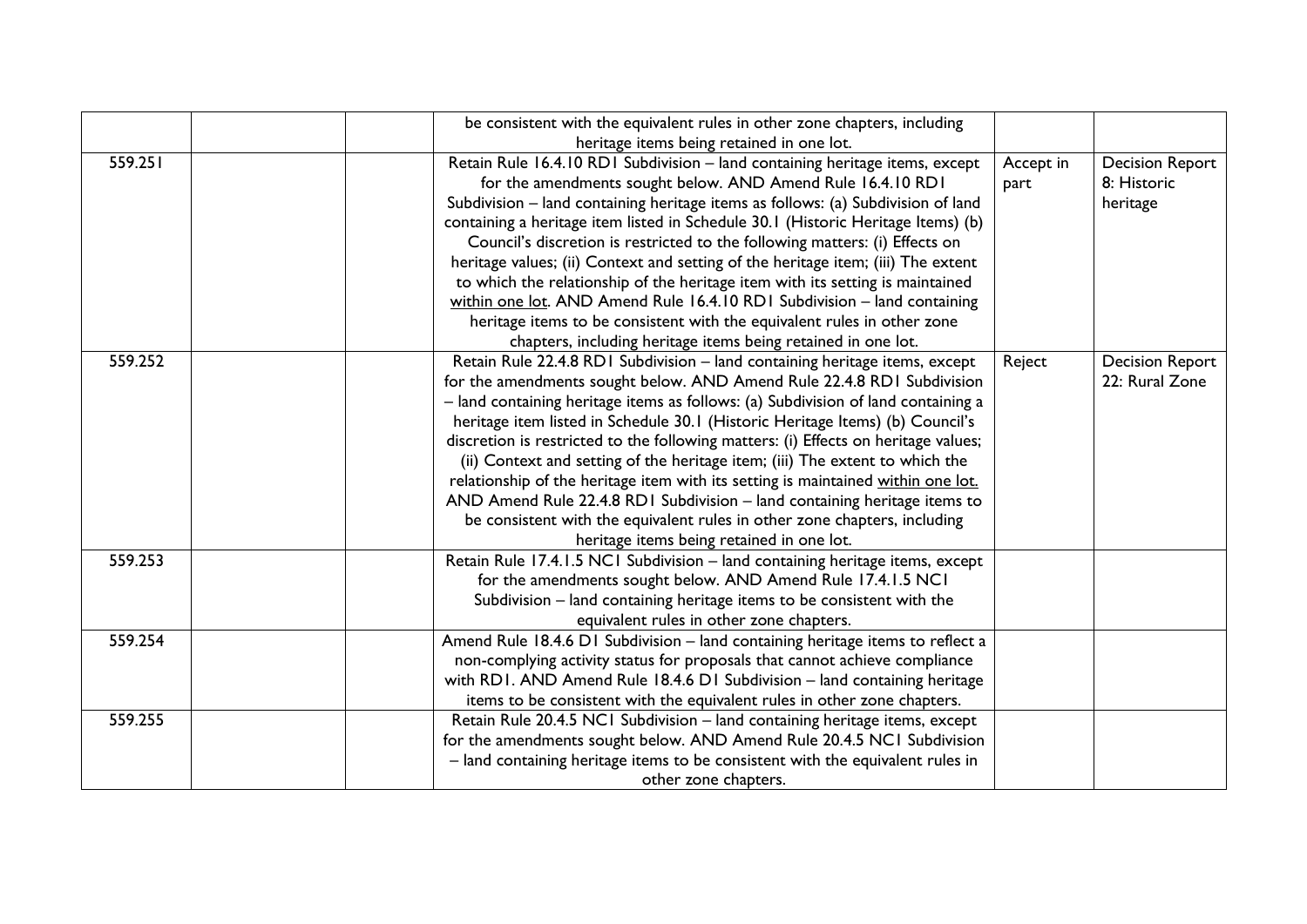| 559.256 | Retain Rule 23.4.6 NCI Subdivision - land containing heritage items, except<br>for the amendments sought below. AND Amend Rule 23.4.6 NCI Subdivision<br>- land containing heritage items to be consistent with the equivalent rules in<br>other zone chapters.                                                                                                                                                                                                                                                                                                                                                              | Accept | <b>Decision Report</b><br>18: Country<br>Living Zone                      |
|---------|------------------------------------------------------------------------------------------------------------------------------------------------------------------------------------------------------------------------------------------------------------------------------------------------------------------------------------------------------------------------------------------------------------------------------------------------------------------------------------------------------------------------------------------------------------------------------------------------------------------------------|--------|---------------------------------------------------------------------------|
| 559.257 | Amend Rule 24.4.8 D1 Subdivision - land containing heritage items to reflect a<br>non-complying activity status for proposals that cannot achieve compliance<br>with Rule 24.4.8 RD1, AND Amend Rule 24.4.8 D1 Subdivision - land<br>containing heritage items to be consistent with the equivalent rules in other<br>zone chapters.                                                                                                                                                                                                                                                                                         | Reject | <b>Decision Report</b><br>17: Village Zone                                |
| 559.258 | Retain Rule 16.4.10 NC1 Subdivision - land containing heritage items, except<br>for the amendments sought below. AND Amend Rule 16.4.10 NC1<br>Subdivision - land containing heritage items to be consistent with the<br>equivalent rules in other zone chapters.                                                                                                                                                                                                                                                                                                                                                            | Accept | <b>Decision Report</b><br>8: Historic<br>Heritage                         |
| 559.259 | Retain Rule 22.4.8 NCI Subdivision - land containing heritage items, except<br>for the amendments sought below. AND Amend Rule 22.4.8 NCI Subdivision<br>- land containing heritage items to be consistent with the equivalent rules in<br>other zone chapters.                                                                                                                                                                                                                                                                                                                                                              | Reject | <b>Decision Report</b><br>22: Rural Zone                                  |
| 559.260 | Retain Rule 16.4.9 RD1 Title boundaries - Maaori sites and Maaori areas of<br>significance.                                                                                                                                                                                                                                                                                                                                                                                                                                                                                                                                  | Accept | <b>Decision Report</b><br>7: Maaori Sites<br>and Areas of<br>Significance |
| 559.261 | Retain Rule 16.4.9 NCI Title boundaries - Maaori sites and Maaori areas of<br>Significance.                                                                                                                                                                                                                                                                                                                                                                                                                                                                                                                                  | Accept | <b>Decision Report</b><br>7: Maaori Sites<br>and Areas of<br>Significance |
| 559.262 | Retain Rule 17.4.1.4 RD1 Title boundaries - Significant Natural Areas, Maaori<br>sites and Maaori areas of Significance, except for the amendments sought<br>below AND Amend Rule 17.4.1.4 RD1 Title boundaries - Significant Natural<br>Areas, Maaori sites and Maaori areas of Significance to be consistent with<br>other zone chapters, including sites and areas not being divided by a proposed<br>lot boundary line. AND Amend Rule 17.4.1.4 RD1 Title boundaries -<br>Significant Natural Areas, Maaori sites and Maaori areas of Significance to be<br>consistent with the equivalent rules in other zone chapters. |        |                                                                           |
| 559.263 | Retain Rule 18.4.5 RD1 Title boundaries - Maaori sites and areas of<br>Significance to Maaori, except for the amendments sought below. AND                                                                                                                                                                                                                                                                                                                                                                                                                                                                                   | Accept | <b>Decision Report</b><br>7: Maaori Sites                                 |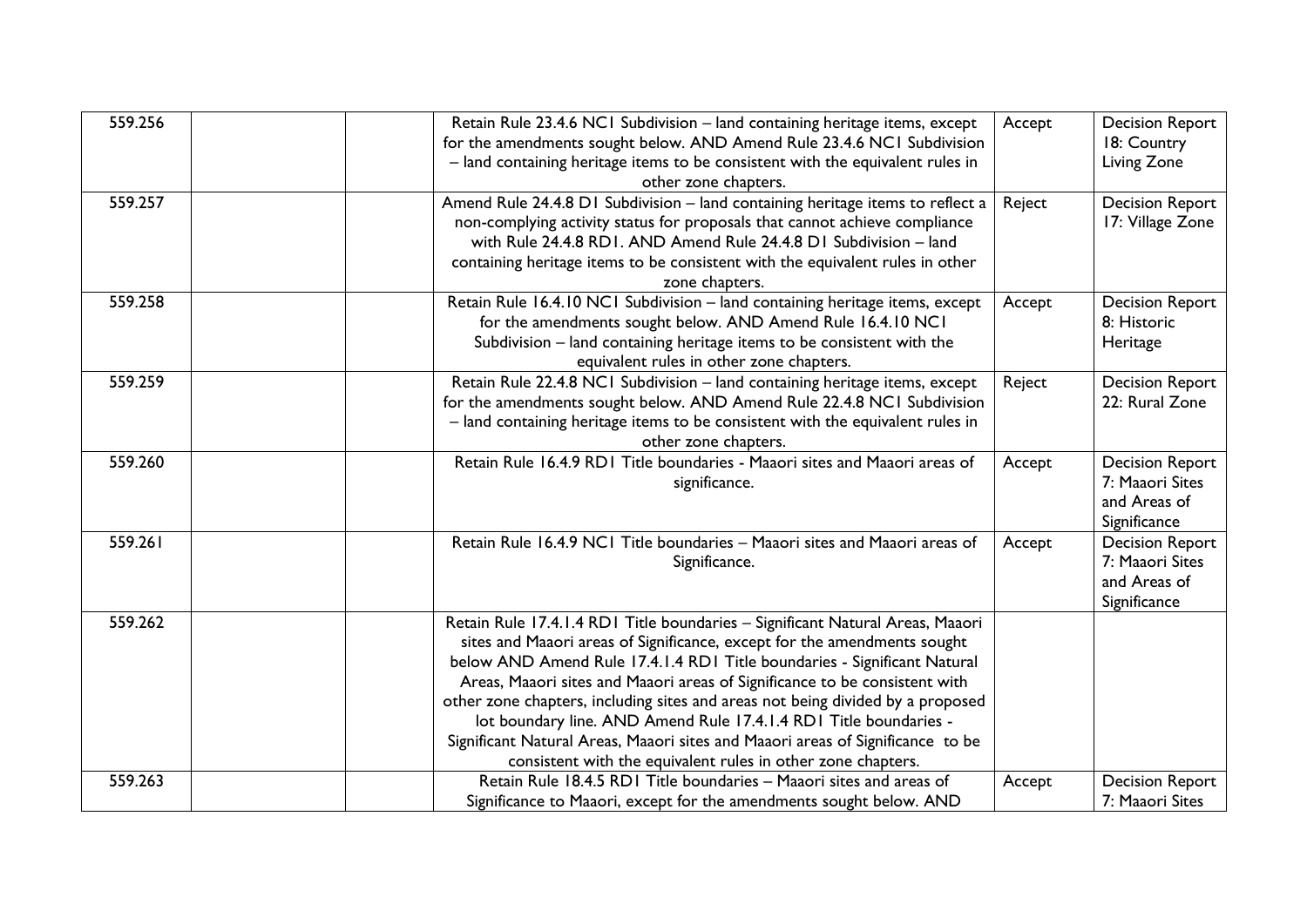|         | Amend Rule 18.4.5 RD1 Title boundaries - Maaori sites and areas of               |           | and Areas of           |
|---------|----------------------------------------------------------------------------------|-----------|------------------------|
|         | Significance to Maaori to be consistent with other zone chapters, including      |           | Significance           |
|         | sites and areas not being divided by a proposed lot boundary line. AND           |           |                        |
|         | Amend Rule 18.4.5 RD1 Title boundaries - Maaori sites and areas of               |           |                        |
|         | Significance to Maaori to be consistent with the equivalent rules in other zone  |           |                        |
|         | chapters.                                                                        |           |                        |
| 559.264 | Retain Rule 22.4.3 RD1 Title boundaries - Significant Natural Areas, Heritage    | Accept in | <b>Decision Report</b> |
|         | Items, Maaori sites of Significance and Maaori areas of Significance, except for | Part      | 22: Rural Zone         |
|         | the amendment sought below. AND Amend Rule 22.4.3 RDI Title boundaries           |           |                        |
|         | - Significant Natural Areas, Maaori sites and Maaori areas of Significance to be |           |                        |
|         | consistent with other zone chapters, including sites and areas not being         |           |                        |
|         | divided by a proposed lot boundary line. AND Amend Rule 22.4.3 RD1 Title         |           |                        |
|         | boundaries - Significant Natural Areas, Maaori sites and Maaori areas of         |           |                        |
|         | Significance to be consistent with the equivalent rules in other zone chapters.  |           |                        |
| 559.265 | Retain Rule 24.4.6 RD1 Title boundaries - Significant Natural Areas, Heritage    | Accept in | <b>Decision Report</b> |
|         | Items and Archaeological sites, sites of Significance to Maaori, except for the  | part      | 17: Village Zone       |
|         | amendments sought below. AND Amend Rule 24.4.6 RD1 Title boundaries -            |           |                        |
|         | Significant Natural Areas, Maaori sites and Maaori areas of Significance to      |           |                        |
|         | Maaori to be consistent with other zone chapters, including sites and areas      |           |                        |
|         | not being divided by a proposed lot boundary line. AND Amend Rule 24.4.6         |           |                        |
|         | RDI Title boundaries - Significant Natural Areas, Maaori sites and Maaori        |           |                        |
|         | areas of Significance to Maaori to be consistent with the equivalent rules in    |           |                        |
|         | other zone chapters.                                                             |           |                        |
| 559.266 | Retain Rule 28.4.5 RD1 Title boundaries - Significant Natural Areas, Maaori      |           |                        |
|         | sites of Significance, except for the amendments sought below. AND Amend         |           |                        |
|         | Rule 28.4.5 RD1 Title boundaries - Significant Natural Areas, Maaori sites of    |           |                        |
|         | Significance to be consistent with other zone chapters, including sites and      |           |                        |
|         | areas not being divided by a proposed lot boundary line. AND Amend Rule          |           |                        |
|         | 28.4.5 RD1 Title boundaries - Significant Natural Areas, Maaori sites of         |           |                        |
|         | Significance to be consistent with the equivalent rules in other zone chapters.  |           |                        |
| 559.267 | Retain Rule 17.4.1.4 NCI Title boundaries - Significant Natural Areas, Maaori    |           |                        |
|         | sites and Maaori areas of Significance to Maaori, except for the amendments      |           |                        |
|         | sought below. AND Amend Rule 17.4.1.4 NC1 Title boundaries - Significant         |           |                        |
|         | Natural Areas, Maaori sites and Maaori areas of Significance to be consistent    |           |                        |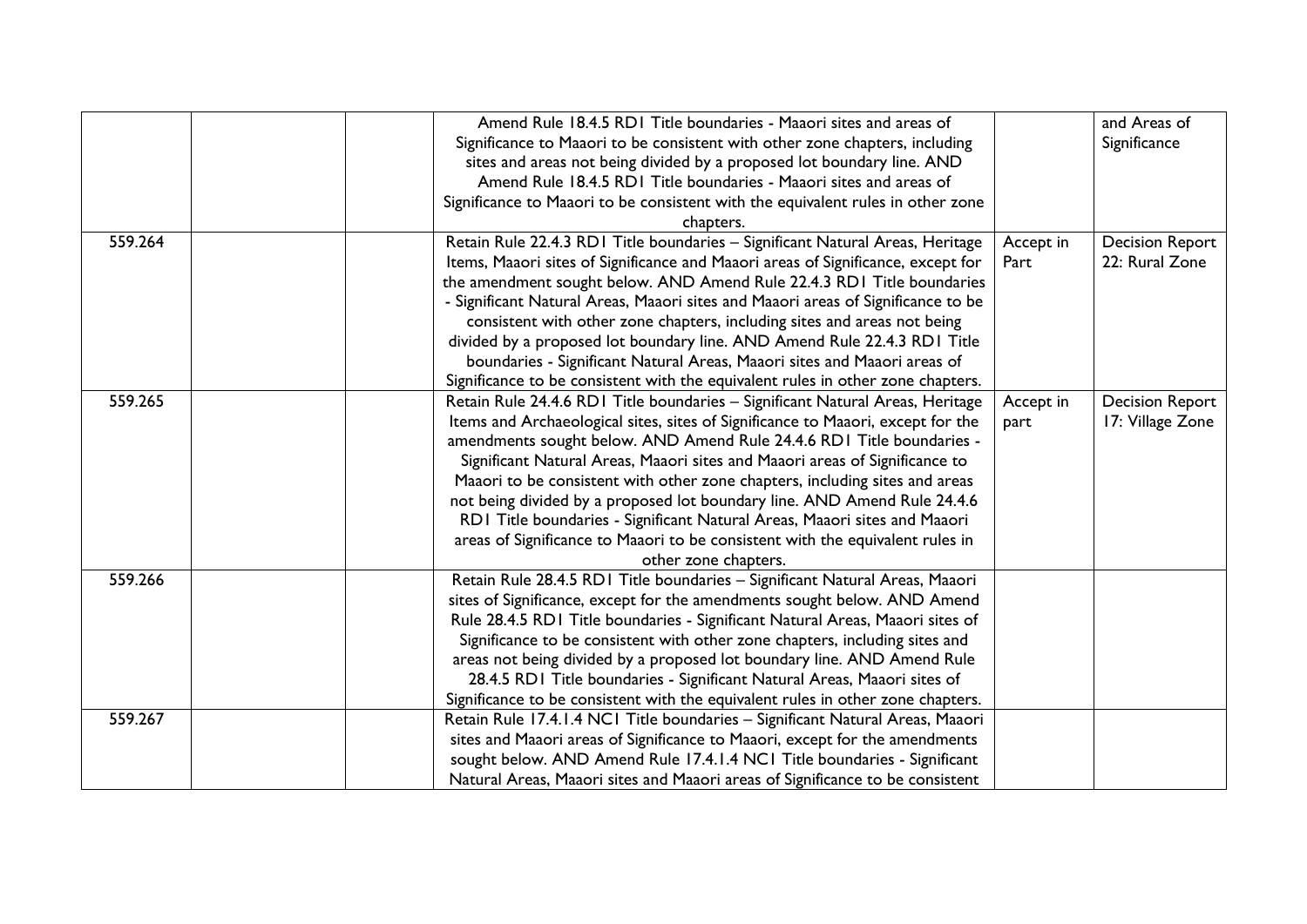|            |                                     |        | with the equivalent rules in other zone chapters, including the provision of<br>heritage items.                                                                                                                                                                                                                                                                                                                                                                |                   |                                                                           |
|------------|-------------------------------------|--------|----------------------------------------------------------------------------------------------------------------------------------------------------------------------------------------------------------------------------------------------------------------------------------------------------------------------------------------------------------------------------------------------------------------------------------------------------------------|-------------------|---------------------------------------------------------------------------|
| 559.268    |                                     |        | Retain Rule 18.4.5 NC1 Title boundaries - Significant Natural Areas, Maaori<br>sites and Maaori areas of Significance, except for the amendments sought<br>below. AND Amend Rule 18.4.5 NCI Title boundaries - Significant Natural<br>Areas, Maaori sites and Maaori areas of Significance to be consistent with the<br>equivalent rules in other zone chapters, including the provision of heritage<br>items.                                                 | Accept in<br>part | <b>Decision Report</b><br>7: Maaori Sites<br>and Areas of<br>Significance |
| 559.269    |                                     |        | Retain Rule 22.4.3 NC1 Title boundaries - Significant Natural Areas, Heritage<br>items, Maaori sites of significance and Maaori areas of Significance., except for<br>the amendments sought below. AND Amend Rule 22.4.3 NCI Title<br>boundaries - Significant Natural Areas, Heritage items, Maaori sites of<br>significance and Maaori areas of Significance to be consistent with other zone<br>chapters, including the retention of heritage items.        |                   |                                                                           |
| 559.270    |                                     |        | Retain Rule 24.4.6 NC1 Title boundaries - Significant Natural Areas, Heritage<br>items, archaeological sites, sites of significance to Maaori, except for the<br>amendments sought below. AND Amend Rule 24.4.6 NCI Title boundaries -<br>Significant Natural Areas, Heritage items, archaeological sites, sites of<br>significance to Maaori to be consistent with the equivalent rules in other zone<br>chapters, including the retention of heritage items. | Reject            | <b>Decision Report</b><br>17: Village Zone                                |
| 559.271    |                                     |        | Retain Rule 28.4.5 NCI Title boundaries - Significant Natural Areas, Maaori<br>sites and Maaori areas of Significance, except for the amendment sought<br>below. AND Amend Rule 28.4.5 NCI Title boundaries - Significant Natural<br>Areas, Maaori sites and Maaori areas of Significance to be consistent with the<br>equivalent rules in other zone chapters, including the provision of heritage<br>items.                                                  |                   |                                                                           |
| 559.272    |                                     |        | Retain Rule 23.4.5 RD1 Site boundaries - Significant Natural Areas, heritage<br>items, archaeological sites, sites of significance to Maaori.                                                                                                                                                                                                                                                                                                                  | Accept in<br>part | <b>Decision Report</b><br>18: Country<br>Living Zone                      |
| 559.273    |                                     |        | Retain Rule 23.4.5 NCI Site boundaries - Significant Natural Areas, heritage<br>items, archaeological sites, sites of significance to Maaori.                                                                                                                                                                                                                                                                                                                  | Reject            | <b>Decision Report</b><br>18: Country<br>Living Zone                      |
| FS1388.811 | Mercury NZ Limited<br>for Mercury E | Oppose |                                                                                                                                                                                                                                                                                                                                                                                                                                                                | Accept            |                                                                           |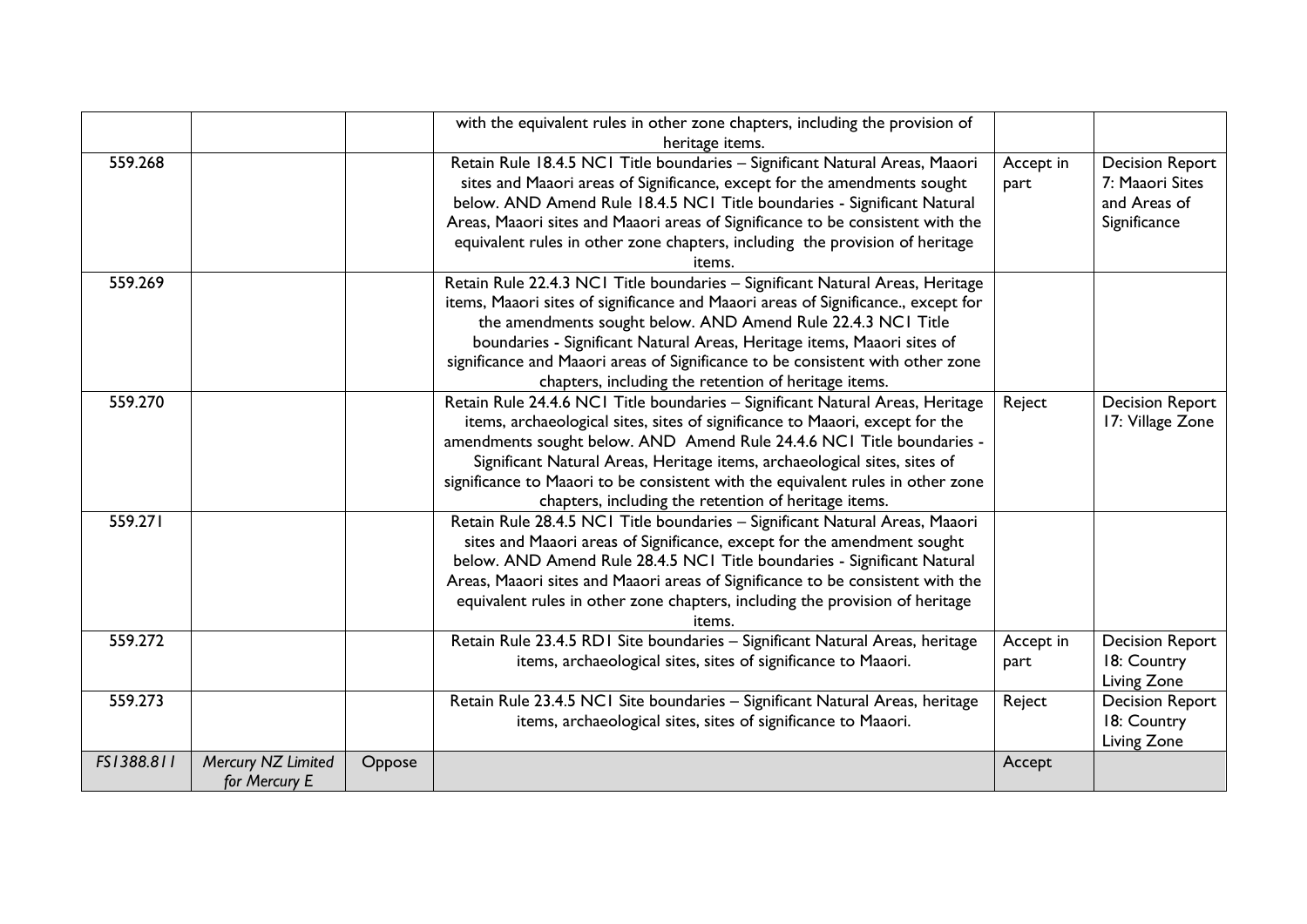| 559.274    |                    |        | Retain Rule 17.4.1.4 RD1 Title boundaries - Significant Natural Areas, Maaori<br>sites and Areas of Significance to Maaori. |           |                        |
|------------|--------------------|--------|-----------------------------------------------------------------------------------------------------------------------------|-----------|------------------------|
|            |                    |        |                                                                                                                             |           |                        |
| 559.275    |                    |        | Retain Rule 17.4.1.4 NC1 Title boundaries - Significant Natural Areas, Maaori                                               |           |                        |
|            |                    |        | sites and Areas of Significance to Maaori.                                                                                  |           |                        |
| 559.276    |                    |        | Retain Rule 16.3.3.2 P1 Height - Building and vegetation in a battlefield view                                              | Accept    | <b>Decision Report</b> |
|            |                    |        | shaft area.                                                                                                                 |           | 8: Historic            |
|            |                    |        |                                                                                                                             |           | Heritage               |
| 559.277    |                    |        | Retain Rule 22.3.4.4 PI Height - Building and vegetation in a battlefield view                                              |           |                        |
|            |                    |        | shaft area.                                                                                                                 |           |                        |
| 559.278    |                    |        | Retain Rule 16.3.3.2 D1 Height - Building and vegetation in a battlefield view                                              | Accept    | <b>Decision Report</b> |
|            |                    |        | shaft area.                                                                                                                 |           | 8: Historic            |
|            |                    |        |                                                                                                                             |           | Heritage               |
| 559.279    |                    |        | Retain Rule 22.3.4.4 D1 Height - Building and vegetation in a battlefield view                                              |           |                        |
|            |                    |        | shaft area.                                                                                                                 |           |                        |
| 559.280    |                    |        | Add a new advice note to zone rules for Land use - Effects that directs the                                                 | Accept in | <b>Decision Report</b> |
|            |                    |        | plan reader to the signage rules relating to heritage items and Maaori sites of                                             | part      | 8: Historic            |
|            |                    |        | significance.                                                                                                               |           | Heritage               |
| 559.281    |                    |        | Add a new cultural and heritage based objective and policy to Chapter 8:                                                    | Reject    | <b>Decision Report</b> |
|            |                    |        | Reserves as follows: Objective - Cultural and Heritage Values The cultural                                                  |           | 23: Reserves           |
|            |                    |        | and historic heritage values of public open space, natural reserves and parks                                               |           |                        |
|            |                    |        | are maintained and conserved. Policy - Cultural and Heritage Values (i)                                                     |           |                        |
|            |                    |        | Ensure the conservation of cultural and heritage values at the time of the                                                  |           |                        |
|            |                    |        | consideration of proposed works through consultation with Tangata Whenua                                                    |           |                        |
|            |                    |        | and Heritage New Zealand.                                                                                                   |           |                        |
| FS1388.812 | Mercury NZ Limited | Oppose |                                                                                                                             | Accept    |                        |
|            | for Mercury E      |        |                                                                                                                             |           |                        |
| 559.282    |                    |        | Retain Objective 9.3.4 Heritage.                                                                                            |           |                        |
|            |                    |        |                                                                                                                             |           |                        |
| 559.283    |                    |        | Retain Policy 9.3.4.1 Cultural and historic sites of significance.                                                          |           |                        |
|            |                    |        |                                                                                                                             |           |                        |
| 559.284    |                    |        | Retain Policy 9.3.4.2 Heritage protection.                                                                                  |           |                        |
|            |                    |        |                                                                                                                             |           |                        |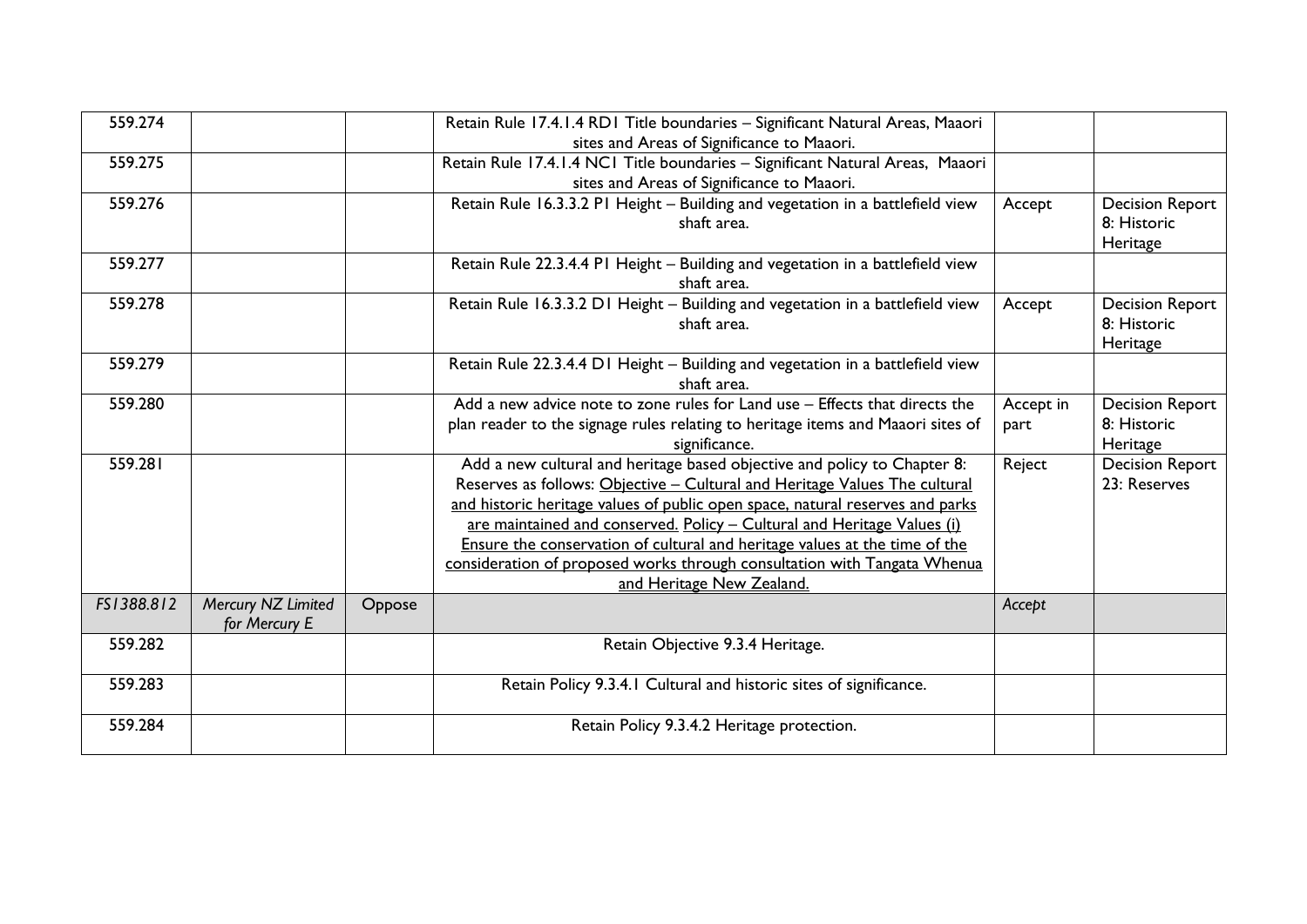| 559.285    |                                     |         | Retain Chapter 12.1 How to use and interpret the rules, except for the<br>amendments sought below. AND Add a new section (k) to Chapter 12.1 How<br>to use and interpret the rules as follows: (k) The New Zealand Archaeological<br>Association archaeological sites are included on the planning maps for District<br>Plan information purposes only. However these sites are subject to the<br>requirements of the Heritage New Zealand Pouhere Taonga Act 2014.<br>Heritage New Zealand Pouhere Taonga must be contacted regarding<br>development on or in proximity to these sites and the need to undertake an<br>archaeological assessment to determine the need for an archaeological<br>authority. The Heritage New Zealand Pouhere Taonga Act 2014 protects<br>both recorded and unrecorded archaeological sites. | Reject            | <b>Decision Report</b><br>8: Historic<br>Heritage |
|------------|-------------------------------------|---------|-----------------------------------------------------------------------------------------------------------------------------------------------------------------------------------------------------------------------------------------------------------------------------------------------------------------------------------------------------------------------------------------------------------------------------------------------------------------------------------------------------------------------------------------------------------------------------------------------------------------------------------------------------------------------------------------------------------------------------------------------------------------------------------------------------------------------------|-------------------|---------------------------------------------------|
| FS1385.19  | Mercury NZ Limited<br>for Mercury B | Oppose  |                                                                                                                                                                                                                                                                                                                                                                                                                                                                                                                                                                                                                                                                                                                                                                                                                             | Accept            |                                                   |
| FS1377.135 | <b>Havelock Village</b><br>Limited  | Support |                                                                                                                                                                                                                                                                                                                                                                                                                                                                                                                                                                                                                                                                                                                                                                                                                             | Reject            |                                                   |
| 559.286    |                                     |         | Retain the definition of "Ancillary rural earthworks" in Chapter 13:<br>Definitions, subject to below. AND Amend rules to ensure Ancillary rural<br>earthworks are being assessed as a restricted discretionary activity should<br>they occur in a Maaori site or area of significance, or waahi tapu site or waahi<br>tapu area, or the setting of a heritage item.                                                                                                                                                                                                                                                                                                                                                                                                                                                        | Accept            | <b>Decision Report</b><br>22: Rural Zone          |
| FS1342.135 | <b>Federated Farmers</b>            | Oppose  |                                                                                                                                                                                                                                                                                                                                                                                                                                                                                                                                                                                                                                                                                                                                                                                                                             | Reject            |                                                   |
| 559.287    |                                     |         | Delete the definition of "Rural Ancillary Earthworks" in Chapter 13:<br>Definitions.                                                                                                                                                                                                                                                                                                                                                                                                                                                                                                                                                                                                                                                                                                                                        | Accept            | <b>Decision Report</b><br>22: Rural Zone          |
| 559.288    |                                     |         | Retain the definition of "earthworks" in Chapter 13: Definitions, subject to<br>below. AND Amend rules to ensure earthworks are being assessed as a<br>restricted discretionary activity should they occur in sites and areas of<br>significance to Maaori.                                                                                                                                                                                                                                                                                                                                                                                                                                                                                                                                                                 | Accept in<br>part | <b>Decision Report</b><br>30: Definitions         |
| 559.289    |                                     |         | Amend the heading of the definition of "addition or alteration" in Chapter 13:<br>Definitions to be "addition" as follows: Alteration or Addition                                                                                                                                                                                                                                                                                                                                                                                                                                                                                                                                                                                                                                                                           | Accept            | <b>Decision Report</b><br>30: Definitions         |
| 559.290    |                                     |         | Retain the definition of "Alteration" in Chapter 13: Definitions.                                                                                                                                                                                                                                                                                                                                                                                                                                                                                                                                                                                                                                                                                                                                                           | Accept in<br>part | <b>Decision Report</b><br>30: Definitions         |
| 559.291    |                                     |         | Retain the definition of "Historic heritage" in Chapter 13: Definitions.                                                                                                                                                                                                                                                                                                                                                                                                                                                                                                                                                                                                                                                                                                                                                    | Accept            | <b>Decision Report</b><br>30: Definitions         |